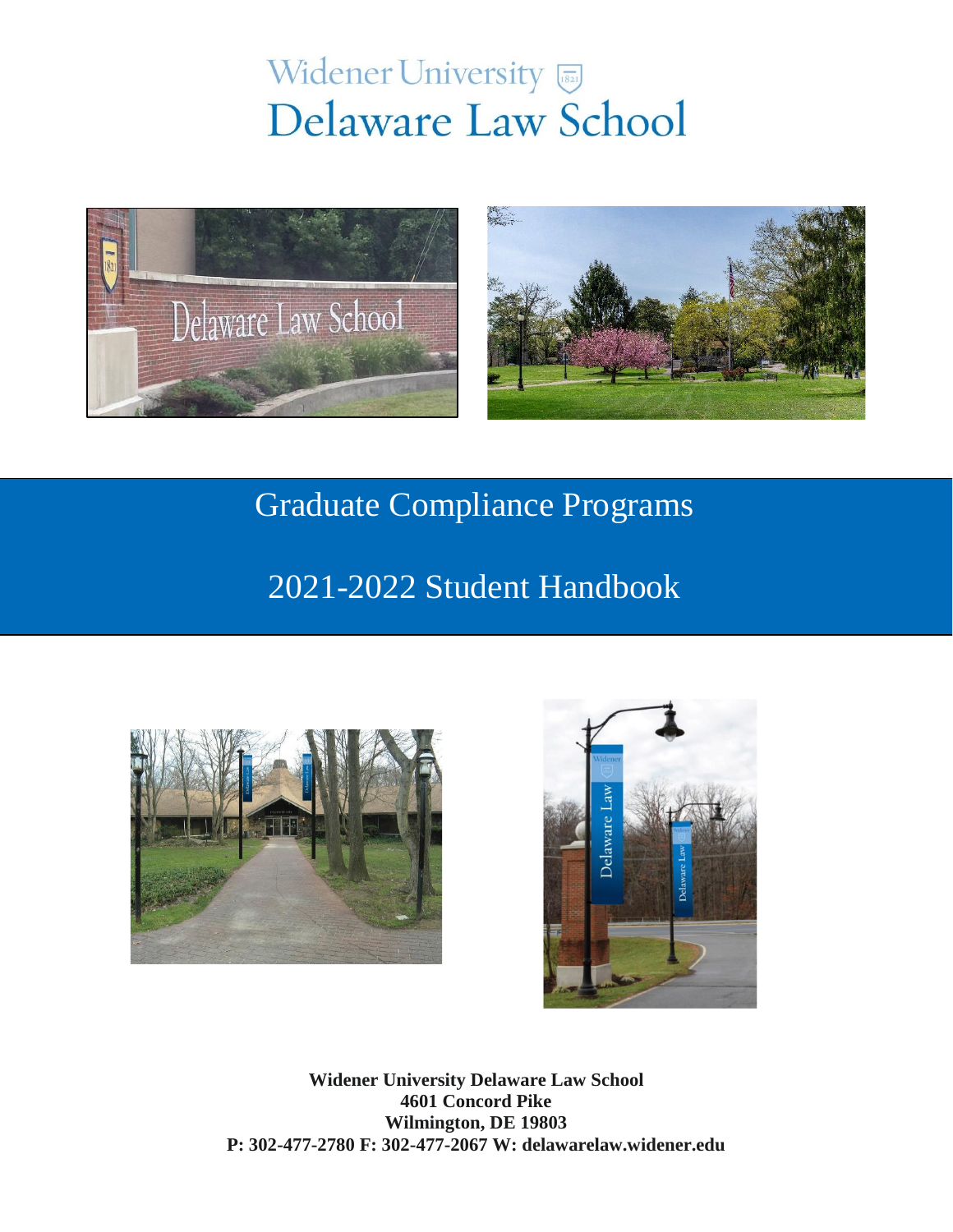# **Widener University** Delaware Law School

Dear Students:

Congratulations! You are about to embark on an exciting and stimulating educational experience. Thank you for choosing Delaware Law School to expand your education and skills with a concentrated focus on compliance and the legal regulations and analysis applicable thereto. We are excited to work with you on this journey as you seek to either enhance your career or venture into a new one.

The Student Handbook for the Graduate Compliance Programs provides a guide to the policies and procedures applicable to the master of jurisprudence (MJ) degree, graduate-level certificates, and the MJ/MBA dual degree. Students in the MJ/MBA program are referred to both this handbook and the MBA Student Handbook, which is located within the School of Business Administration at Widener University. All students should also refer to the Widener University Student Handbook, when applicable.

This handbook is accessible in the Student Resource Center on Canvas and on the Delaware Law School website at delawarelaw.widener.edu. The policies provided herein are subject to change. If any changes occur, you will be notified via the placement of the most recent handbook in the Student Resource Center and on the website.

As a student of Delaware Law School you are responsible for familiarizing yourself with the contents of the handbook. Please review the handbook carefully and feel free to contact the Graduate, International, Compliance, and Legal Studies office with any questions.

On behalf of Delaware Law School, we welcome you and hope your academic experience will be enjoyable and rewarding and we encourage you to immerse yourself in the online classroom in a productive manner that will help foster professional relationships with your classmates and faculty members.

Kindest regards,

Eileen A. Grena-Piretti, JD, BSN Pamela J. Beech, Esquire Assistant Dean and Executive Director Director Graduate, International, Compliance, Graduate Programs and Legal Studies Programs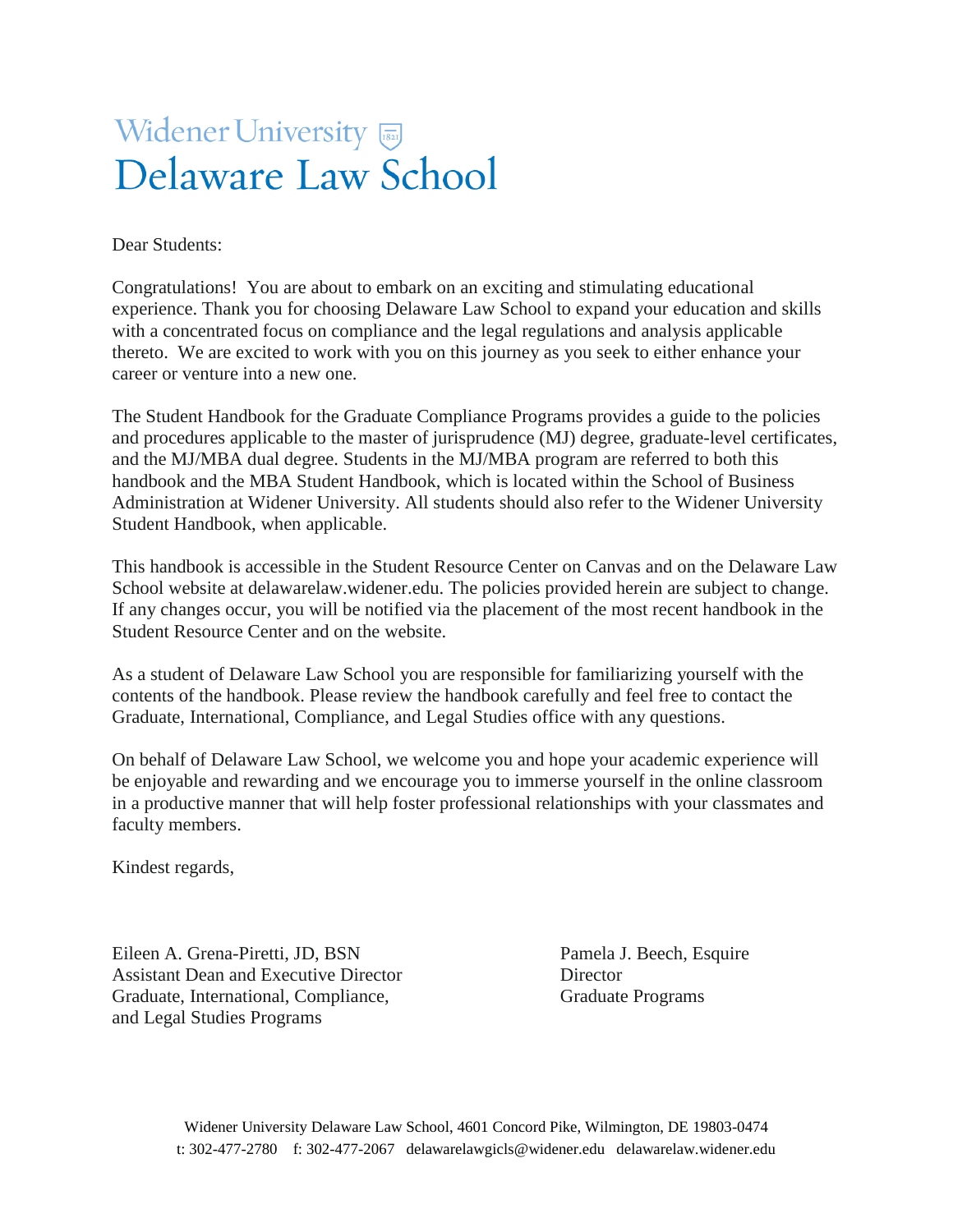### Widener University Reservation of Rights Statement

It is the policy of Widener University not to discriminate on the basis of sex, gender, pregnancy status, age, race, national origin or ethnicity, religion, disability, status as a veteran of the Vietnam era or other covered veteran, sexual orientation, gender identity, marital status, or genetic information in its educational programs, admissions policies, employment practices, financial aid, or other school-administered programs or activities. This policy is enforced under various federal and state laws, including Title VII of the Civil Rights Act of 1964 as amended by the Civil Rights Act of 1991, Title IX of the Education Amendments of 1972, Section 504 of the Rehabilitation Act of 1973, the Age Discrimination in Employment Act, and the Americans with Disabilities Act. Further, in compliance with state and federal laws, Widener University will provide the following information upon request: (a) copies of documents pertinent to the university's accreditations, approvals, or licensing by external agencies or governmental bodies; (b) reports on crime statistics and information on safety policies and procedures; and (c) information regarding gender equity relative to intercollegiate athletic programs—Contact: Senior Vice President for Administration and Finance, Widener University, One University Place, Chester, PA 19013; tel. 610-499-4151. Comments or requests for information regarding services and resources for disabled students should be directed to: Director of Disability Services, Widener University, One University Place, Chester, PA 19013; tel. 610-499-1266; or Dean of Students, Widener University Delaware Law School, P.O. Box 7474, Wilmington, DE 19803; tel. 302-477-2173.

This publication contains information, policies, procedures, regulations, and requirements that were correct at the time of publication. In keeping with the educational mission of the university, the information, policies, procedures, regulations, and requirements contained herein are continually being reviewed, changed, and updated. Consequently, this document cannot be considered binding and must be used solely as an informational guide. Students are responsible for keeping informed of official policies and meeting all relevant requirements.

The university reserves the right and authority at any time to alter any or all of the statements contained herein, to modify the requirements for admission and graduation, to change or discontinue programs of study, to amend any regulation or policy affecting the student body, to increase tuition and fees, to deny admission, to revoke an offer of admission, and to dismiss from the university any student at any time, if it is deemed by the university to be in the best interest of the university, the university community, or the student to do so. The provisions of this publication are subject to change without notice, and nothing in this publication may be considered as setting forth terms of a contract between a student or a prospective student and Widener University.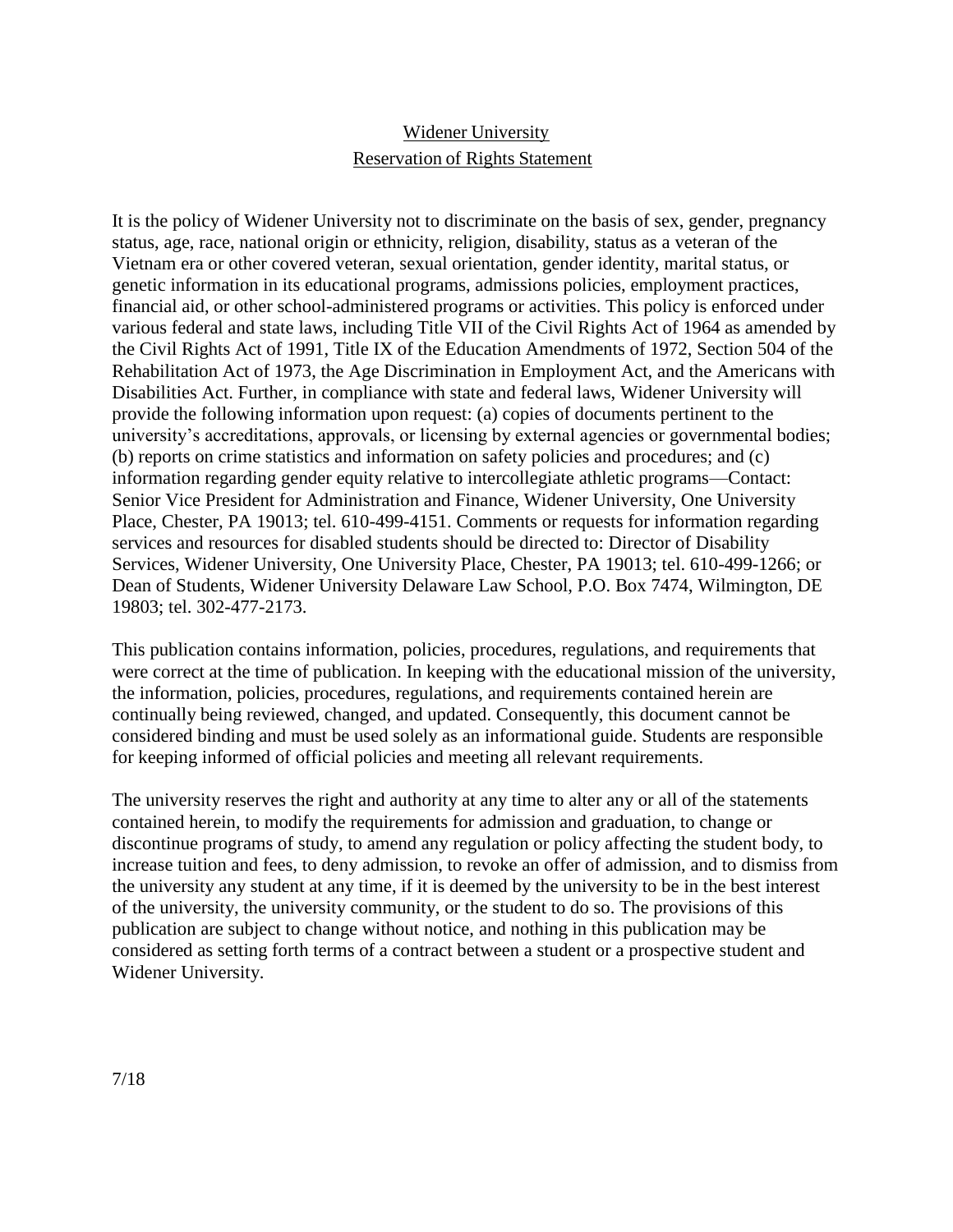#### **Photo Notification**

Throughout the academic year, Widener University Delaware Law School officials shoot both still and video photos of events, sports, and life on campus for the school website, the alumni magazine, various newsletters, press releases, brochures, ad, and other print and online publications. As members of the Delaware Law community, students attend events where photos are being taken, and they may find their photos on the web or in print publications.

#### **Mission**

Delaware Law School offers students a vibrant and dynamic environment from which to enter the legal profession. We encourage students to be lifelong learners who are actively engaged in the development of the law. Delaware Law gives students a strong foundation in the fundamental theories and principles of law, and then provides opportunities for students to concentrate in specialty areas and to hone their legal and writing skills through individualized, hands-on experience in the classroom, in clinics, in externships, and through public service. Delaware Law fosters and encourages creative and innovative faculty scholarship that contributes to the improvement of the law. We promote service to the legal community and the public by our faculty, students, and staff for the betterment of the communities we serve.

#### **Vision**

Delaware Law School is invested in the success of those we serve. We are unified in our commitment to provide excellent and personalized guidance and service to all students, alumni, and the greater legal community. We achieve this commitment through collective expertise, integrity, and professionalism.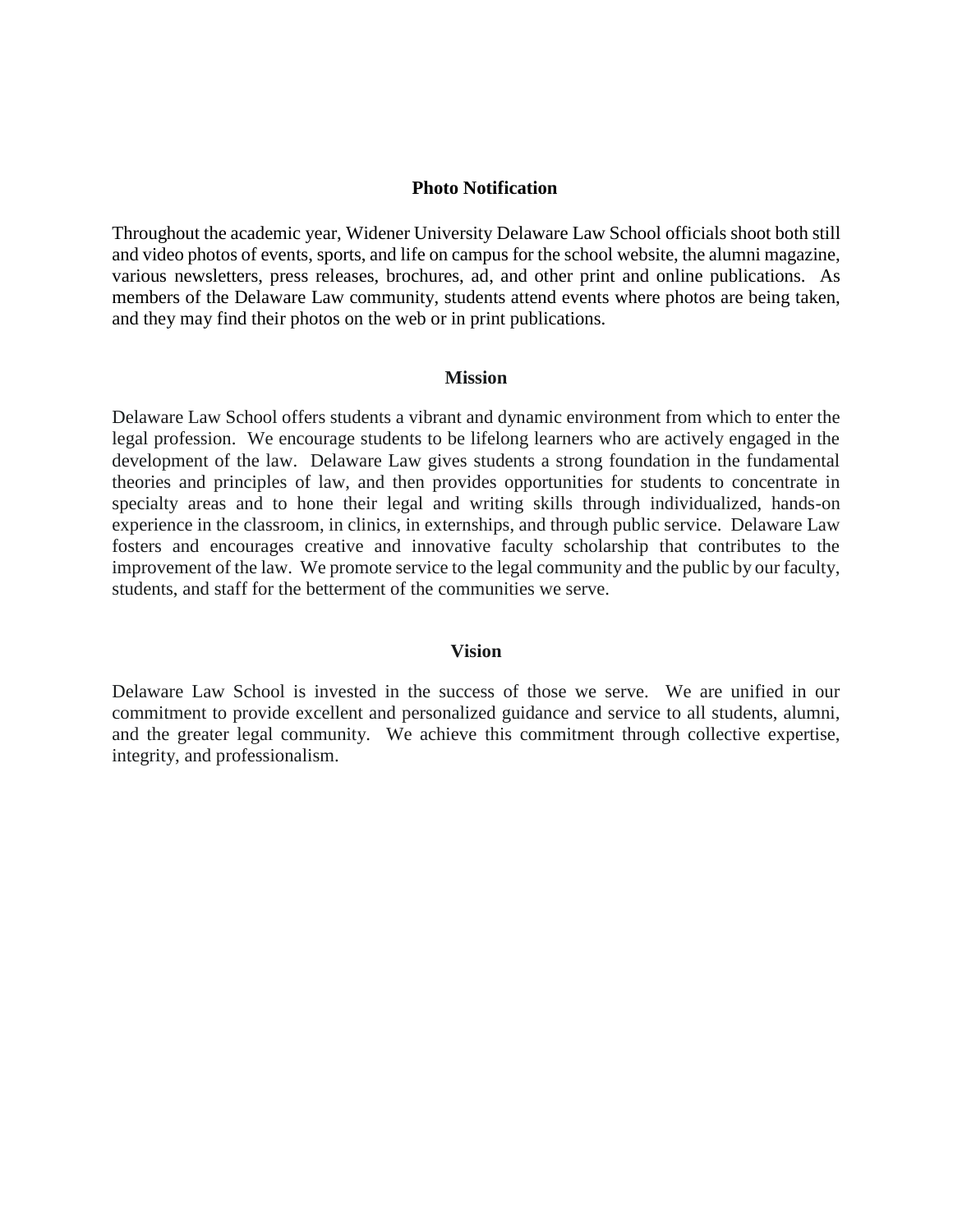#### **TITLE IX NOTICE**

Title IX of the Education Amendments of 1972 ("Title IX") prohibits discrimination based on sex and gender in educational programs and activities which receive federal financial assistance. Such programs include recruitment, admissions, financial aid and scholarships, athletics, course offerings and access, hiring and retention, and benefits and leave. Title IX also protects students and employees from unlawful sexual harassment (including sexual violence) in university programs and activities. In compliance with Title IX, the university prohibits discrimination and harassment based on sex in employment as well as in all programs and activities.

The university's Title IX Coordinator monitors compliance with Title IX and its accompanying regulations. Individuals with questions or concerns about Title IX and/or those who wish to file a complaint of noncompliance may contact the university's Title IX Coordinator or Deputy Title IX Coordinators as follows:

The university's Title IX Coordinator is Keesha Chavis, One University Place, Chester, PA 19013, 610-499-1301, kchavis@widener.edu. The university has also appointed several Deputy Title IX Coordinators. Students on all campuses are encouraged to contact the Chief of Campus Safety, Widener University Law Schools, Deputy Title IX Coordinator, Delaware Law School, 4601 Concord Pike, Concord Hall, Wilmington, DE 19803, 302-477-2202. Students on the Chester, Pennsylvania campus and Continuing Studies students with Title IX issues are encouraged to contact Catherine Feminella, Assistant Dean for Student Development and Engagement, Deputy Title IX Coordinator, One University Place, Chester, PA 19013, 610-499- 4392, cafeminella@widener.edu. Students and employees at the Delaware Law School with Title IX issues are encouraged to contact Susan Goldberg, Associate Dean for Student Services, Deputy Title IX Coordinator, 4601 Concord Pike, Wilmington, DE 19803, 302-477-2173, slgoldberg@widener.edu. Students and employees at the Commonwealth Law School with Title IX issues are encouraged to contact Mary Catherine Scott, Esq., Supervising Attorney, Central PA Law Clinics, Director of Student Organizations, Deputy Title IX Coordinator, 3605 Vartan Way, 2nd Floor, Harrisburg, PA 17110, 717-541-0320, [mcscott9055@mail.widener.edu.](mailto:mcscott9055@mail.widener.edu)

The United States Department of Education's Office for Civil Rights (OCR) is the division of the federal government charged with enforcing compliance with Title IX. Information regarding the OCR can be found at: www.ed.gov/about/offices/list/ocr/index.html. Questions about Title IX may be directed to the OCR as well as to the university's Title IX Coordinator or Deputy Title IX Coordinators.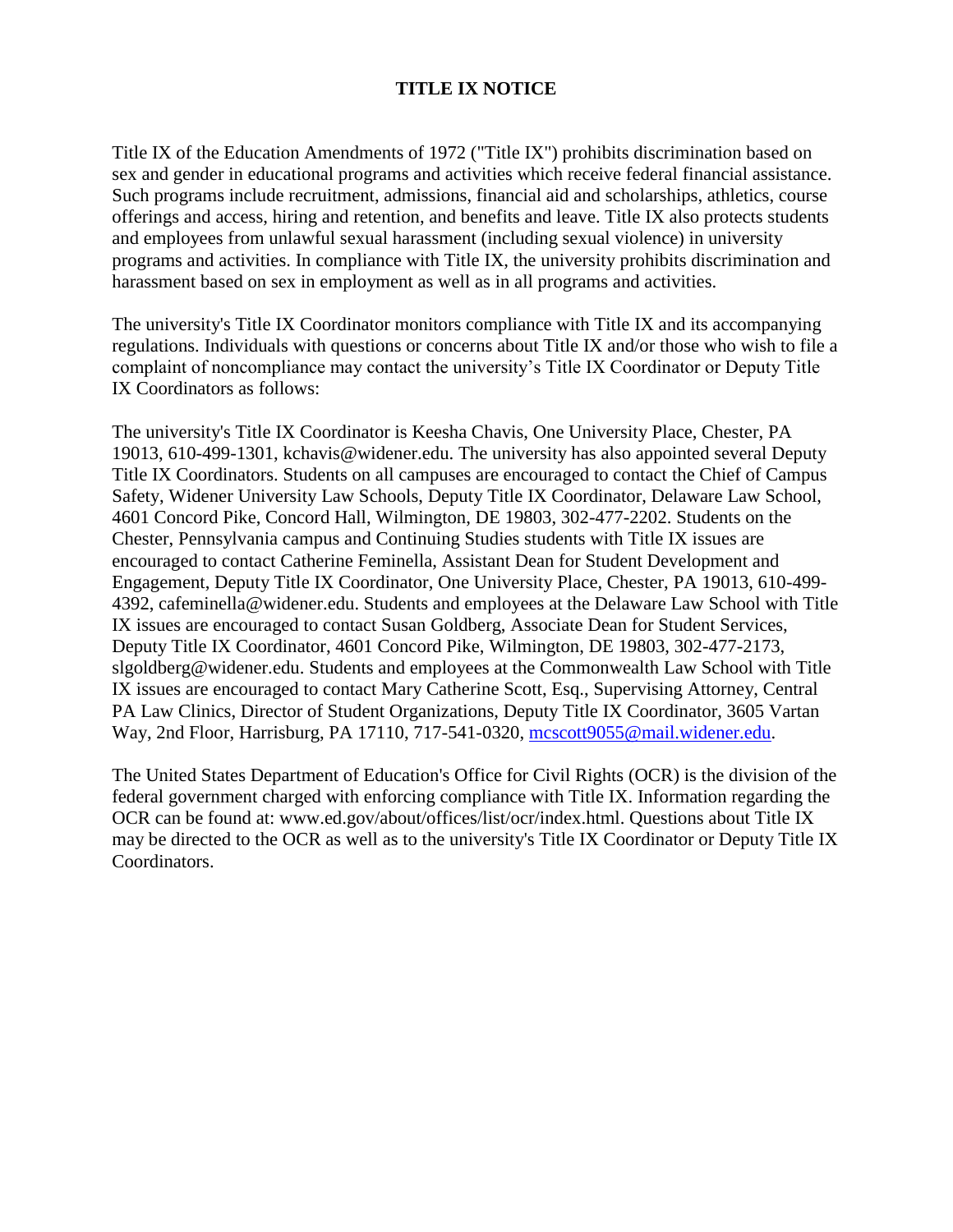## TABLE OF CONTENTS

| I. | A.                   | <b>GENERAL INFORMATION</b><br>Definitions                          | 1              |
|----|----------------------|--------------------------------------------------------------------|----------------|
|    | <b>B.</b>            | <b>Effective Date</b>                                              |                |
|    | $C_{\cdot}$          | Acknowledgement                                                    |                |
|    | D.                   | <b>Binding Effect</b>                                              |                |
|    | E.                   | Change in Code                                                     |                |
|    |                      |                                                                    |                |
| Π. | <b>ACADEMIC CODE</b> |                                                                    |                |
|    | A.                   | <b>Registration Practice and Procedure</b>                         |                |
|    |                      | 1. Registration                                                    |                |
|    |                      | 2. Limited Enrollment Courses                                      |                |
|    |                      | 3. Priority for Registration of Courses                            |                |
|    |                      | 4. Add/Drop Period and Withdrawal from Courses                     |                |
|    |                      | 5. Other Academic Programs                                         |                |
|    | <b>B.</b>            | Academic Credits & Course Load                                     | 3              |
|    |                      | 1. Academic Credits                                                |                |
|    |                      | 2. Course Load                                                     |                |
|    | C.                   | <b>Examination and Grading</b>                                     | $\overline{4}$ |
|    |                      | 1. Grading System                                                  |                |
|    |                      | 2. Late Policy                                                     |                |
|    |                      | 3. Grade Point Average                                             |                |
|    |                      | 4. Grade Changes                                                   |                |
|    |                      | 5. Repetition of Courses                                           |                |
|    |                      | 6. Departure from Examination Schedule                             |                |
|    | D.                   | Attendance                                                         | 8              |
|    |                      | 1. Attendance Standards                                            |                |
|    |                      | 2. Leave of Absence                                                |                |
|    |                      | 3. Medical Leave of Absence                                        |                |
|    |                      | 4. Withdrawal from Law School                                      |                |
|    | E.                   | Academic Standing, Academic Probation, Dismissal and Reinstatement | 11             |
|    |                      | 1. Academic Standing                                               |                |
|    |                      | 2. Academic Probation                                              |                |
|    |                      | 3. Dismissal                                                       |                |
|    |                      | 4. Effect of Academic Dismissal                                    |                |
|    |                      | 5. Petition for Reinstatement                                      |                |
|    |                      | 6. Consideration of Petition for Reinstatement                     |                |
|    |                      | 7. Readmission After Dismissal                                     |                |
|    |                      | 8. Modification of Rules Governing Academic Code                   |                |
| Ш. | <b>GRADUATION</b>    |                                                                    |                |
|    | A.                   | <b>Graduation Requirements</b>                                     |                |
|    |                      | 1. Petition to Graduate                                            |                |
|    |                      |                                                                    |                |

- 2. Commencement Eligibility
- 3. Character and Fitness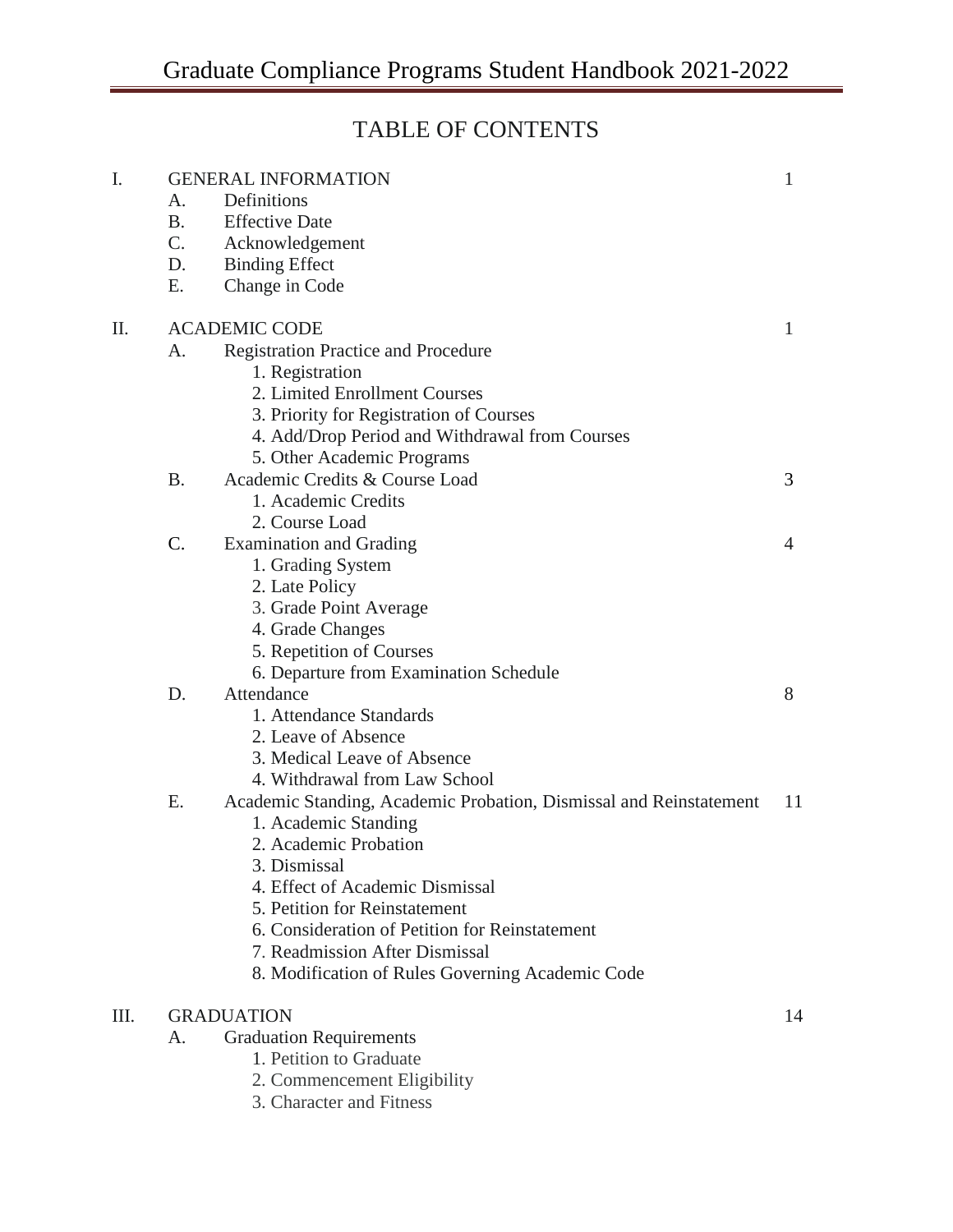|           | <b>B.</b><br><b>Completion of Degree Requirements</b><br>1. MJ and General MJ<br>2. MJ/MBA<br>3. Graduate Level Certificates                                                                                                                       |          |  |  |  |
|-----------|----------------------------------------------------------------------------------------------------------------------------------------------------------------------------------------------------------------------------------------------------|----------|--|--|--|
| IV.       | <b>COMPLIANCE CERTIFICATION BOARD</b><br>General Information<br>A.<br><b>B.</b><br><b>Student Exam Eligibility</b>                                                                                                                                 | 18       |  |  |  |
|           | $C_{\cdot}$<br>Time                                                                                                                                                                                                                                |          |  |  |  |
|           | D.<br><b>CCB</b> Exam Contact Information                                                                                                                                                                                                          |          |  |  |  |
| V.        | <b>CODE OF CONDUCT</b><br>A. General Matters<br>1. Introduction and Definitions<br>2. Jurisdiction<br><b>B.</b> Violations and Sanctions<br>1. General Ethical Considerations                                                                      | 19       |  |  |  |
|           | 2. Prohibited Conduct for Students<br>3. Permanent Record of Violation<br>4. Sanctions                                                                                                                                                             |          |  |  |  |
|           | C. Procedure                                                                                                                                                                                                                                       |          |  |  |  |
|           | 1. Commencement of Action Under Code<br>2. Registrar's Duties, Forwarding of Complaint<br>3. Review of Complaint by the Assistant Dean<br>4. Disposition or Referral of Complaint by Dean                                                          |          |  |  |  |
|           | D. Netiquette Policies                                                                                                                                                                                                                             |          |  |  |  |
|           | E. Miscellaneous<br>1. Amendments                                                                                                                                                                                                                  |          |  |  |  |
| VI.       | POLICY STATEMENT ON CONFIDENTIALITY OF RECORDS<br>A. Scope of Policy<br>B. Applicability of Act to Record<br>C. Disclosure to Persons Other than Students<br>D. Students' Rights to Access<br>1. In General<br>2. Procedures for Access to Records | 27       |  |  |  |
|           | E. Miscellaneous Policy Items<br>F. Notice to Students Regarding Education                                                                                                                                                                         |          |  |  |  |
| VII.      | POLICY ON ADRESSING ISSUES OF STUDENTS WITH DISABILITIES                                                                                                                                                                                           | 32       |  |  |  |
| VIII.     | <b>INFORMATION TECHNOLOGY SERVICES</b>                                                                                                                                                                                                             | 39       |  |  |  |
| IX.<br>X. | <b>FINANCIAL INFORMATION</b><br>VETERANS EDUCATION BENEFITS POLICY                                                                                                                                                                                 | 39<br>40 |  |  |  |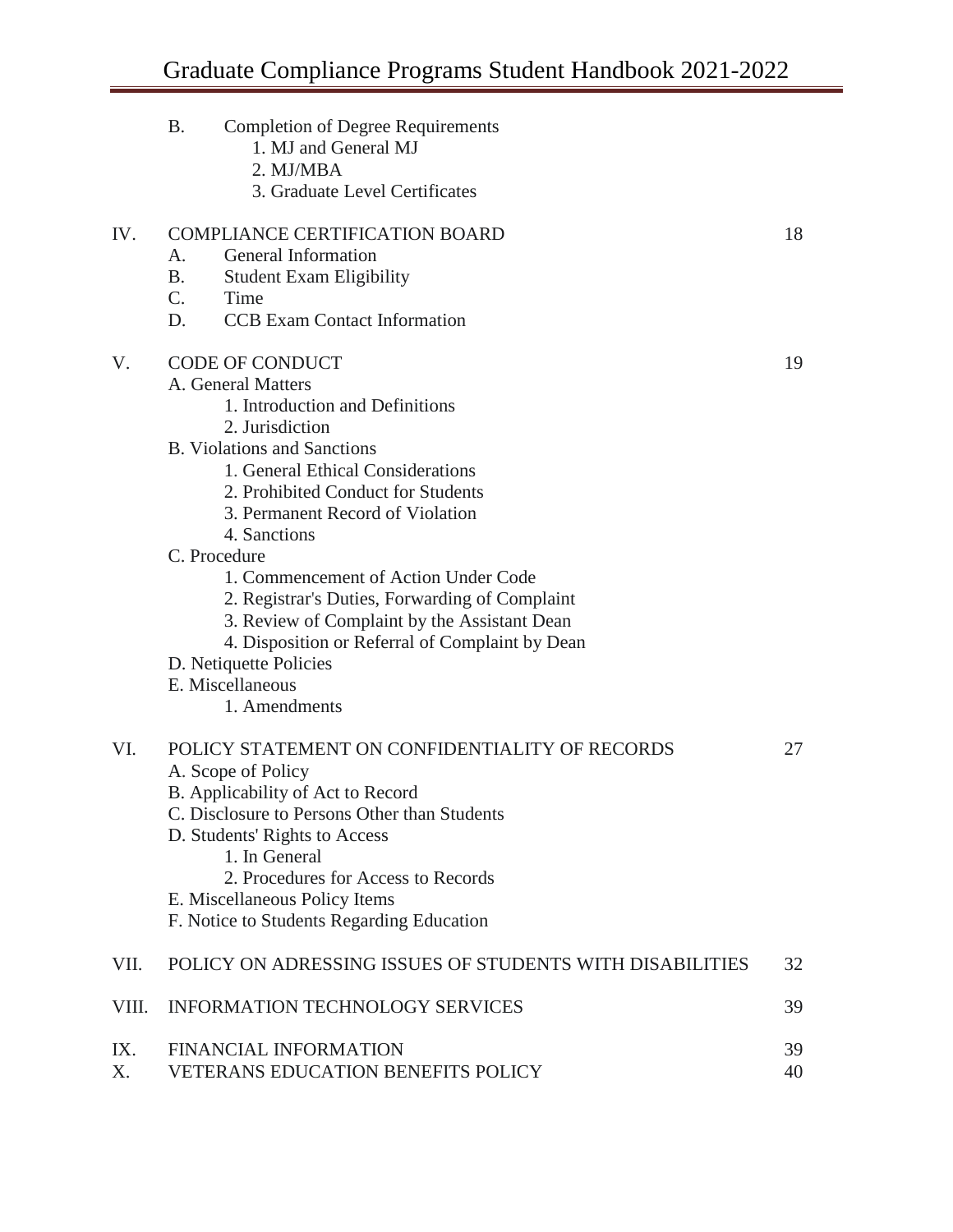#### **GRADUATE COMPLIANCE PROGRAMS STUDENT HANDBOOK**

#### **I. GENERAL INFORMATION**

- **A. Definitions.** The following definitions apply to this Academic Code:
	- 1. **Academic Year.** The academic year begins July 1 and runs through June 30. Each academic year begins with the summer term which is followed by the fall and spring semesters.
	- 2. **Dean.** The Dean of the Law School.
	- 3. **Vice Dean.** The Vice Dean for the Law School.
	- 4. **Dean of Students.** The Dean of Students for the Law School.
	- 5. **Assistant Dean.** The Assistant Dean & Director of the Graduate, International, Compliance, and Legal Studies (GICLS).
	- 6. **Graduate Student.** A student enrolled in one of the Law School's Master of Jurisprudence, graduate level certificate, or MJ/MBA programs.
	- 7. **Law School.** Widener University Delaware Law School, Wilmington, Delaware.
	- 8. **Registrar.** The office of the Assistant Dean and Registrar at the Delaware Campus.
	- 9. **Code.** The Academic Code of Widener University Delaware Law School.
- **B. Effective Date.** The provisions of the Academic Code as amended are effective for all students matriculating on or after January 1, 2013, unless otherwise provided.
- **C. Acknowledgment.** Receipt of this Handbook through the Student Orientation constitutes acknowledgment of the code contained herein and agreement to follow the code contained herein.
- **D. Binding Effect.** All students and faculty are bound by the Graduate, International, Compliance, and Legal Studies (GICLS) Student Handbook. Delaware Law School reserves the right to modify the requirements for admission and graduation, to change the program of study, and to amend any regulation affecting the student body if it is deemed in the best interest of the School of Law or the students to do so. Consequently, the Graduate, International, Compliance, and Legal Studies (GICLS) Office reserves the right to change these regulations to further the best interest of the Delaware Law School.
- **E. Change in Handbook.** A change in the Student Handbook is effective on the day when the change is posted and deposited in the locations stated in subsection  $(V)(E)(1)$ .

#### **II. ACADEMIC CODE**

#### **A. Registration Practice and Procedure**

**1. Registration.** Students are automatically registered in their first semester. For each subsequent semester, it is the responsibility of each student to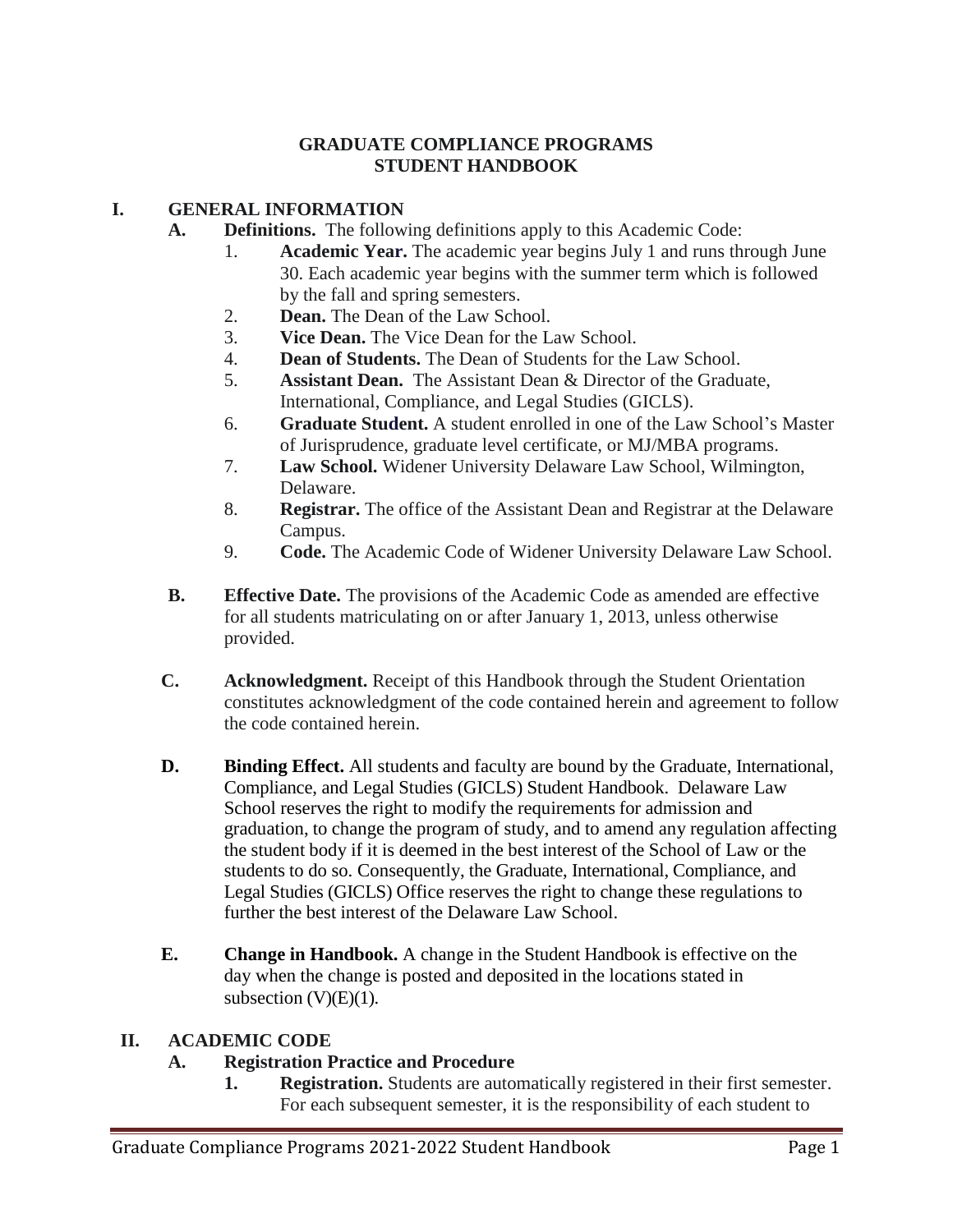successfully register for his or her courses and scheduled times for registration must be adhered to in all cases.

- **2. Limited Enrollment Courses.** An instructor may limit enrollment in an elective course, seminar, or a special course by receiving permission from the Graduate, International, Compliance, and Legal Studies (GICLS) Office.
- **3. Priority for Registration of Courses.** All students are subject to rules on sequencing of courses for their particular program.

#### **4. Add/Drop Period and Withdrawal from Courses**

- **a. General Rule.** All graduate students must receive approval from the Graduate, International, Compliance, and Legal Studies (GICLS) Office to add or drop courses at any time, including during the designated Add/Drop period. Such approval will generally be granted when the student's proposed addition or deletion will not interfere with his or her educational objectives or timely graduation. The last day to drop a class is the last day of classes.
- **b. Special Rule for Externship Programs.** A student may drop an externship program during or after Add/Drop only with permission of the Assistant Dean. Permission to drop an externship program will be granted only in cases of exceptional hardship to a student caused by circumstances beyond the student's control, such as illness requiring a reduced course load.
- **c. Report of W for Dropped Course.** The Registrar shall record a "W" for any course dropped by a student after the Add/Drop period as designated by the school.
- **d. Forfeiture of Tuition for Withdrawal From Class After Add/Drop.** Tuition for any class from which a student withdraws after Add/Drop shall be forfeited in full, including courses from which the student has been involuntarily withdrawn. A student who adds a course as a replacement for the course from which the student withdraws shall be responsible for payment of tuition for the course added.

#### **5. Other Academic Programs**

- **a. General Rule.** A student shall not enroll in another academic program or a joint degree program without first obtaining the written approval of the Assistant Dean.
- **B. Academic Credits & Course Load**
	- **1. Academic Credits**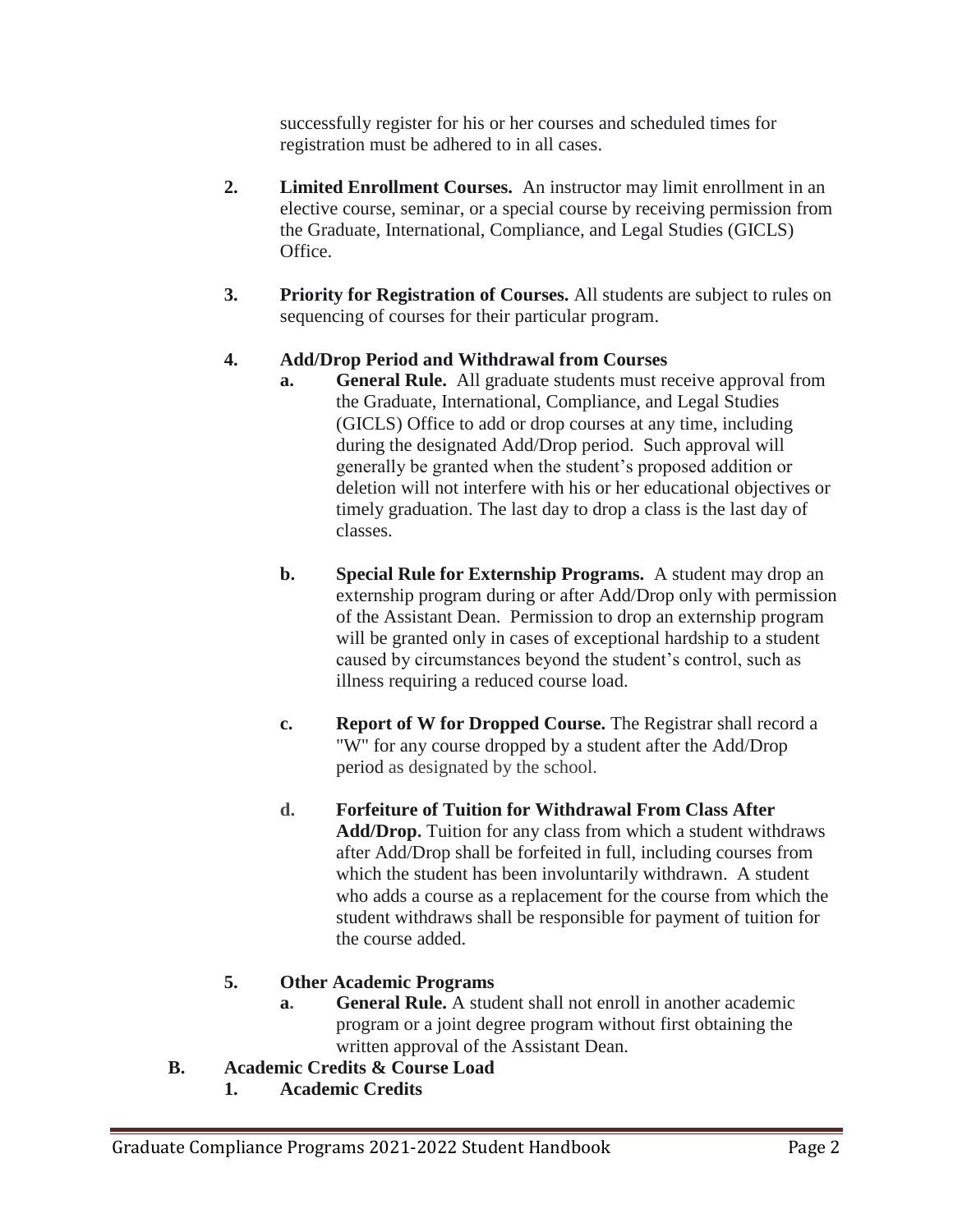- **a. General Rule.** A student may satisfy the academic credit graduation requirements of the Code by earning classroom credits and directed research credits.
- **b. Limitations.** Academic credit is subject to the following limitations:

**i. Course Load Limitation.** Registration for courses for which academic credit is available is subject to course load limitations imposed by Section (II)(B)(2) of the Code.

**ii. Non-Classroom, Clinical, Externship, Experiential Activities.** Participation in non-classroom, clinical, externship, or experiential activities are not eligible for academic credit towards a degree.

**iii. Directed Research Credit.** Student must receive approval from the Assistant Dean and the supervising faculty member to receive credit for directed research. Graduate students will generally be limited to a total of two directed research credits. The Assistant Dean may grant a request for additional directed research credit upon approval of a supervising faculty member and a showing of good cause.

#### **2. Course Load**

- **a. MJ and Graduate-Level Certificates.** The normal academic course load is 3 to 15 credit hours per semester. Students are considered full-time when registered for 6 or more credits in the fall and spring semesters and 2 or more credits in the summer term. Students registered for 3 or more credits but less than 6 credits are considered at least half-time in the fall and spring semesters.
- **b. MJ in Corporate and Business Law/Master in Business Administration (MJ/MBA) dual degree.** The normal academic course load is 3 to 15 credit hours per semester. Students are considered full-time when registered for 6 or more credits in the fall and spring semesters and 2 or more credits in the summer term. Students registered for 3 or more credits but less than 6 credits are considered at least half-time in the fall and spring semesters. Students wishing to attend the MJ/MBA program full time (12 credits per semester) must have advising prior to entering the program as not all of the MJ courses are offered each semester.

#### **C. Examination and Grading**

**1. Grading System**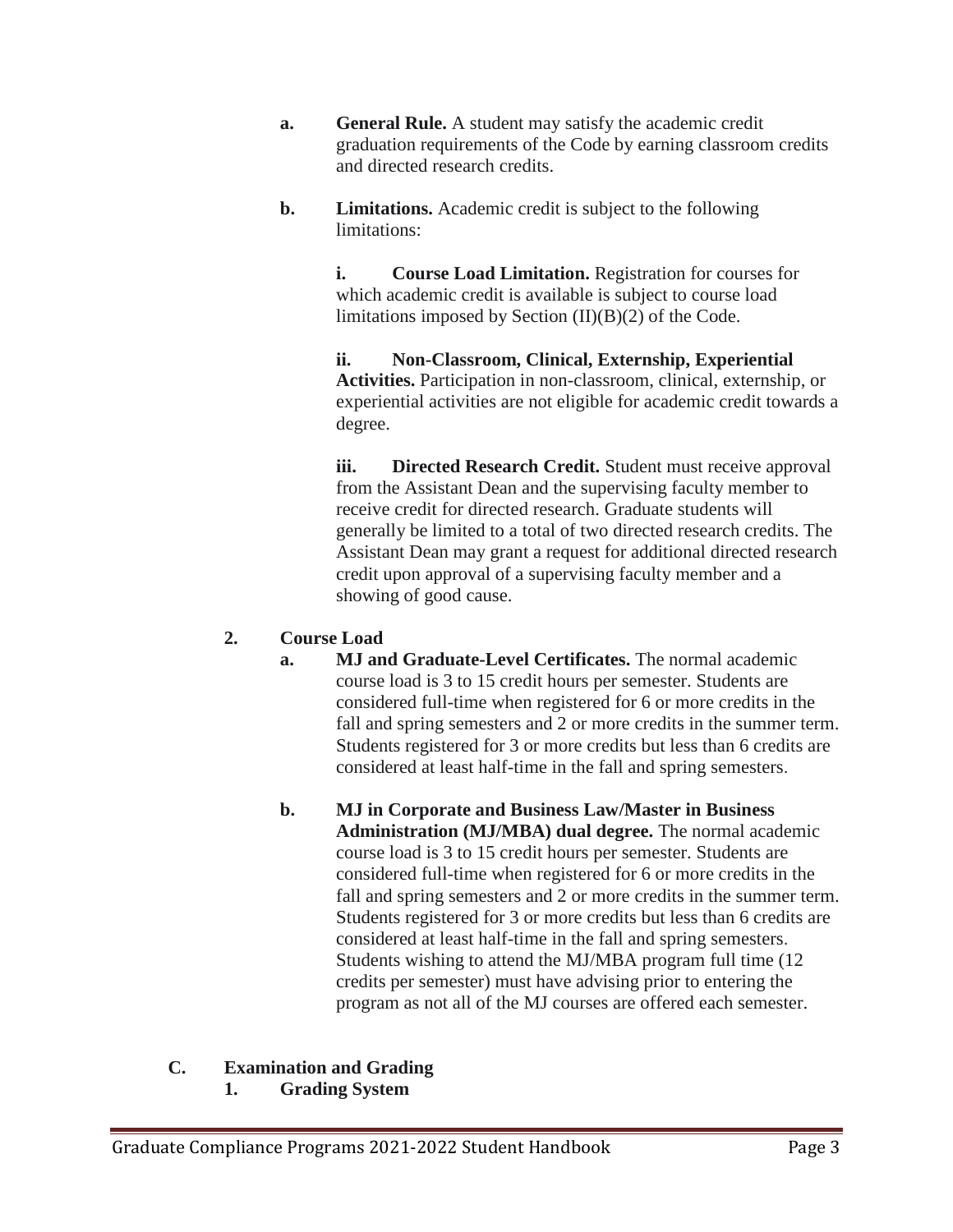**a. Grades Issued After August 20, 1989.** The grade structure for all registered course work after the summer term, 1989, is as follows:

| $= 4.000$     | $C_{+} = 2.300$           | ' F  <br>$= 0.000$  |
|---------------|---------------------------|---------------------|
| $A = 3.700$   | $= 2.000$                 | W<br>$=$ Withdrawal |
| $B_+ = 3.300$ | $C_{-} = 1.700$           | $AU =$ Audit Only   |
| $B = 3.000$   | $D_{+} = 1.300$           | $=$ Incomplete      |
| $= 2.700$     | $= 1.000$<br>$\mathbf{D}$ | p<br>Pass           |

| <b>GRADE</b> | <b>LETTER</b>  |
|--------------|----------------|
|              | <b>GRADE</b>   |
| 92-100       | A              |
| 91-92        | $A-$           |
| 89-90        | $B+$           |
| 83-88        | B              |
| 81-82        | $B -$          |
| 79-80        | $C+$           |
| 73-78        | $\overline{C}$ |
| 71-72        | $C-$           |
| 69-70        | D+             |
| 60-68        | D              |
| $0-59$       | F              |

- **b. Pass/Fail Courses.** In certain courses, a grade of "P" (Pass) is assigned if the student satisfactorily completes the course. A "P" does not have a grade point or other equivalent. A grade of "F" (Fail) in a pass/fail course is treated as the letter grade of "F."
- **2.** Late Policy. Each week student assignments must be submitted/completed by 11:59 p.m. ET each Sunday. No late work will be accepted. There are absolutely no exceptions to this, other than a serious exigent circumstance (personal injury; serious illness, injury or death of a member of the student's immediate family; and any other similar event beyond the student's control which prevents the student from completing the course work. Documentation may be required and must be provided in a timely manner.). Students who have incurred an exigent circumstance as defined in this section, may request an extension from the Graduate, International, Compliance, and Legal Studies (GICLS) office. If the Graduate, International, Compliance, and Legal Studies (GICLS) office approves a student's request for an extension, student will be given a reasonable amount of time at the professor's discretion to complete the work. If the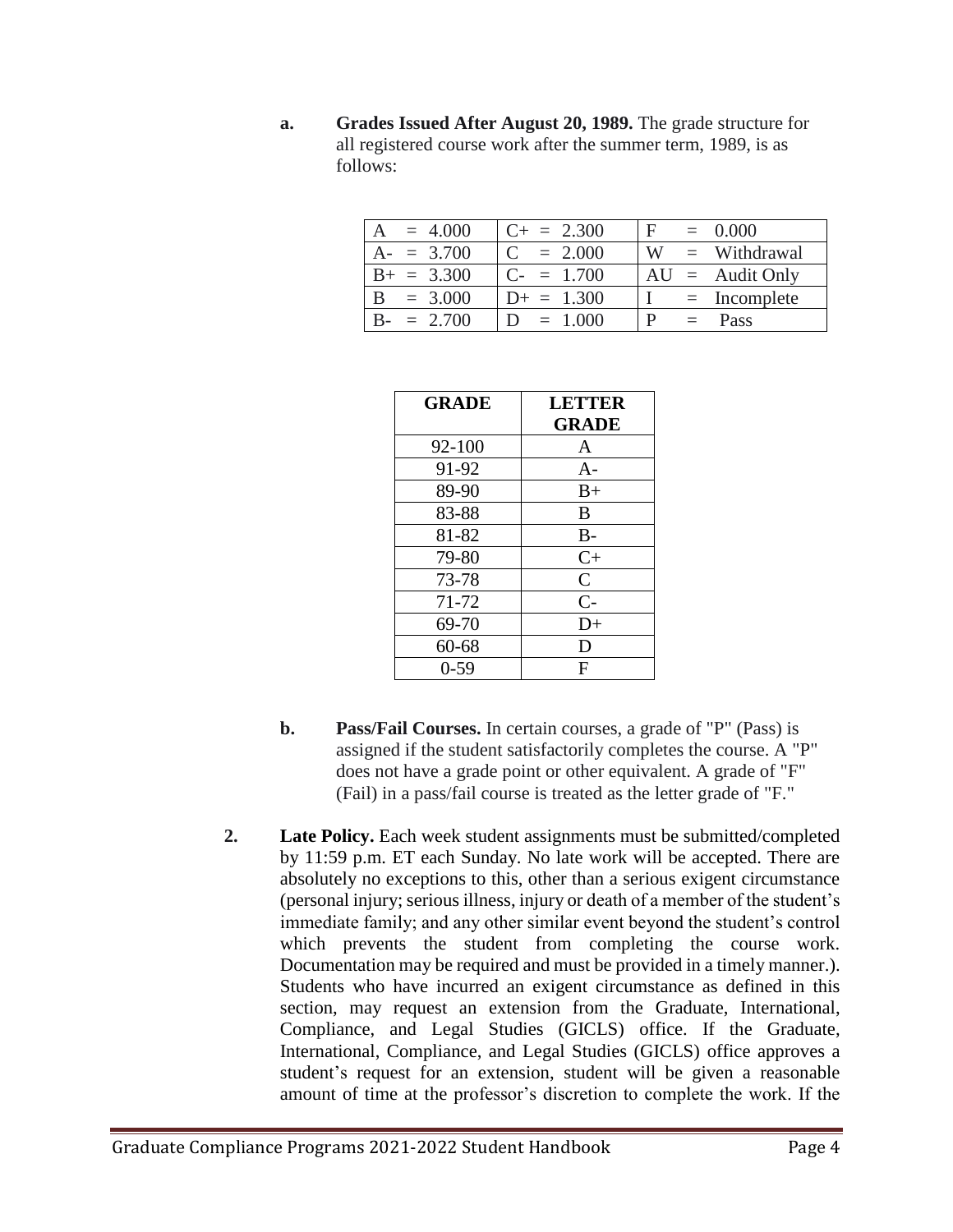assignment is not submitted by the extended deadline, it will not be accepted and student will receive a 0 for the assignment.

#### **3. Grade Point Average**

- **a. Computation of Grade Point Average**. The grade point average of a student is determined by multiplying the numeric equivalent of each letter grade received in each course by the number of credit hours assigned to each course. The product is divided by the number of attempted credits to arrive at the student's grade point average for the semester.
- **b. Attempted Credits.** For purposes of this section, "attempted credits" means the total number of credit hours for which a student is enrolled for a semester. Credit hours attributable to courses graded on a pass/fail basis shall be included in the total number of attempted credits only if the student fails to receive a passing grade in the course.

#### **4. Grade Changes**

- **a. General Rule.** Any grade for a course, seminar or special course submitted by an instructor is final when received by the Registrar and may not be changed by the instructor.
- **b.** Exception. A grade given by an instructor in a course, seminar or special course may be changed by the instructor if the original grade was recorded as "Incomplete."
	- **1) Incomplete Request.** In certain circumstances that grade of "I" or "incomplete" may be granted to students experiencing extenuating circumstances. Students should initiate such a request with the Graduate, International, Compliance, and Legal Studies office using the Incomplete Request form, which is to be submitted at least ten days prior to the start of the final exam period.
	- **2) Request Conditions.** A request for an incomplete will only be granted to students making sufficient academic progress and experiencing extenuating circumstances. Sufficient academic progress is defined as having approximately 75% of coursework completed prior to the end of the term and maintaining the required minimum grade for passing the course.
	- **3) Approval of Request.** If a request for an incomplete is approved, a grade of "I" will be entered on the student's transcript.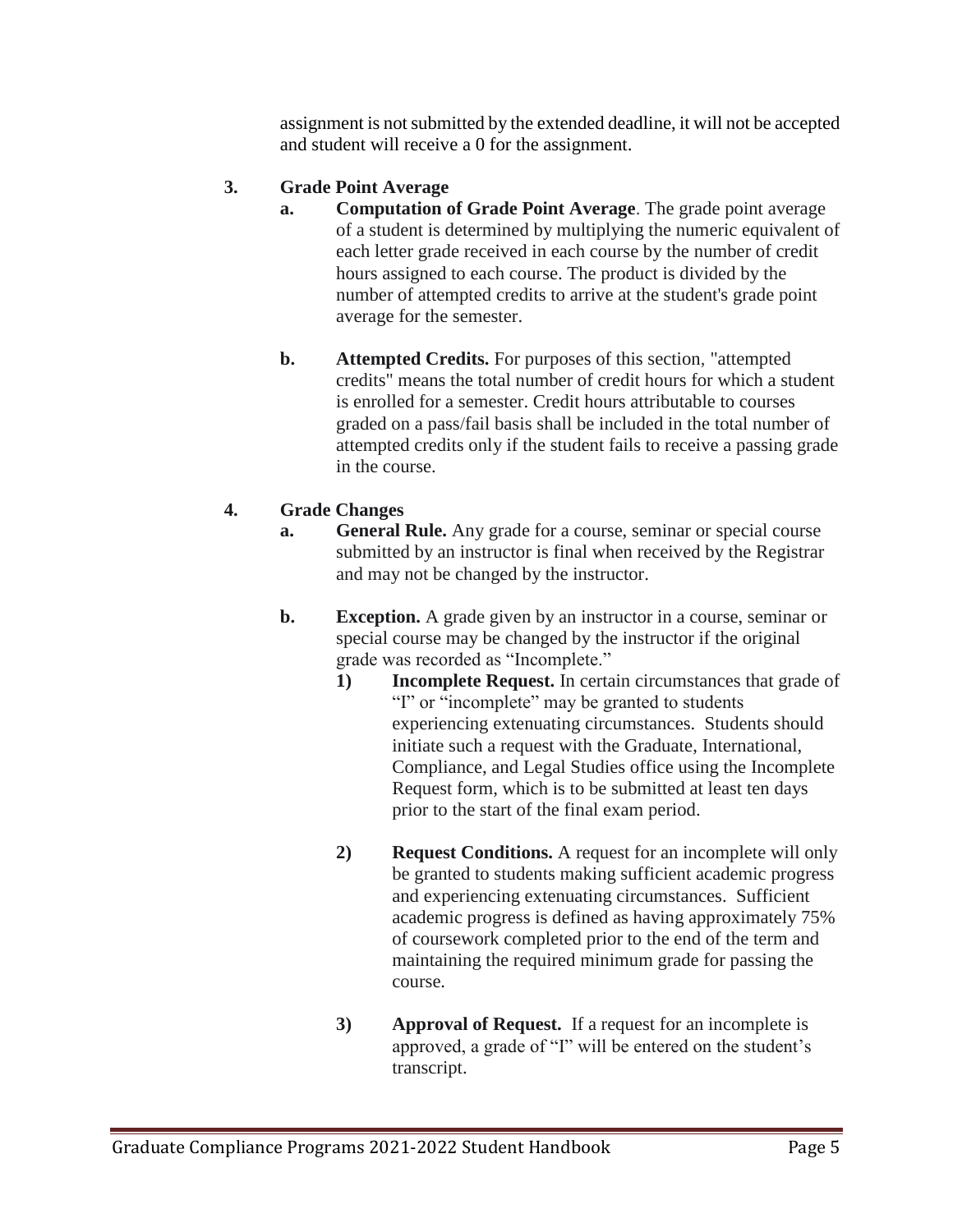- **4) Deadline.** Course work must be completed within four weeks from the last date of the semester. Student must continue to attend class by participating weekly in the course by submitting assignments. If a student does not continue to attend by actively participating weekly, and has already reached the maximum allowed absences, student will be withdrawn from the course. If student continues to attend weekly, upon conclusion of the extended incomplete deadline, the instructor will submit the adjusted letter grade to the Registrar for inclusion in the affected student's transcript. If a student fails to make up the work by the deadline, the "I" will automatically convert to a "F". Additional extensions will not be permitted.
- **c. Student Application for Change of Grade.** A student may apply for a change of grade on the grounds that the grade was awarded contrary to the provisions of the Academic Code, or was the proximate result of discrimination on account of race, religion, national origin, sex, sexual preference, or disability initiated by the faculty member responsible for issuing the grade. The burden of proof is on the student to prove the allegations. Any petition for change of grade under this subsection shall be considered by the Assistant Dean.
- **d. Faculty Application for Change of Grade.** An instructor may apply to the Assistant Dean for a change of grade upon a showing of good cause. For purposes of this subsection, "good cause" is limited to a clerical error in recording a grade or other similar situation.

#### **5. Repetition of Courses**

- **a. General Rule.** A student who earns academic credit for successful completion of a course may not register for that course again.
- **b.** Repetition of Required Course. A student must earn a C or above in each required course. A student who receives a C- or below will be required to retake and pass the course(s) in order to graduate. A student will only be permitted to repeat a required course one time. Passing required courses is not a prerequisite to progression to the next semester, however, if a student fails a course which is a prerequisite for an advanced course, the student must successfully complete the prerequisite course before taking the advanced course.
- **c. Repetition of Elective Courses.** A student who receives an F in an elective course will be required to retake the course, or an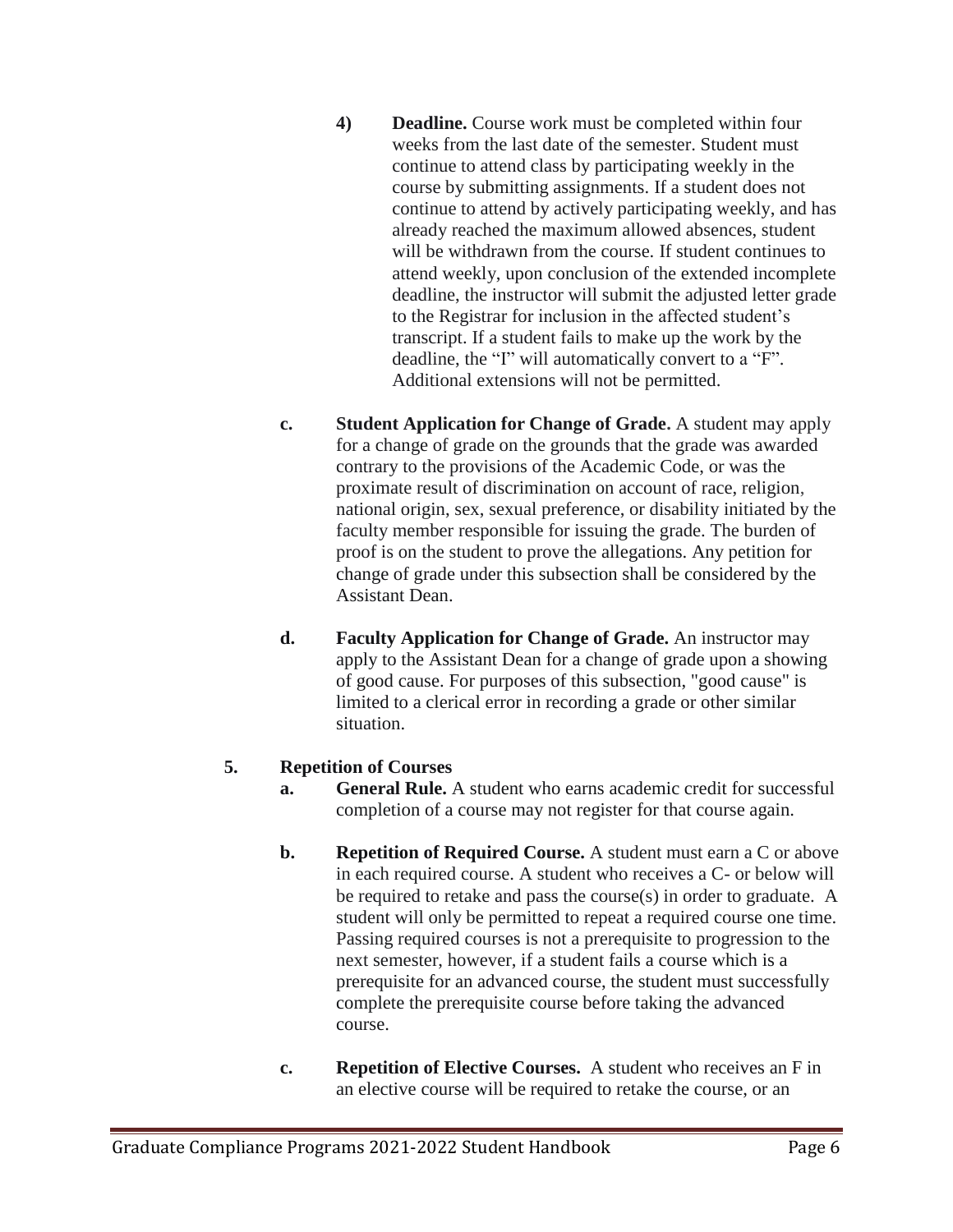alternate elective course, successfully. A student will only be permitted to take a second elective course one time. Passing elective courses is not a prerequisite to progression to the next semester.

- **d. Effect on Student Transcript.** A failing grade received by a student shall remain on the student's transcript notwithstanding the subsequent successful completion of the course by the student.
- **e. Appeal in Exceptional Cases.** In exceptional cases, a student who receives a second failing grade after repeating a course may petition the Assistant Dean for relief. Upon a showing of extraordinary circumstances beyond the student's control, the Assistant Dean may permit the student to repeat the course a third time.

#### **6. Departure from Examination Schedule**

- **a. General Rule.** No student has the right to defer an examination. A student who fails to complete an examination when scheduled will receive a failing grade on the examination unless the examination is properly deferred pursuant to this section.
- **b. When Deferral is Permitted.** A student is permitted to defer an examination only for good cause. Examples of good cause include serious personal injury or illness; serious illness, injury or death of a member of the student's immediate family; and any other similar event beyond the student's control which prevents the student from sitting for the examination when scheduled. Because students are given materials showing the due date of final examinations, an examination will not be deferred because a student is enrolled in two courses having examinations on the same day.
- **c. Procedure for Deferral of Examination.** Students seeking to defer an examination must submit a Dean's Action Request Form and provide documentation supporting the request to the Assistant Dean. Permission to defer an examination must be obtained prior to the scheduled examination day, unless the cause for deferral occurs on the examination day, and is due to circumstances beyond the student's control. The affected student shall notify the Assistant Dean of such cause for deferral as soon as possible. If the Assistant Dean grants permission to defer an examination, the Registrar shall notify the instructor whose examination will be deferred. The affected faculty member may prepare a new examination to be given at the make-up time for the student whose examination has been deferred.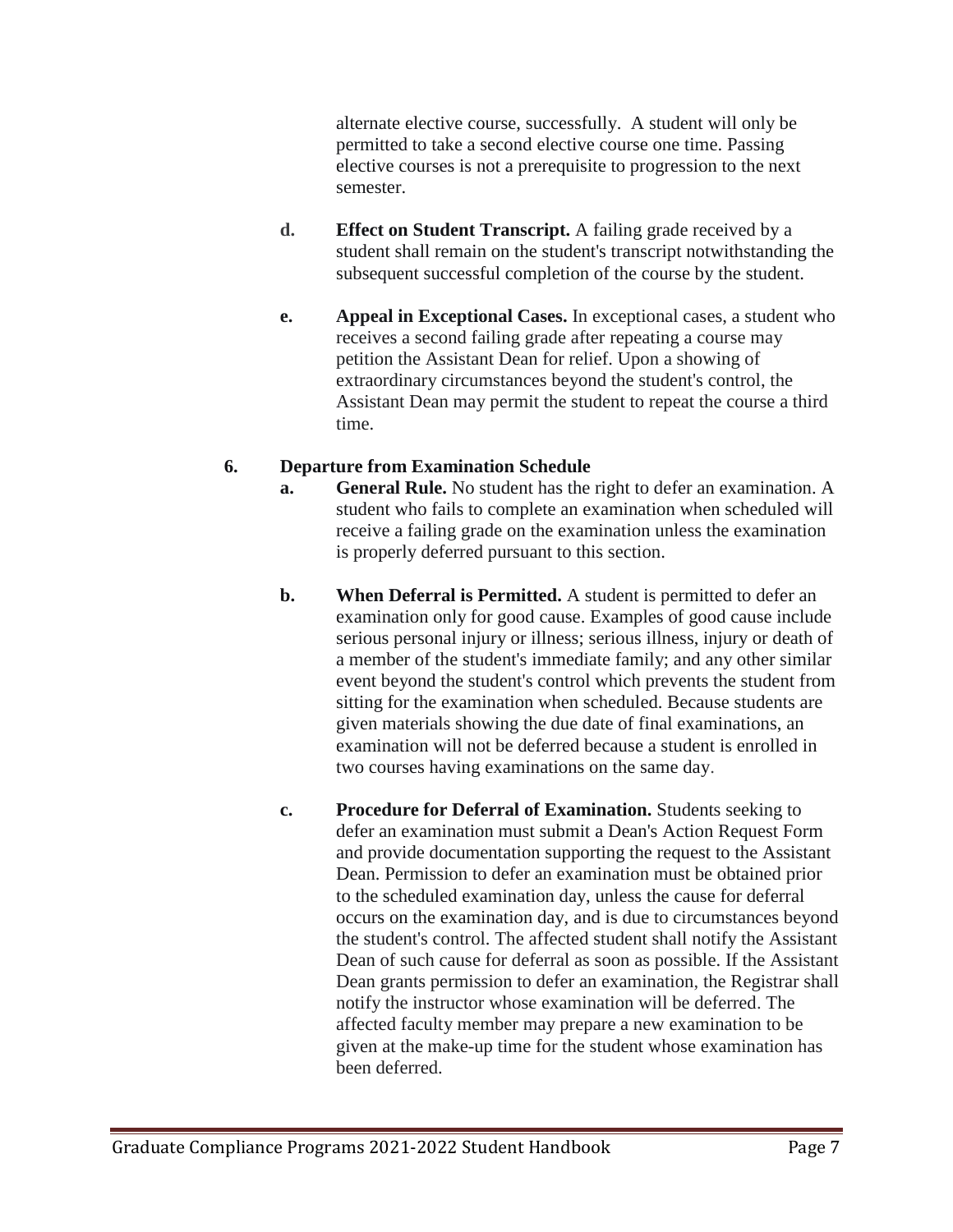**d. Timing of Deferred Examinations.** Deferred examinations must be taken 1) on the scheduled examination make-up date for that semester 2) at a time approved by the Assistant Dean or Dean of Students or 3) at the next time a regularly scheduled examination is given for that course. Students who fail to sit for a make-up examination within the time period prescribed by the previous sentence shall receive a failing grade in the course in question.

#### **D. Attendance**

#### **1. Attendance Standards**

**a. General Rule.** In a 3-credit course, 3 absences are permitted.

#### **b. Attendance**.

(i) Students must establish attendance in the online course by posting an introduction in the course by the first day of class. Thereafter, attendance is measured by a student's active participation in the course.

(ii) Active participation means submission of assignments, completing quizzes/exams, posting on the discussion thread or any other activities required in the course in a given week. If a student does not submit any work in the assigned week, they will be marked absent. Merely logging into the course and viewing the materials is not considered active participation and will count as an absence.

(iii) Attendance during the first week of classes is mandatory. Absence during the first week of classes will result in a withdrawal from the course. After attending in the first week, students may not miss more than 20% of class attendance in each course. Therefore, in a students are permitted 3 absences in a 3-credit course. In a summer accelerated 3-credit MJ course, each "week" is equivalent to two "weeks".

(iv) A student who adds a course during the add-drop week shall not be counted as "absent'' for the day or days missed prior to adding the course. Student must immediately attend the next class session to avoid a withdrawal from the course.

**c. Absences.** An absence constitutes any week in which all required submissions for that week are not completed. Simply logging into class is not attendance. If, after logging into the course a student has not participated in any manner, including, but not limited to, the discussion forum, projects, and/or quizzes and exams in any given week, the student will be marked absent for that week. If no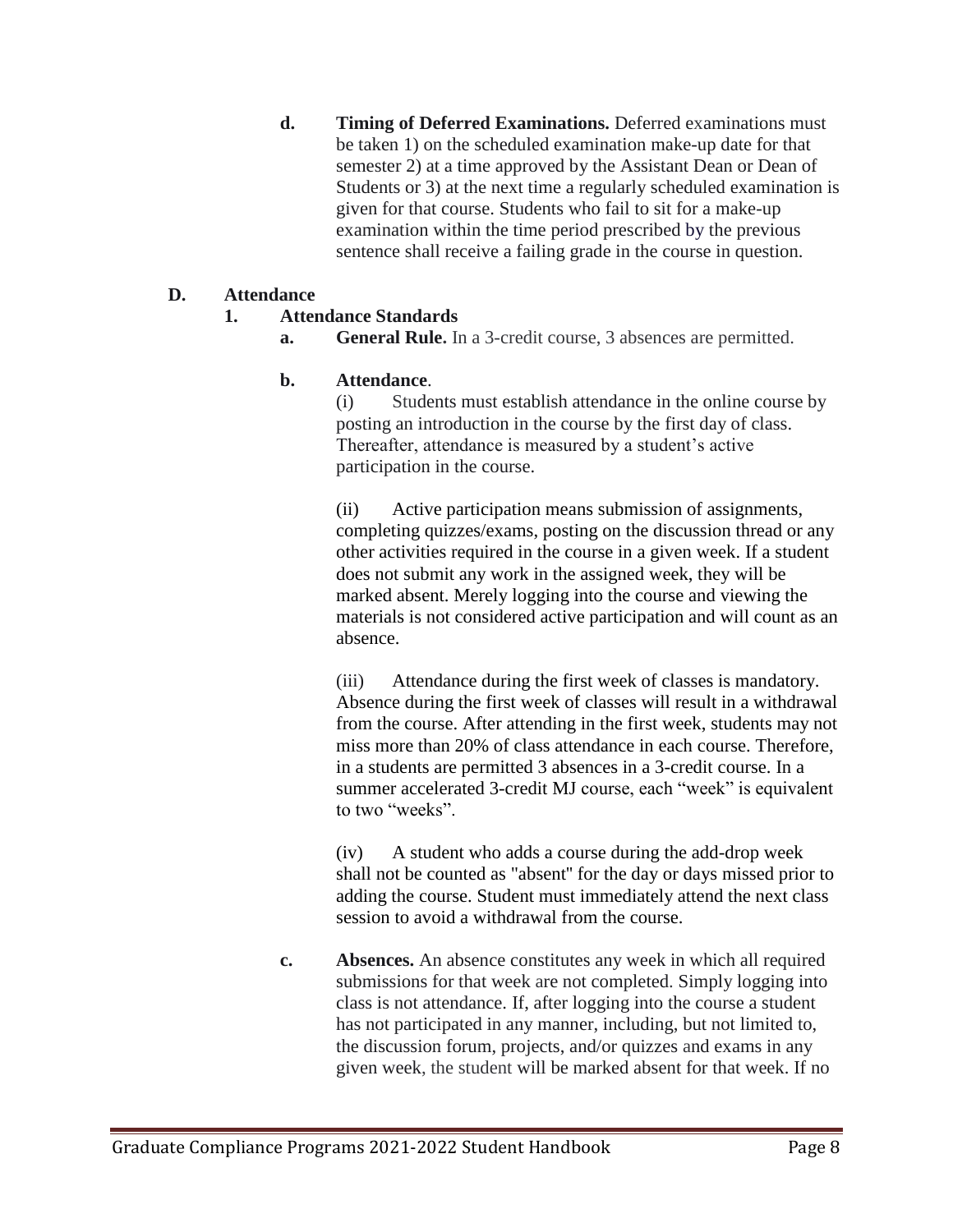participation continues after the allowed number of absences, the student will be withdrawn from the course.

- **d. Penalty for Violation of Attendance Rule.** Any student who misses more than the permitted number of absences for any course will be withdrawn from the course and will not be permitted to take the final examination or submit additional work. The Graduate, International, Compliance, and Legal Studies (GICLS) shall notify the Registrar in writing, and the Registrar shall enter an "involuntary withdrawal" (IW) on the student's transcript. The student will be responsible to pay for the course(s). If the student is a financial aid recipient, the student must contact the Financial Aid Office. The student may retake the course(s), or substituted course(s), as deemed appropriate by the student's academic advisor, during the next scheduled offering. A student who is involuntarily withdrawn the subsequent semester from the same course(s), or substituted course(s), will receive a failing grade for the course(s) and will not be permitted to repeat the course again and will be subject to academic dismissal from the program.
- **e. Appeal in Exceptional Cases.** In exceptional cases, a student who receives a failing grade due to excessive absences may petition the Assistant Dean for relief. Upon a showing of extraordinary circumstances beyond the student's control, the Assistant Dean may remove the involuntary withdrawal (IW) and grant a withdrawal (W) in the course.

#### **2. Leave of Absence**

- **a.** Withdrawal Presumed. A student who fails to apply for leave of absence, and who fails to attend regularly scheduled classes for a period of more than the permitted number of absences, is presumed to have withdrawn from the currently registered cours(es). A student who has completed a leave of absence for more than the permitted maximum leaves of absence as defined in this handbook, is presumed to have withdrawn from the Law School.
- **b. Leave of Absence**. A student who must drop all classes for good cause, such as death or illness of a family member, job change, active duty assignment in the armed forces or other good cause, may apply for leave of absence for personal reasons for a period of up to one year. A leave of absence will be granted freely, subject to the limitations for medical leave of absence set out in Section  $(D)(3)$  herein.
- **c. Ineligible to Take Course While on Leave**. A student may not register for any course work while on leave of absence, but may make up any deferred final examinations and complete any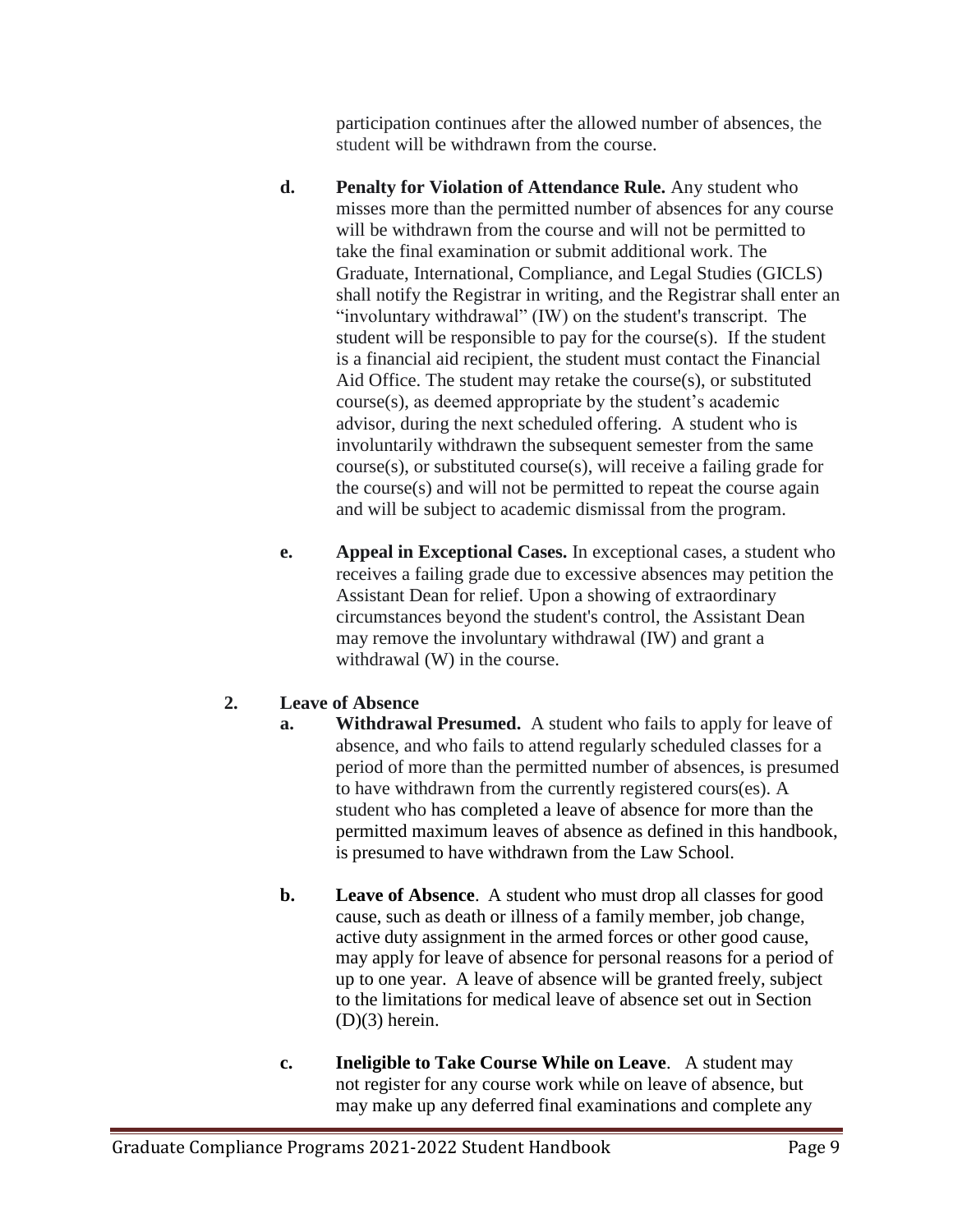incomplete course papers or directed research papers outstanding on the date the leave of absence was granted.

- **d. Term**. Leave of absence will normally be granted for a period of one academic semester. If a student on leave of absence wishes to extend the leave of absence for an additional semester, the student must submit a written request for extension together with evidence to support the need for the extension. A maximum of three (3) consecutive leave of absences may be permitted. A student who does not register for any course work after a third consecutive leave of absence will be withdrawn from the program.
- **e. Tuition.** If a student takes a leave of absence from the degree program, the tuition charges will be prorated starting from the date that the Bursar's Office receives instructions from the Graduate, International, Compliance, and Legal Studies (GICLS) Office.
- f. **Effect on Period Within Which Degree Must Be Obtained.** leave of absence does not toll the requirement for completion of legal studies set out in Sections  $(III)(B)(1)(g)$ ,  $(III)(B)(2)(h)$ , and  $(III)(B)(3)(g)$  of the Student Handbook/Academic Code.

#### **3. Medical Leave of Absence.**

- **a. General Rule**. Any student may apply for medical leave of absence from the Law School for good cause. "Good cause" includes treatment by a residential treatment center, a physician, a psychologist or a drug counselor for substance abuse. An application should be submitted on a Dean's Action Request form, together with a letter from a physician, psychologist or drug counselor, stating that medical leave of absence is in the best interest of the student's physical or psychological well-being.
- **b. Term**. Medical leave of absence will normally be granted for a period of one academic semester. If a student on medical leave of absence wishes to extend the leave of absence for an additional semester, the student must submit a written request for extension, together with a physician's, psychologist's or drug counselor's letter stating that an extension would be in the best interest of the student.
- **c. Effect on Period Within Which Degree Must Be Obtained .**  Medical leave of absence does not toll the requirement for completion of legal studies set out in Sections  $(III)(B)(1)(g)$ ,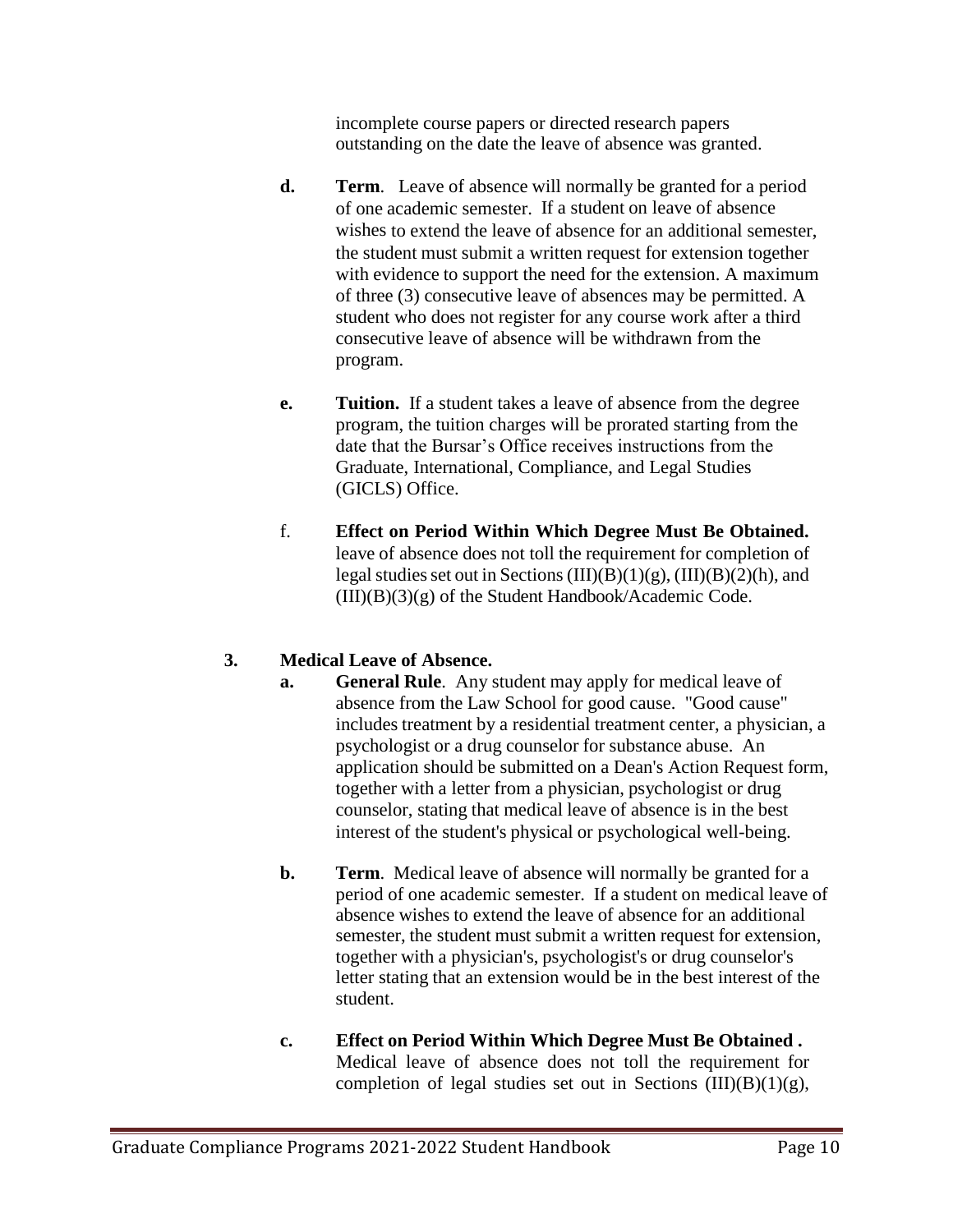$(III)(B)(2)(h)$ , and  $(III)(B)(3)(g)$  of the Student Handbook/Academic Code.

**d. Not Available to Students Charged With Crimes.** A student who has been charged with a crime involving the possession of a controlled or uncontrolled substance with intent to distribute or sell, or a student charged with trafficking will not be allowed to take medical leave of absence due to substance abuse, unless charges are dismissed.

### **4. Withdrawal from Law School.**

- **a. Withdrawal.** To withdraw from the Law School, a student must notify the Graduate, International, Compliance, and Legal Studies (GICLS) Office and submit a Dean's Action Request form indicating the last date of class attendance. A student who has withdrawn from the Law School Graduate, International, Compliance, and Legal Studies (GICLS) may be eligible for readmission to the Law School under the discretion of the Assistant Dean of GICLS.
- **b. Tuition.** When a student withdraws from the Graduate Program after the Add/Drop period, tuition will be prorated starting from the date the Bursar's Office receives instructions from the Graduate, International, Compliance, and Legal Studies (GICLS) Office.
- **c. Withdrawal Presumed.** A student who has completed a leave of absence for more than three semesters, is presumed to have withdrawn from the Law School.

### **E. Academic Standing, Academic Probation, Dismissal, and Reinstatement**

#### **1. Academic Standing.**

- **a. MJ and Graduate-level Certificates.** A cumulative grade point average of at least 2.000 is required for students to have good academic standing. A student will not be permitted to graduate if the cumulative grade point average is below 2.000. After completion of each semester, candidates must have a cumulative GPA of at least a 2.000 in order to continue in the program.
- **b. MJ/MBA.** A cumulative grade point average of at least 3.000 is required for students to have good academic standing. A student will not be permitted to graduate if the cumulative grade point average is below 3.000. After completion of each semester, candidates must have a cumulative GPA of at least a 3.000 in order to continue in the program. A 3.0 is required in each program, both in the MJ and in the MBA. It is not a combined 3.0 GPA.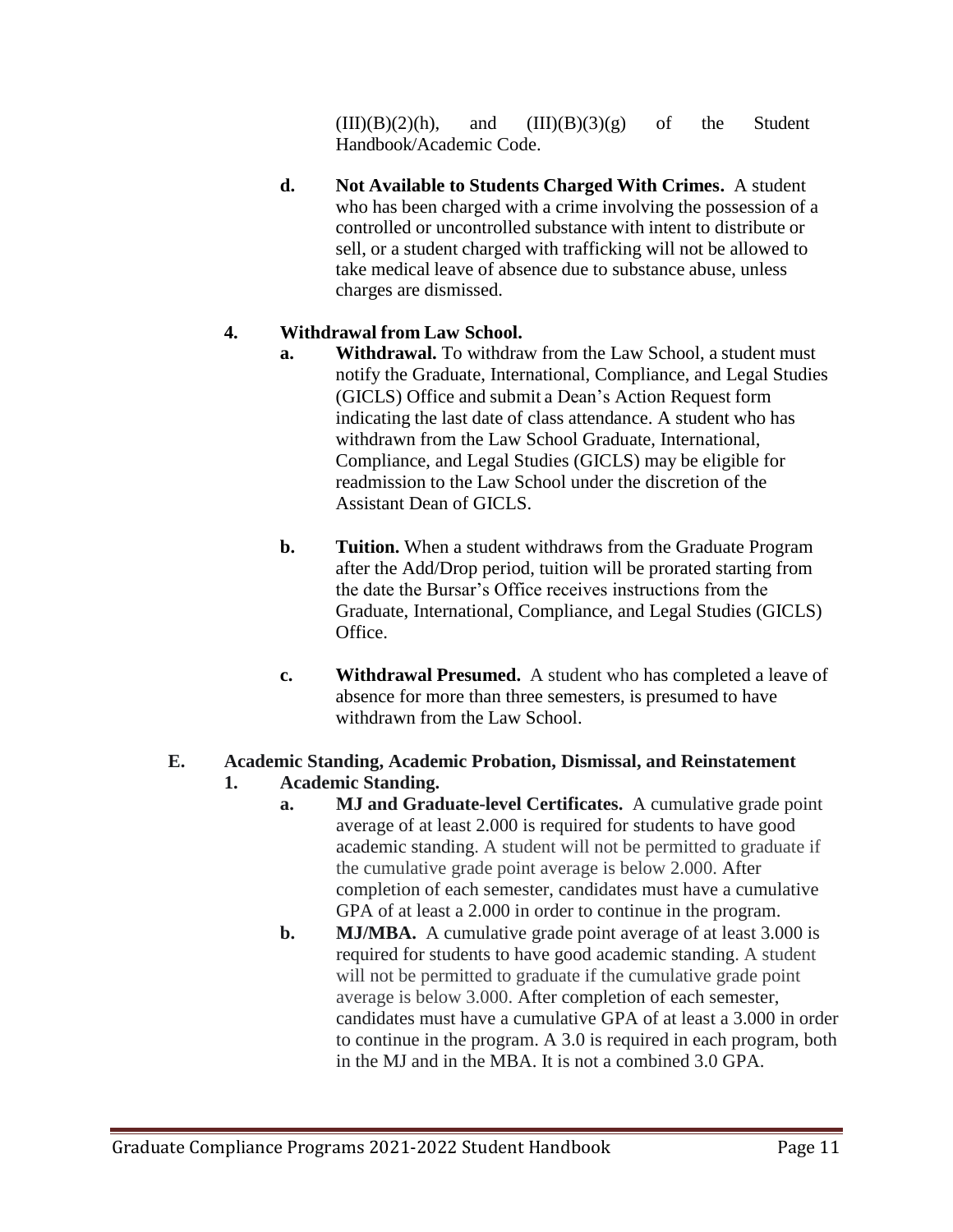- **2. Academic Probation.** A student who fails to attain the cumulative grade point average required in Section  $(II)(E)(1)(a)$  or (b) at the end of any grading period shall be placed on academic probation. This requires the creation of an academic plan that includes mandatory conference calls with an academic advisor, who will personally assist the student in improving their grade point average and with any other concerns the student may have. Academic Probation status will not appear on the student's transcript. A student will remain on academic probation, provided they are demonstrating academic progress, until the required minimum GPA is attained, at the discretion of the Assistant Dean.
- **3. Dismissal.** A student who does not comply with the academic plan as agreed, or who does not demonstrate academic progress, will be subject to academic dismissal from the program.
	- **a. Notice of Dismissal**
		- **1) Dismissal by Assistant Dean.** Each student dismissed for poor scholarship shall be notified of the dismissal in writing by the Assistant Dean. The notice of dismissal shall include an outline of the procedure for filing a petition for reinstatement.
		- **2) Definition of Notice.** Dismissal notices shall be sent by by regular mail to the student's last known address. Each student is required to provide and keep current a mailing address with the Graduate, International, Compliance, and Legal Studies (GICLS) office and Registrar's office. Notice shall be deemed effective five days after date of mailing.

#### **4. Effect of Academic Dismissal**

**a. Dismissal Following a Semester.** If a student is dismissed following the release of grades for the Fall, Spring, or Summer semester, and student is enrolled in courses for the next term, the student shall be dropped from all courses for that following semester and shall receive a refund of any tuition paid with respect to the next semester.

### **5. Petition for Reinstatement**

- **a. General Rule.** Any student dismissed for poor scholarship may petition the Assistant Dean's Office for reinstatement.
- **b. Filing Petition for Reinstatement**. A petition for reinstatement must be filed during the fifteen day period beginning with the day on which notice of dismissal is dated. The petition shall be delivered to the Graduate, International, Compliance, and Legal Studies (GICLS) Office.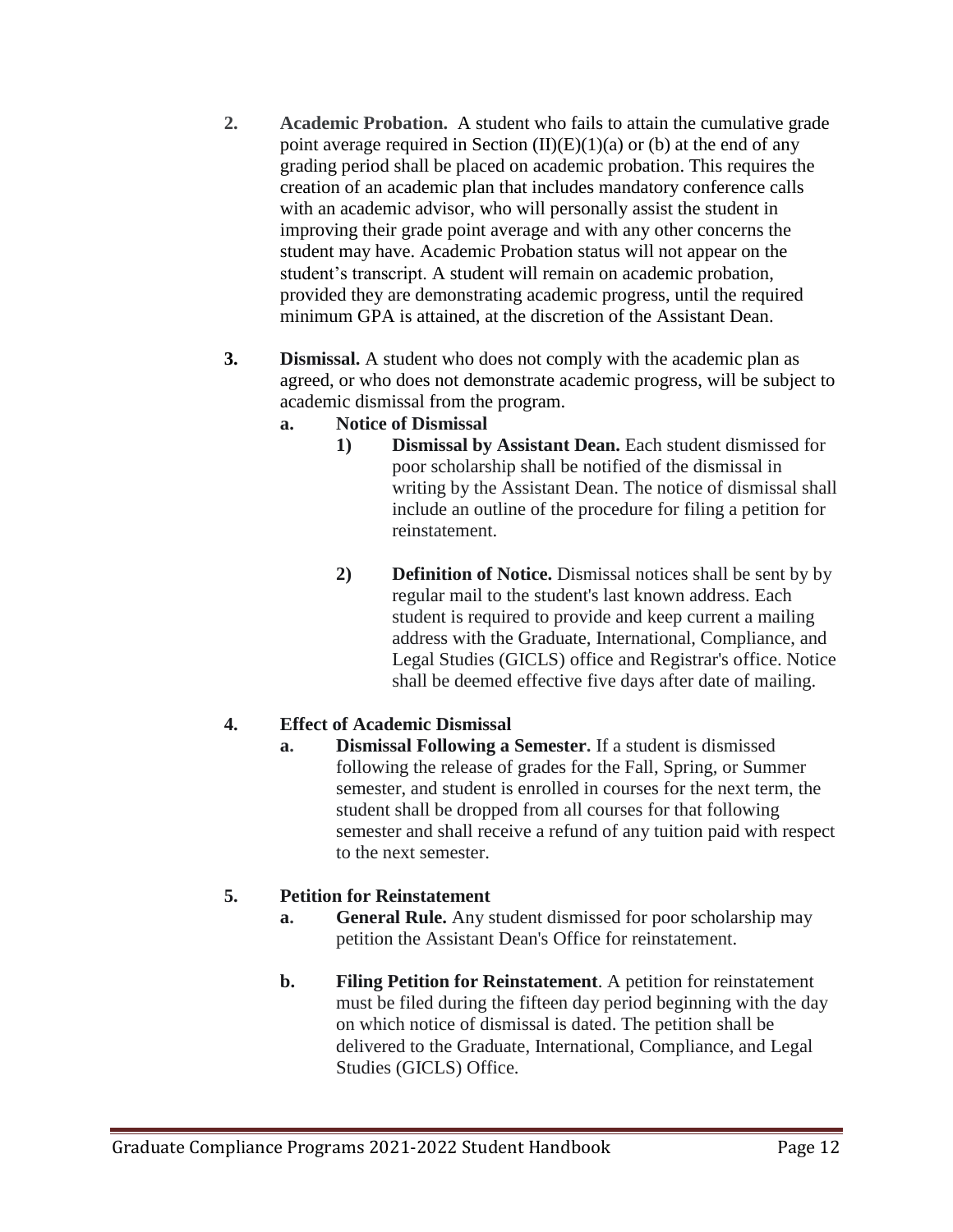**c. Form and Style of Petition.** The petition shall comply with the following guidelines: **(1) Specification of Reason for Academic Failure.** The student must allege and prove that the student possesses the requisite

ability to perform satisfactorily in law school and that the student's current grade point average does not indicate a lack of capacity to satisfactorily complete studies at the Law School.

**(2) Extraordinary Circumstances Caused Failure.** The student must also allege and prove that academic failure was the result of extraordinary circumstances beyond the student's control, and thereby rebut the presumption raised by the student's record that the student's poor scholarship was due to lack of ability or failure to apply oneself diligently to the study of law.

**(3) Medical or Psychological Causes.** If extenuating circumstances raised by the student are related to a physical or psychological incapacity suffered during the course of a semester or before or during an examination, convincing medical proof of the existence of the condition must accompany the petition for reinstatement.

#### **6. Consideration of Petition for Reinstatement**

**a. Review of Petition by the Appeals Committee.** In connection with the review of a petition for reinstatement, the Assistant Dean, at his or her sole discretion, may choose to meet with the petitioning student to consider evidence offered by the student in support of the petition. Evidence offered by the student will be presented to the Appeals Committee. The Appeals Committee will make the final decision on the grant or denial of the petition. The petition for reinstatement will be granted only upon a satisfactory showing that academic failure was the result of extraordinary nonrecurring circumstances beyond the student's control.

#### **7. Readmission after Dismissal**

- **a. General Rule.** Any student dismissed for poor scholarship who was not reinstated immediately following dismissal shall not be readmitted to Widener University Delaware Law School unless the Assistant Dean has determined that the requirements have been satisfied.
- **b. Application for Readmission.** A former student may apply for readmission to the Law School at any after the date of the notice of dismissal. Application for readmission must be submitted to the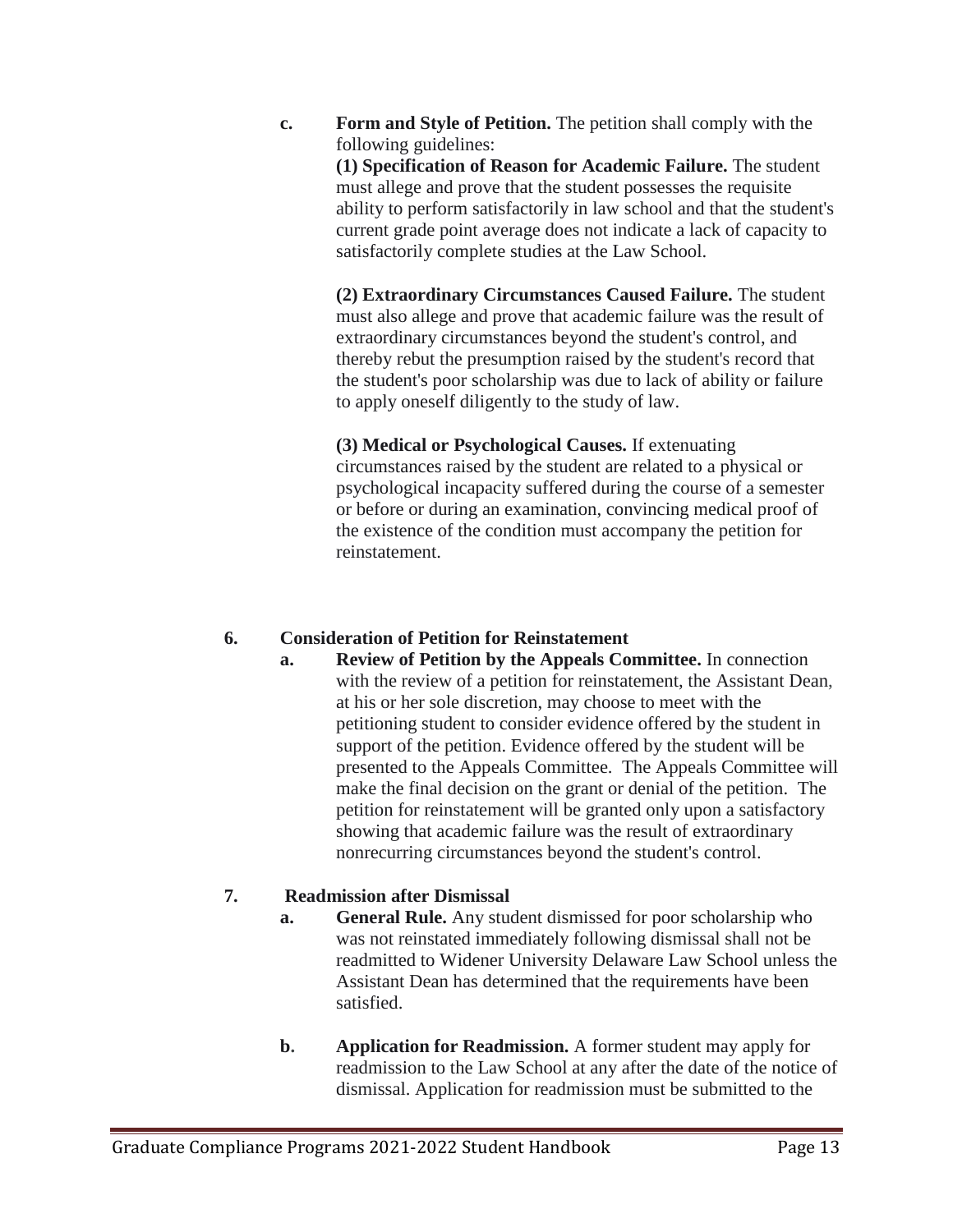Graduate, International, Compliance, and Legal Studies (GICLS) Office of the Law School by the deadline established for admissions applications established by the Graduate, International, Compliance, and Legal Studies (GICLS) Office for the year in question.

**c. Cause for Readmission.** An applicant for readmission must establish in the application for readmission that the nature of the applicant's work, activities or studies during the period following dismissal indicates a stronger potential for law study than that which existed upon dismissal.

#### **8. Modification of Rules Governing Academic Code**

- **a.** All rules governing academic performance and student conduct may be modified or amended under the authority of the Assistant Dean or where appropriate, under the authority of the faculty. Modifications or amendments to rules governing academic performance and student conduct shall be applicable to students currently enrolled when the Assistant Dean, or, where appropriate, the faculty determine that such modifications are necessary and appropriate and do not cause undue hardship to students currently enrolled.
- **b.** The Assistant Dean may set additional or different conditions for students who have been reinstated after an academic dismissal.

#### **III. GRADUATION**

#### **A. Graduate Requirements.**

- **1. Petition to Graduate.** Every student must apply for graduation by filing a petition to graduate not later than November  $1<sup>st</sup>$  for December graduates, or February 1st for May graduates. When a petition to graduate is received, the Registrar will audit the student's academic records for compliance with the graduation requirements set forth herein. If the student has satisfied these requirements, the student's name will be submitted to the Graduate, International, Compliance, and Legal Studies (GICLS) Office for approval.
- **2. Commencement Eligibility.** Students who have a 2.0 grade point average, have petitioned to graduate, and have less than 9 credits to complete in their program and who are registered for those 9 credits in the summer semester of the year in which they intend to graduate, are eligible to process in that year's May commencement ceremony. Students who are taking their final 9 credits in the fall semester, are eligible to process in the following year's May commencement ceremony.
- **3. Character and Fitness.** Students have a continuing duty to update the information they provided in response to the character and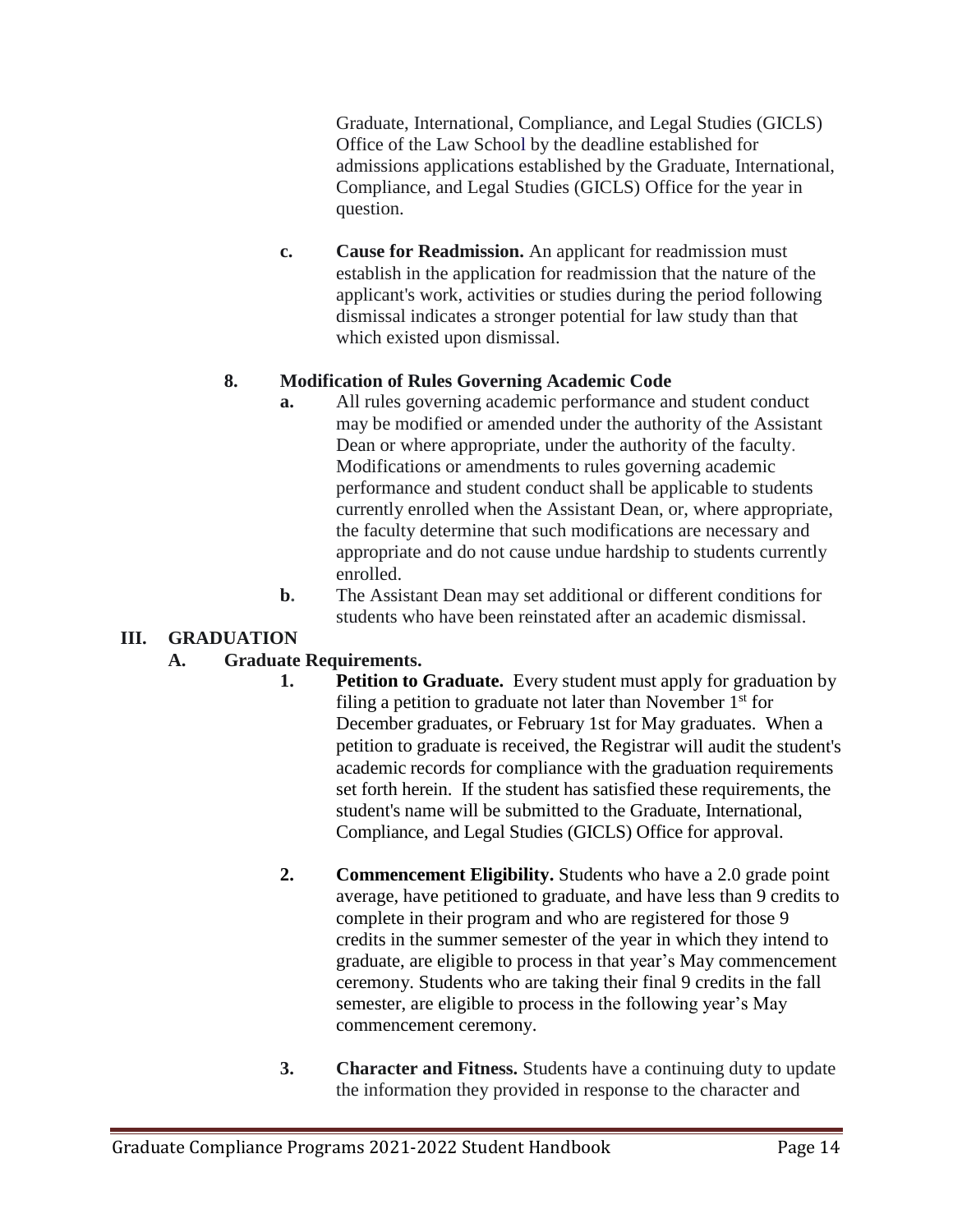fitness section of the Graduate application to reflect any changes since matriculation.

#### **B. Completion of Degree Requirements**

- **1. Master of Jurisprudence (MJ) in Health Law or Corporate and Business Law and General Master of Jurisprudence (MJ) with Concentration in Global Financial and Cyber Crimes** In order to receive the MJ degree in either Health Law or Corporate and Business Law or the General MJ degree with concentration in Global Financial and Cyber Crimes from the Law School, a student must satisfy the following requirements:
	- **a. Academic Credits.** A student must earn 30 academic credits. All courses must be graded A through F; graduate students may not take courses on a pass/fail basis, unless the Assistant Dean approves a course that is offered only on that basis.
	- **b.** Required Courses. All students must complete the required courses for their curriculum track. The curriculum is subject to change at the discretion of the Assistant Dean.
	- **c. Transfer Credits**. At the Assistant Dean's discretion, a candidate for the MJ degree may transfer credits for courses taken at another institution if the courses were completed with a grade of C or better; and the work was completed no earlier than five years prior to the date of matriculation for the graduate degree at Widener University Delaware Law School. The Assistant Dean's decision to grant or deny transfer credit is not appealable. No more than six hours of transfer credits can count toward the MJ degree. Transfer grades will not be counted in computing the student's cumulative grade point average. Credits obtained in the MJ program are not transferable to the LLM or JD programs.
	- **d. Grade Point Average Requirements.** A cumulative grade point average of 2.0 or greater is required for the award of the MJ degree.
	- **e. Passing Required Courses**. A student must earn a C or above in each required course. A student who receives a C- or below will be required to retake and pass the course(s) in order to graduate. A student will only be permitted to repeat a required course one time. Passing required courses is not a prerequisite to progression to the next semester, however, if a student fails a course which is a prerequisite for an advanced course, the student must successfully complete the prerequisite course before taking the advanced course.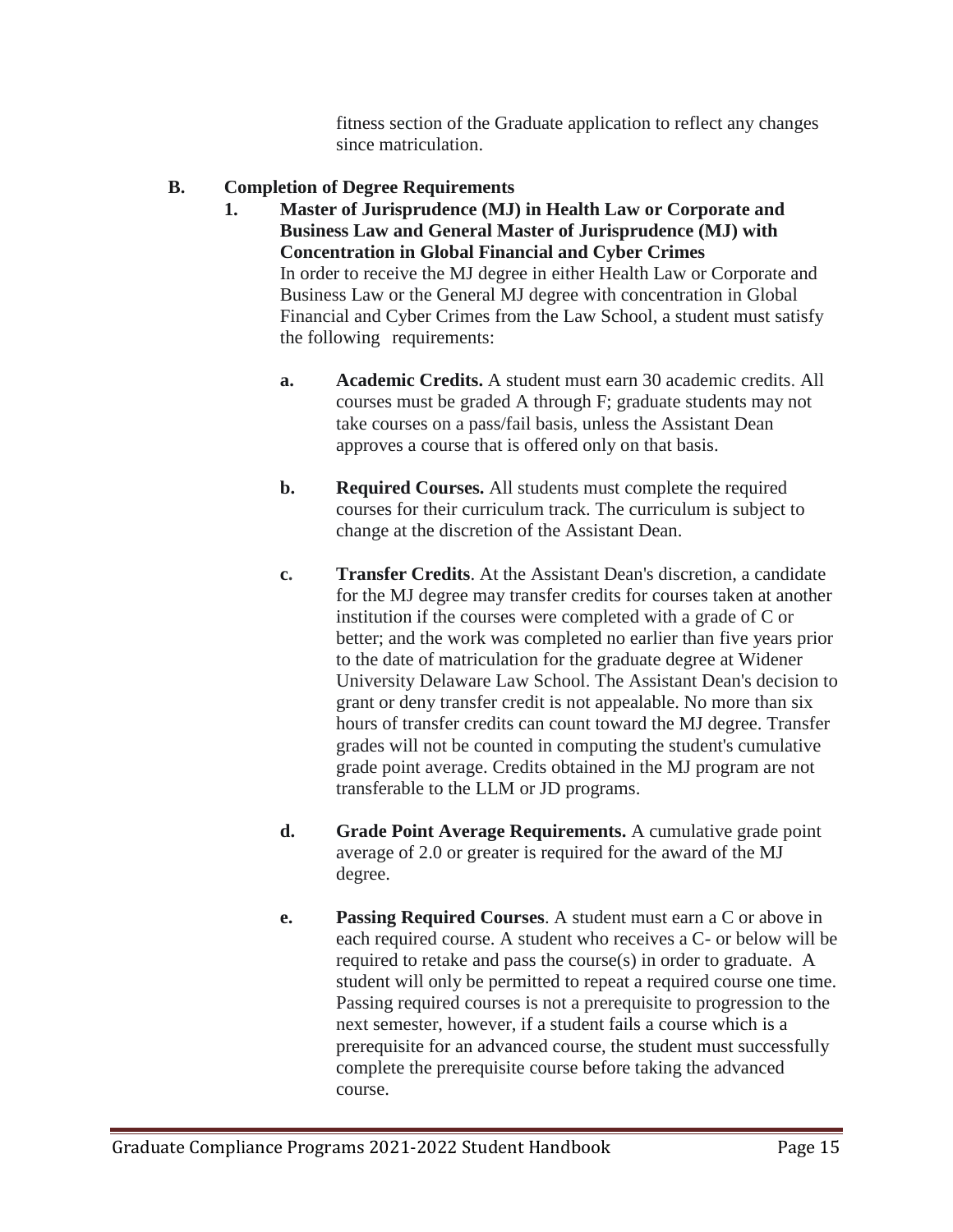- **f. Elective Courses.** A student who receives an F in an elective course will be required to either retake the course or take another elective course and pass the course in order to graduate. A student will only be permitted to repeat an elective course one time.
- **g. Completion of Degree Requirements.** All degree requirements must be completed within five years from the date of matriculation to qualify for the MJ.
- **2. Master of Jurisprudence (MJ) in Corporate and Business Law and Master of Business Administration (MBA) Dual degree** In order to receive the MJ degree in Corporate and Business Law from the Law School and the MBA from the School of Business a student must satisfy the following requirements:
	- **a. Academic Credits.** A student must earn 24 academic credits from the MJ curriculum and 24 academic credits from the MBA curriculum. All courses must be graded A through F; graduate students may not take courses on a pass/fail basis, unless the Assistant Dean approves a course that is offered only on that basis.
	- **b. Required Courses.** All students must complete the required courses for their curriculum track. The curriculum is subject to change based on the discretion of the Assistant Dean.
	- **c. Transfer Credits.** At the Assistant Dean's discretion, a candidate for the MJ/MBA degree may transfer credits for courses taken at an institution if the courses were completed with a grade of B or better; and the work was completed no earlier than five years prior to the date of matriculation for the graduate degree at Widener University Delaware Law School. The Assistant Dean's decision to grant or deny transfer credit is not appealable. No more than nine (9) hours of transfer credits can count toward the MJ/MBA degree. Transfer grades will not be counted in computing the student's cumulative grade point average. MBA foundational courses are not eligible for transfer into the dual degree MJ/MBA program. Credits obtained in the MJ/MBA program are not transferable to the LLM or JD programs.
	- **d. Transfer Credits from Attempted MJ/MBA.** If a candidate already enrolled in the MJ/MBA program is dismissed from the MBA portion of the degree, at the Assistant Dean's discretion, a candidate for the MJ degree may transfer credits for courses taken in the MBA portion of the program if the courses were completed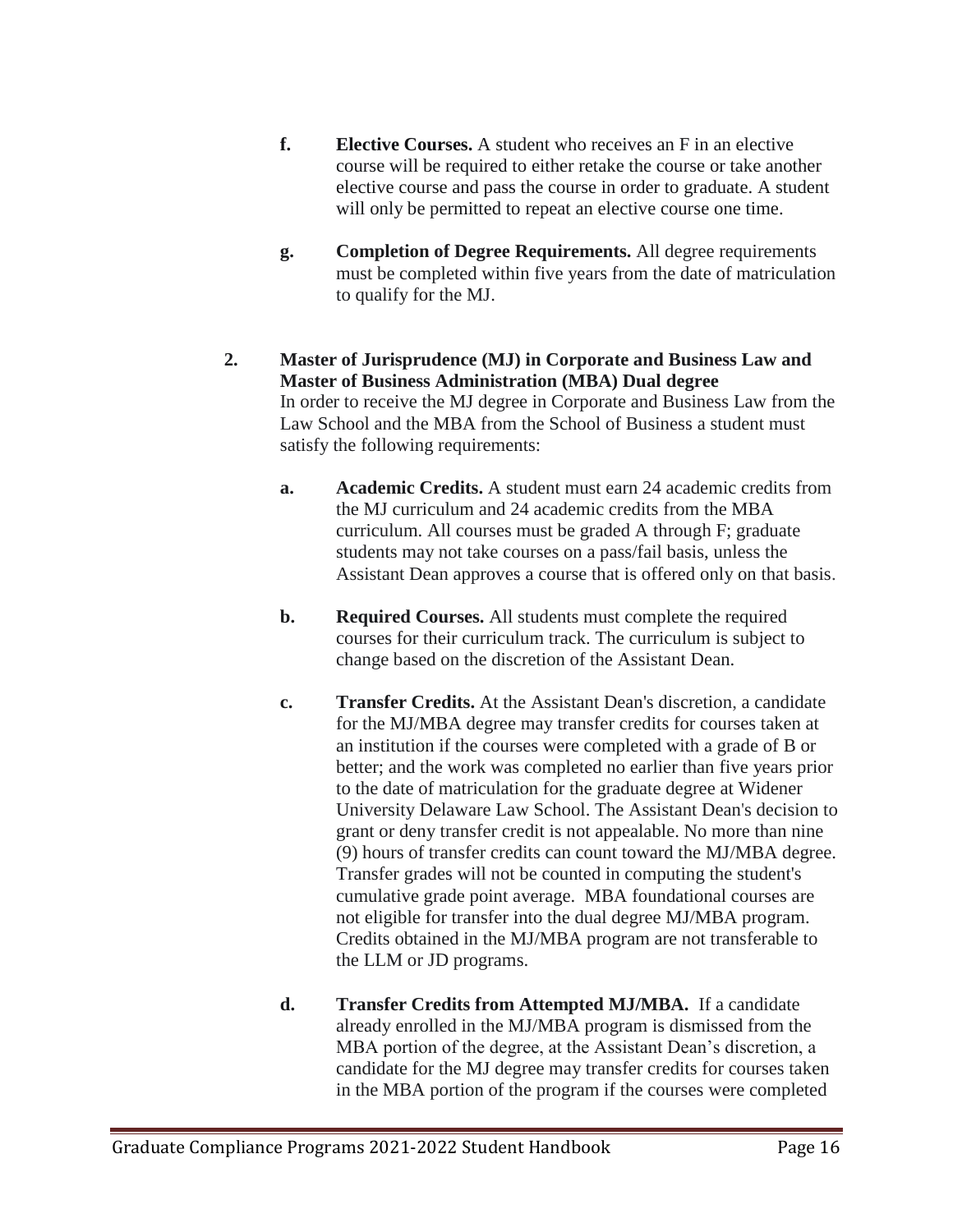with a grade of C or better; and the work was completed no earlier than three years prior to the date of matriculation for the MJ degree. The Assistant Dean's decision to grant or deny transfer credits is not appealable. No more than six (6) hours of transfer credits can count toward the MJ degree. Transfer grades will not be counted in computing the student's cumulative grade point average.

- **e. Grade Point Average Requirements.** A cumulative grade point average of 3.0 or greater is required for the award of the MJ/MBA degree.
- **f. Passing Required Courses.** A student must earn a B or above in each required course to pass the course. A student who receives a B- or below will be required to retake and pass the course(s) in order to graduate. A student will only be permitted to repeat a required course one time. Passing required courses is not a prerequisite to progression to the next semester, however, if a student fails a course which is a prerequisite for an advanced course, the student must successfully complete the prerequisite course before taking the advanced course. A student is not permitted to repeat a course for which they have received a passing grade.
- **g. Elective Courses.** A student who receives an F in an elective course will be required to either retake the course or take another elective course and pass the course in order to graduate. A student will only be permitted to repeat an elective course one time.
- **h. Completion of Degree Requirements**. All degree requirements must be completed within five years from the date of matriculation to qualify for the dual degree.

#### **3. Graduate Level Certificate Programs**

In order to receive the Graduate-Level Certificate from the Law School, a student must satisfy the following requirements:

- **a. Academic Credits.** A student must earn 15 academic credits. All courses must be graded A through F; graduate students may not take courses on a pass/fail basis, unless the Assistant Dean approves a course that is offered only on that basis.
- **b.** Required Courses. All students must complete the required courses for their curriculum track. The curriculum is subject to change based on student enrollment rates.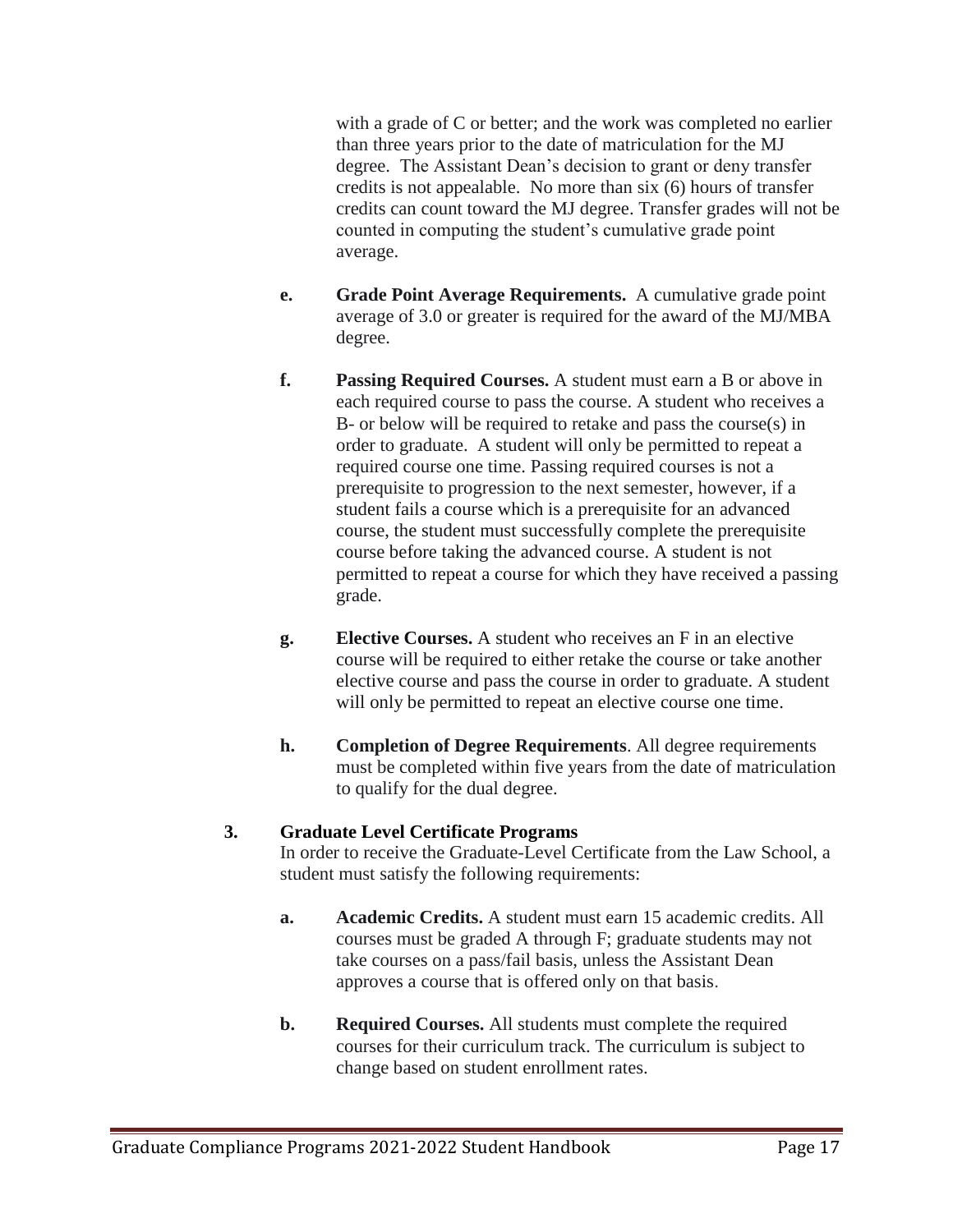- **c. Transfer Credits.** At the Assistant Dean's discretion, a candidate for the Graduate-Level Certificate may transfer credits for courses taken at another institution if the courses were completed with a grade of C or better; and the work was completed no earlier than five years prior to the date of matriculation for the graduate degree at Widener University Delaware Law School. The Assistant Dean's decision to grant or deny transfer credit is not appealable. No more than three (3) hours of transfer credits can count toward the Certificate. Transfer grades will not be counted in computing the student's cumulative grade point average**.** After successfully obtaining the Graduate Level Certificate, a student may transfer all fifteen (15) credits into the Master of Jurisprudence degree. Student must submit a new application for admittance to the MJ degree. Credits obtained in the graduate certificate program are not transferable to the LLM or JD programs.
- **d. Grade Point Average Requirements.** A cumulative grade point average of 2.0 or greater is required for the award of the Certificate.
- **e. Passing Required Courses.** A student must earn a C or above in each required course. A student who receives a C- or below will be required to retake and pass the course(s) in order to graduate. Passing required courses is not a prerequisite to progression to the next semester, however, if a student fails a course which is a prerequisite for an advanced course, the student must successfully complete the prerequisite course before taking the advanced course.
- **f. Elective Courses.** A student who receives an F in an elective course will be required to either retake the course or take another elective course and pass the course in order to graduate. A student will only be permitted to repeat an elective course one time.
- **g. Completion of Degree Requirements**. All degree requirements must be completed within three years from the date of matriculation to qualify for the Graduate Level Certificate.

#### **IV. COMPLIANCE CERTIFICATION BOARD**

**A. General Information**. The MJ and graduate-level certificate programs have been accredited by the Compliance Certification Board (CCB). The Compliance Certification Board independently offers exams for certification as a compliance professional.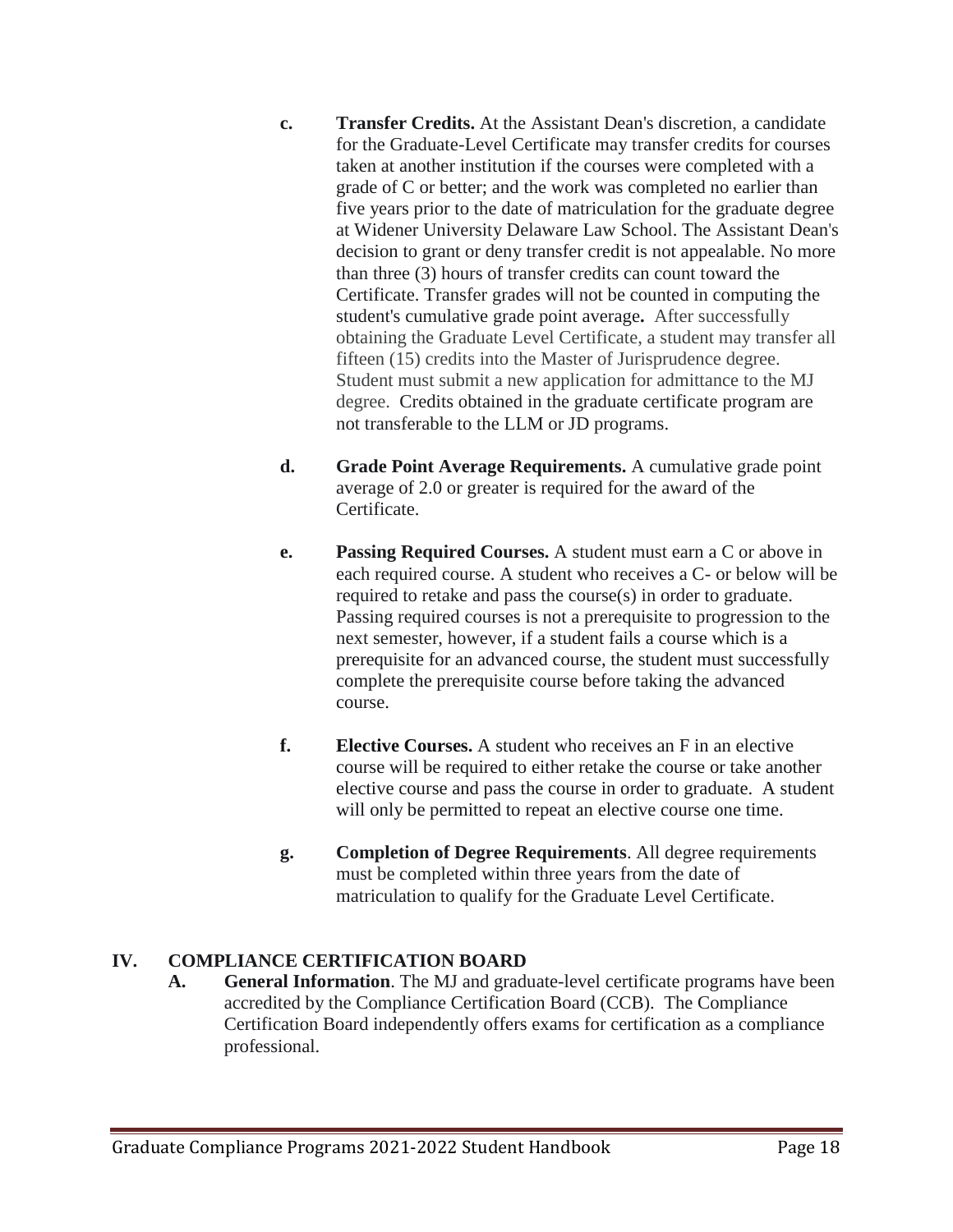- **B. Student Exam Eligibility**. As part of the accreditation of our programs by the CCB, students who successfully complete our accredited programs with a minimum grade point average of 3.0 may be eligible to sit for a CCB certification exam. Successful completion of our accredited programs waives the otherwiserequired 1500 work hours in a compliance-related work environment.
- **C. Time.** A student who successfully completed the MJ or graduate-level certificate program may sit for a CCB exam within one year of completion of the MJ or certificate program. After one year, a student may still sit for a CCB exam, but may be required to earn additional continuing education units (CEUs).
- **D. CCB Exam Contact Information**. For more information regarding the CCB certification exams, please visit www.compliancecertification.org or contact Ashlee Griffin, Certification Chief, at ashlee.griffin@compliancecertification.org or 952-405-7910.

## **V. GRADUATE, INTERNATIONAL, COMPLIANCE, AND LEGAL STUDIES (GICLS) STUDENT CODE OF CONDUCT**

#### **A. General Matters**

**1. Introduction and Definitions.**

The Graduate, International, Compliance, and Legal Studies (GICLS) Student Code of Conduct applies to students in the Law School's Master of Jurisprudence (MJ) , Graduate Certificate Programs, and doctoral (DL) programs. It is identical in all substantive respects to the Student Code of Conduct for the Law School's JD students; the difference is that the function of the Dean of Students for JD students is served by the Assistant Dean of Graduate, International, Compliance, and Legal Studies (GICLS). The following definitions apply to this Student Code of Conduct:

- **a. Code.** The Graduate Student Code of Conduct of Widener University Delaware Law School.
- **b. Committee.** An ad hoc or Standing Committee, appointed by the Assistant Dean.
- **c. Dean**. The Dean of Widener University Delaware Law School or, in the absence of the Dean, the Vice Dean of Widener University Delaware Law School.
- **d. Dean of Students.** The Dean of Students for the Harrisburg Campus and the Dean of Students for the Delaware Campus.
- **e. Assistant Dean.** The Law School's Assistant Dean of Graduate & Compliance Programs.
- **f. Investigation Report**. The report prepared by the Assistant Dean.
- **g. Law School.** Widener University Delaware Law School.
- **h. Registrar.** The Registrar of the Law School or a person designated by the Dean to carry out the Registrar's duties.
- **i.** Respondent. A student who is the subject of a hearing conducted by the Committee.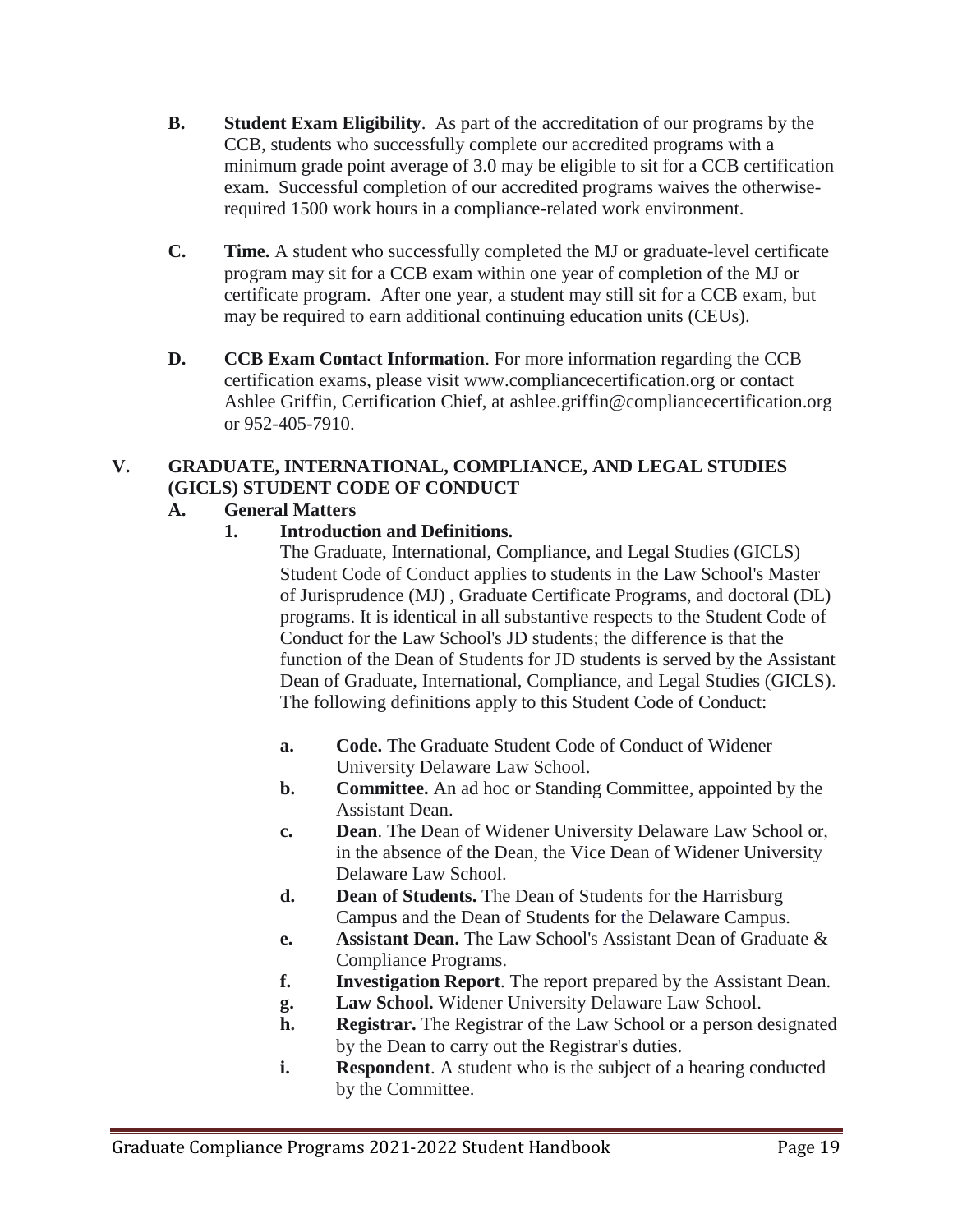- **j.** Student. Any person enrolled or matriculated as either a full or part-time student of the Law School at the time of an alleged violation of this Code.
- **k. Transmission**. All documents and notices required to be transmitted pursuant to the Code shall be personally delivered or sent by certified mail to the recipient's last known address reflected in records maintained by the Registrar's Office. Service shall be deemed effective five business days after mailing.
- **2. Jurisdiction.** Any alleged violation of this Code of Conduct committed by a student will be heard and determined as provided herein.

#### **B. Violations and Sanctions**

- **1. General Ethical Considerations.** Students shall strive to become competent professional persons by acquiring and following a professional standard of conduct while enrolled in the Law School. Students are subject to the ethical requirements governing the legal profession as well as the specific provisions of this Code. The well-being and integrity of the legal profession and of the student body of the Law School depends upon the maintenance of the highest ethical standards.
- **2. Prohibited Conduct for Students.** The following acts are prohibited and a student who engages in any such conduct is subject to the sanctions authorized by this Code:
	- **a. Cheating.** Cheating on any examination or other law school assignment, including but not limited to:
		- (l) the unauthorized giving or receiving of material aid or assistance;
		- (2) the unauthorized use of information;
		- (3) the unauthorized submission of work which has already been submitted in satisfaction of other course work; or
		- (4) the giving or obtaining of any unfair academic advantage.
	- **b. Plagiarism.** Plagiarism is defined as the unacknowledged appropriation or insufficient acknowledgment of the ideas or written work of another. Plagiarism on papers and other law school assignments includes but is not limited to the following:
		- (l) the knowing or reckless copying or paraphrasing without attribution of any material written by another;
		- (2) the knowing or reckless submission of work written in whole or in substantial part by someone other than the student submitting the work and submitted as the student's own work;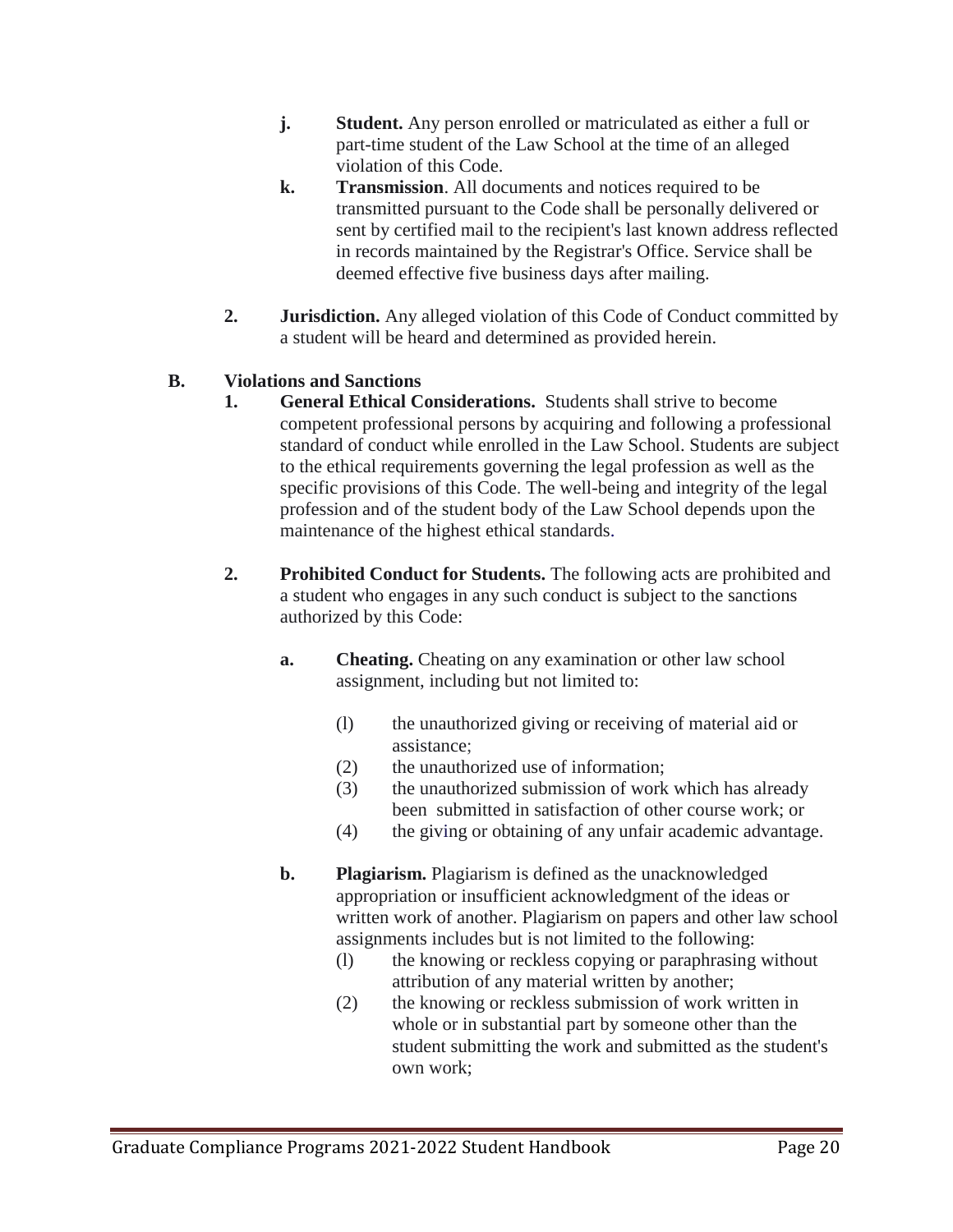(3) the knowing or reckless use of the language of another without identification by quotation marks or otherwise, even though the source is cited in the student's work.

Plagiarism is a serious offense and may result in the following sanctions:

| 1st offense: Failure of the assignment in which the action     |  |  |
|----------------------------------------------------------------|--|--|
| occurred                                                       |  |  |
| 2nd offense: Failure of the class in which the action occurred |  |  |
| 3rd offense: Expulsion and permanent dismissal from the Law    |  |  |
| School                                                         |  |  |

**c. False Representation of Attendance in Class.** The knowing or reckless misrepresentation of attendance in class. This includes, but is not limited to, having another individual prepare course assignments, portray the student in the course, or take quizzes for student.

#### **d. Harassment.**

- (1) Harassment, intimidation, or verbal abuse of faculty, staff, or students of the Law School.
- (2) Any act or statement (written or oral), made to any person and done with the intent to subject any student who has reported a violation of the Code to fear for his or her safety, or the safety of the person's family or friends, or with the intent to ridicule or embarrass any such person.
- **e. Sexual Harassment.** Unwelcome sexual advances, requests for sexual favors and other verbal or physical conduct of a sexual nature constitutes sexual harassment when such conduct has the purpose or effect of unreasonably interfering with an individual's educational experience or creating an intimidating, hostile or offensive environment.
- **f. Failure to Report Violation.** The willful failure to report a violation of this Code, provided that a student so charged had personal knowledge of the alleged violation. Anonymous notification of a violation does not qualify as a report of a violation. Anonymous notification will not be investigated.
- **g. Dissemination of Course Materials.** The dissemination of any course materials or passwords to access course materials. All course materials are the property of Widener University Delaware Law School. Course materials include any and all lecture videos,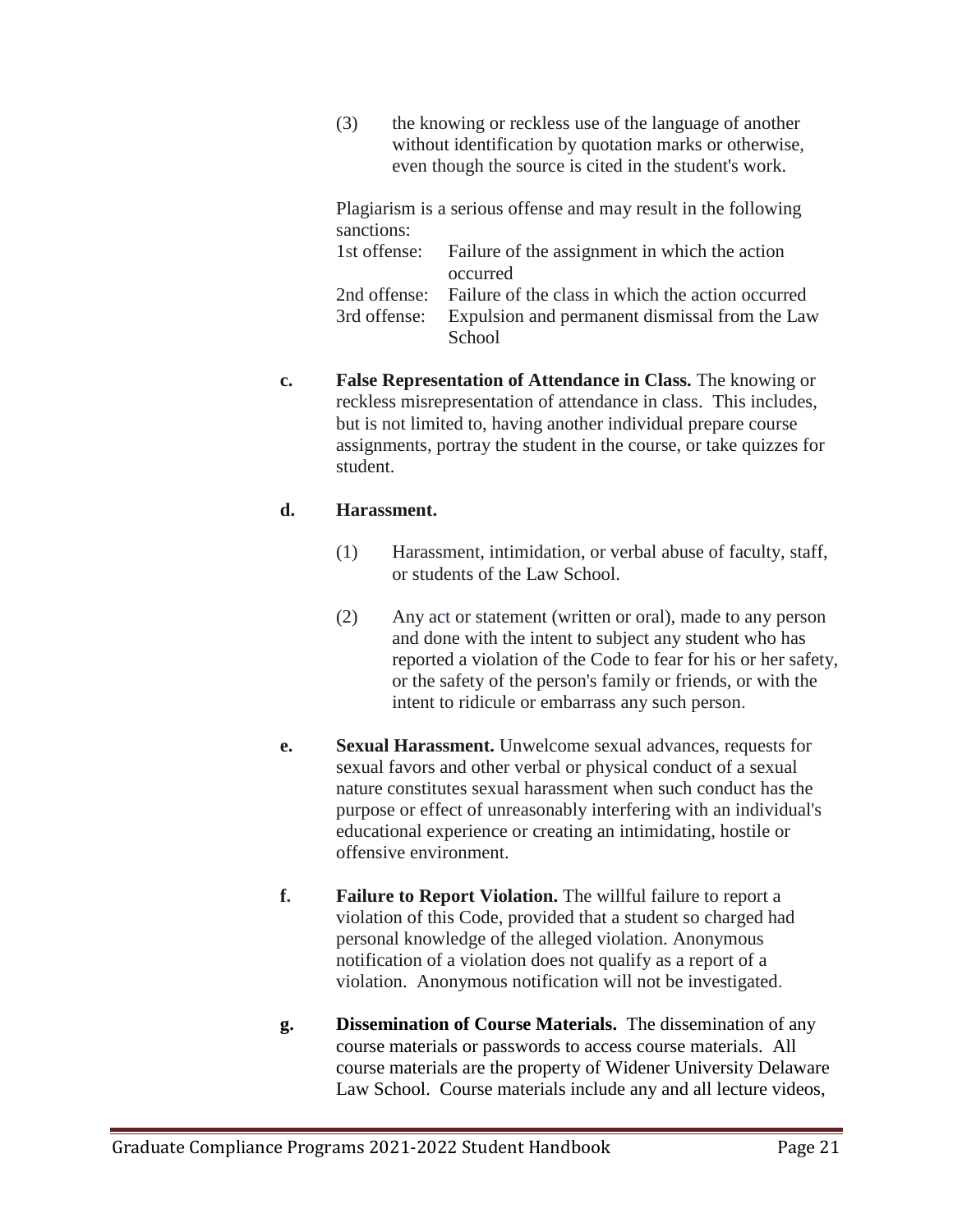handouts, discussion threads, assignments, quizzes or exams, and any other material presented in the Canvas online learning management system.

#### **3. Permanent Record of Violation.**

The Registrar shall enter a permanent notation on the official transcript of any student who is found to have violated this Code. The entry shall include a summary of the nature of the violation as determined by the Dean and a summary of the sanctions imposed by the Dean. The Dean shall also report any violation to any other Law School or other institution of higher learning to which the student may have applied for admission. The transcript notation cannot be expunged or removed.

#### **4. Sanctions**

**a. Recommended Sanctions.** The following sanctions may be imposed, individually or in any combination, by the Assistant Dean for violation of the Code of Conduct (with the exception of a violation of the Plagiarism Code, the sanctions for which appear elsewhere herein):

(1) Expulsion from the Law School;

(2) Suspension from the Law School for a specific term of one year or less;

(3) Assignment of a grade of "F" in any course, seminar or special course;

(4) Involuntary withdrawal with prejudice from any course, seminar or special course;

- (5) Written reprimand;
- (6) Probation;
- (7) An oral or written admonition;
- (8) Any conditions deemed appropriate.
- **b. Authority to Recommend Sanctions.** Following a finding made that a respondent has violated the Code, the Committee may recommend to the Dean and sanction as permitted by this section.
- **c. Other Rules.** An attempt shall be regarded as if it had succeeded for purposes of imposing sanctions.

#### **C. Procedure**

#### **1. Commencement of Action Under Code**

**a. Violation of the Code.** Any person having actual knowledge that one or more students may have violated this Code of Conduct or the Assistant Dean upon information received, may commence an action for sanctions by filing a written complaint with the Registrar.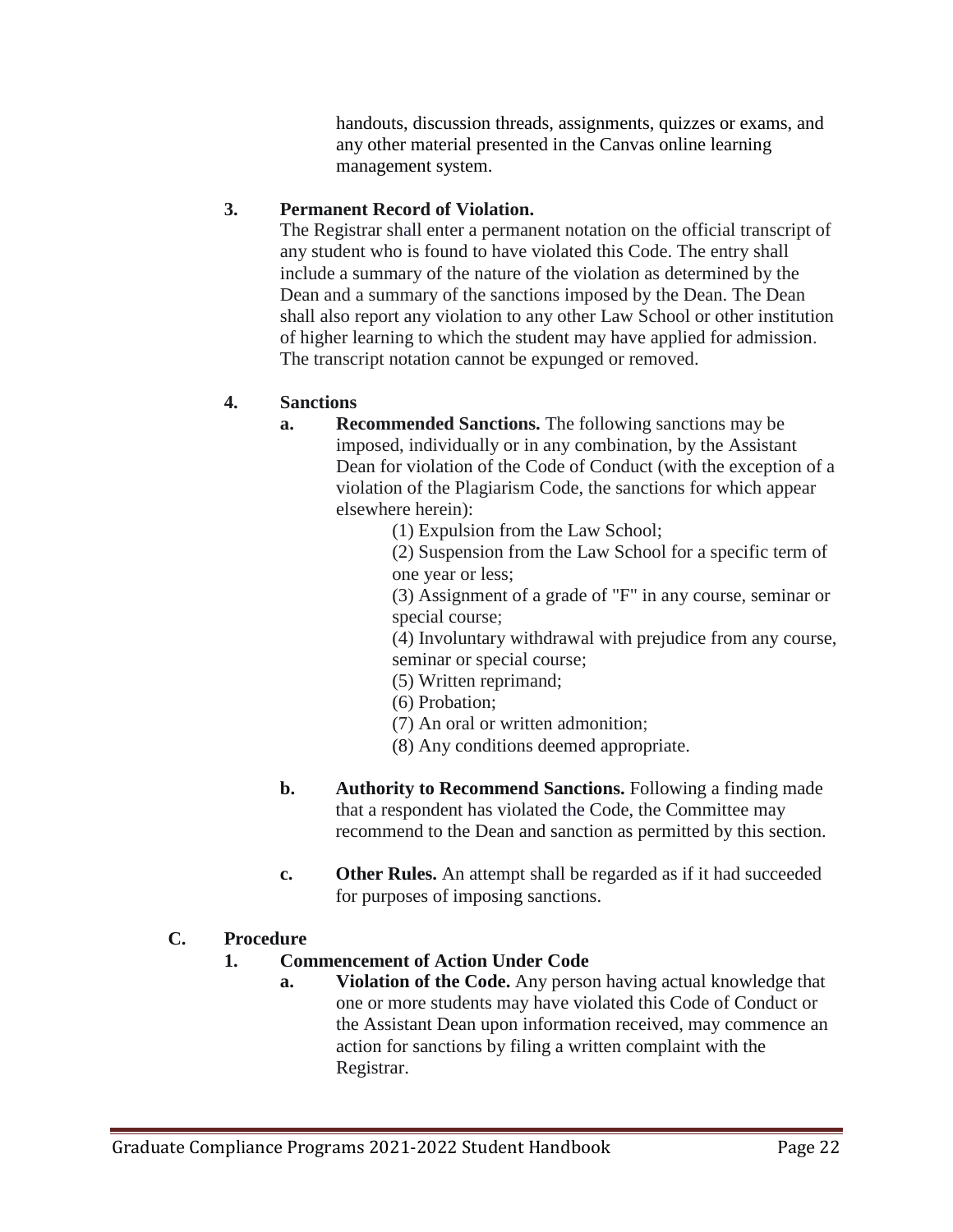**b. Time for Filing Complaint.** A complaint shall be filed within sixty business days after the date of discovery of any alleged violation of the Code by the complainant. A complaint which is not filed within the sixty day period may be filed only with the written approval of the Dean of Students or Assistant Dean, who shall consider the circumstances which caused the failure to file a timely complaint in connection with any decision to waive the sixty day limitation on filing. The Dean of Students or Assistant Dean may file a complaint at any time without regard to the passage of time.

#### **2. Registrar's Duties, Forwarding of Complaint**

- **a. Upon Receipt of Complaint.** The Registrar shall mark the complaint with the date and time of filing, and shall forward a copy of the complaint to the Dean of Students and/or Assistant Dean for investigation. If the complaint implicates one or more graduate students only, it shall be forwarded to the Assistant Dean, who will investigate the matter and submit a report. The complaint shall be forwarded to the Dean of Students and Assistant Dean, who will jointly decide their respective roles in the investigation and reporting process. The Registrar shall also transmit a copy of the complaint to the accused student, and inform the student that the matter described in the complaint will be investigated by the Assistant Dean.
- **b. Registrar Shall Maintain File.** The Registrar shall place the complaint and all other materials related to it which are filed with Registrar in a special file marked with the name of the alleged violator and a docket number.
- **c. Docket.** The Registrar shall maintain a docket stating the filing date and time of each complaint and all orders issued and actions taken by the Registrar and others regarding it. The docket, the case file and all reports and records maintained pursuant to this Code shall be maintained.

#### **3. Review of Complaint by the Assistant Dean**

**a. Investigation by the Assistant Dean**. Upon receipt of a complaint the Assistant Dean shall review the allegations set forth in the complaint and shall conduct an investigation designed to gather information relevant to the allegations. The investigation may include interviews with the accused student and with other students, faculty, staff and others who may have information relating to the allegations. The investigation shall also include a review of any documents or other materials related to the allegations. The Assistant Dean shall have absolute discretion with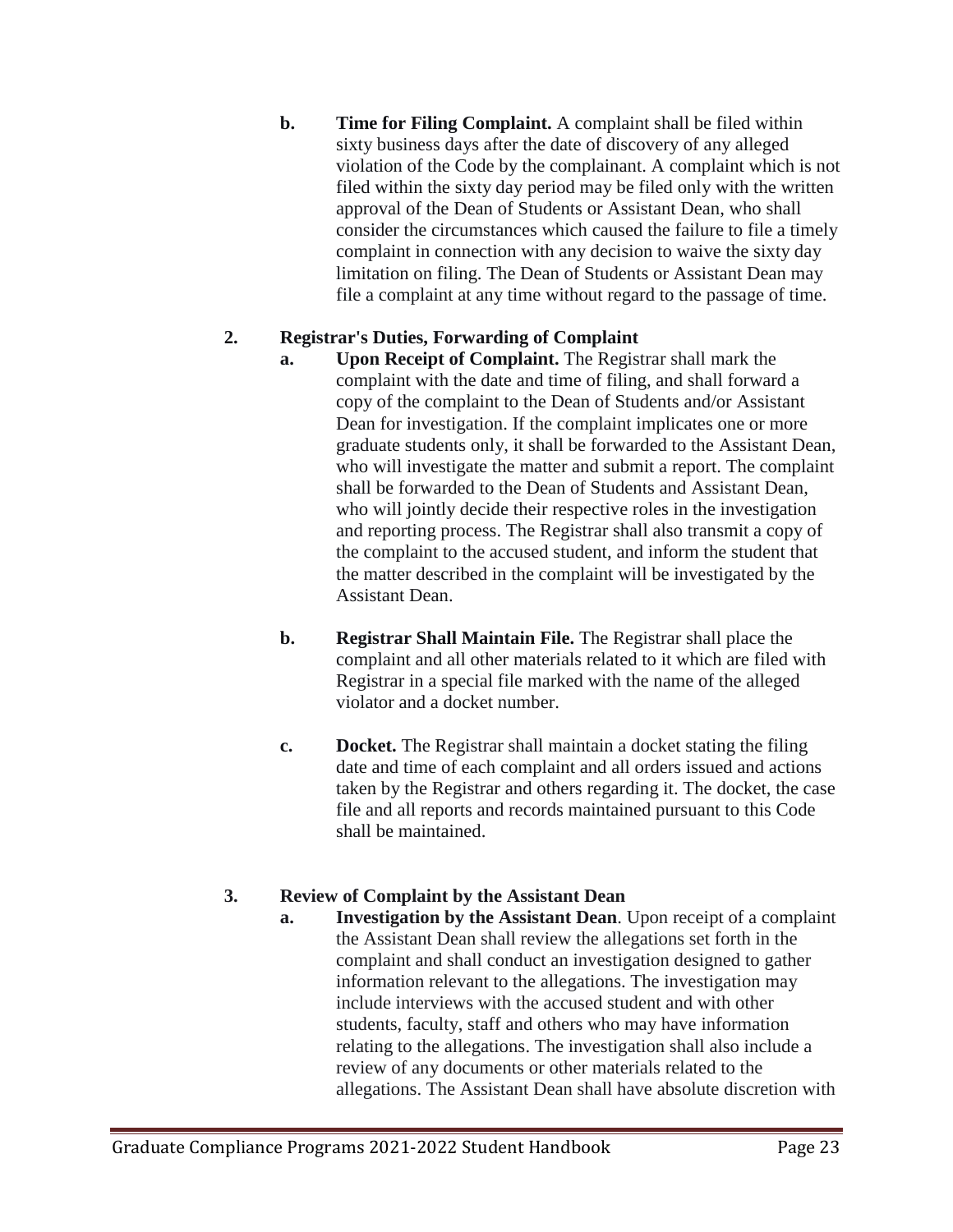respect as to whether to permit the accused student or any other witness to have representation at an interview conducted pursuant to this section or whether to make a verbatim record of such interview.

**b. Report the Assistant Dean.** The Assistant Dean shall prepare a report summarizing the results of the investigation. A copy of the complaint and all other relevant documents shall be attached to the report as exhibits. The report shall be forwarded to the Dean for action. The Dean shall have absolute discretion with respect to whether the report is transmitted to the accused student or a representative designated by the student.

#### **4. Disposition or Referral of Complaint by the Dean**

- **a. Determination by Dean.** The Dean shall have the option of meeting with the accused student before making a determination under this section. After considering the complaint and the investigation report, the Dean shall either (i) dismiss the complaint; (ii) with the written consent of the student, dispose of the matter summarily by making whatever findings and imposing whatever sanctions (if any) the Dean deems appropriate; or (iii) if the matter is not disposed of under paragraphs (i) or (ii) herein, refer the matter to the Committee for a hearing by issuing an Order of Referral. The Dean shall have absolute discretion with respect to any determination made pursuant to this section.
- **b. Temporary Suspension**. Nothing in this Code shall limit the power of the Dean to suspend a student temporarily.

#### **D. Netiquette Policy**

Students will be communicating with administrators, faculty members, and fellow students across the nation and globe, some of whom students will never meet in person. The law school community expects its members to respect each other's individual dignity at all times, including when communicating by email. Students can achieve better communication – and results – with special sensitivity to the effect of words and actions upon the recipient of a message. Please follow commonly accepted email protocols and behaviors when emailing the school or other students. A guide to these is set forth below.

- 1. DO NOT USE ALL CAPS in your emails. It is considered SHOUTING. DON'T SHOUT!
- 2. Use symbols for emphasis, rather than CAPS. For example: "That \*is\* what negligence means." Use underscores for underlining. For example," War and Peace is my favorite book."
- 3. Do not use smileys or other emojis.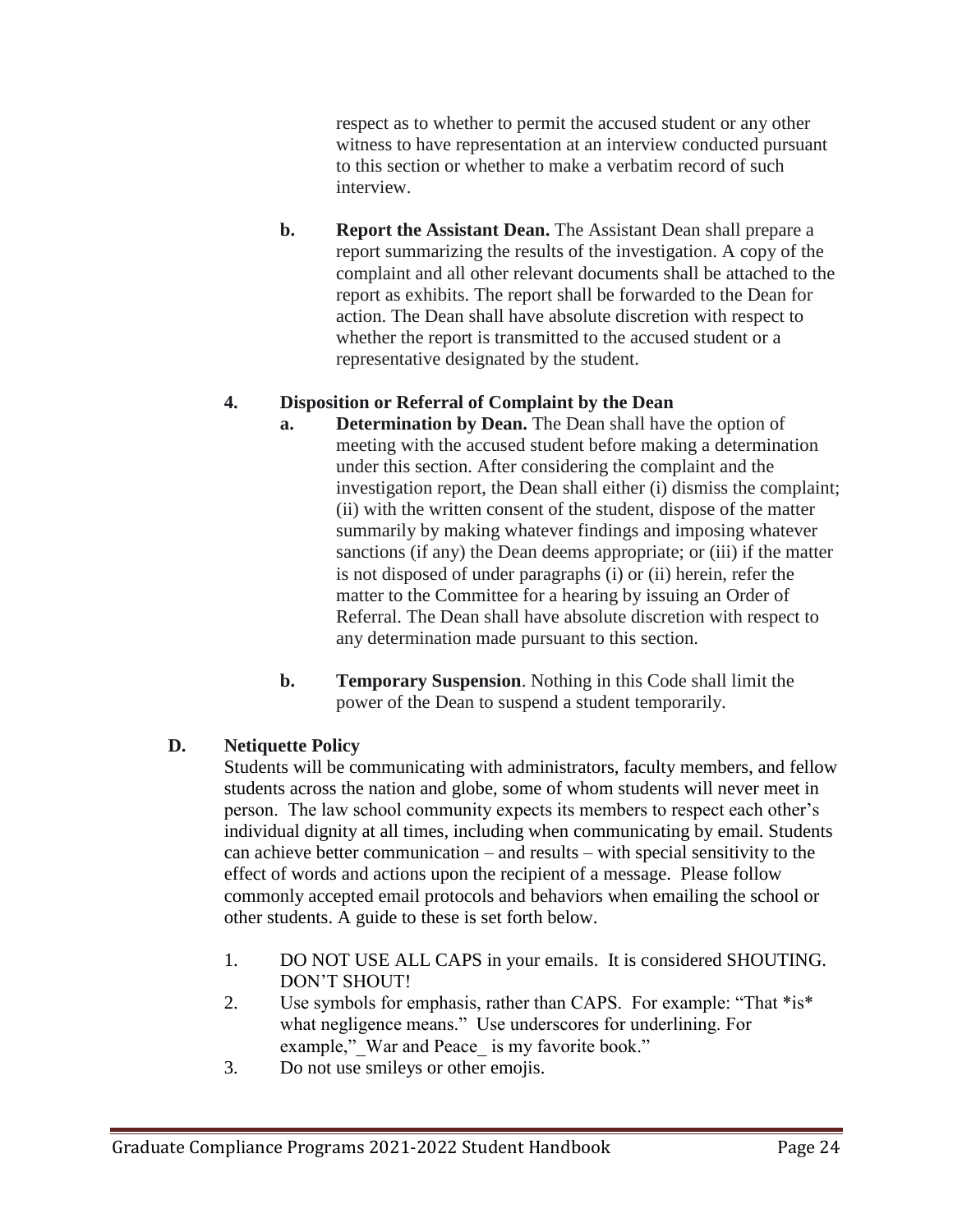- 4. Think before you email. If in doubt, leave it out. If not sure, wait overnight. If you are upset, wait overnight to send emotional responses to messages.
- 5. Do not attack or insult another, even if it is meant as a joke.
- 6. Make an effort to spell check or proofread before you send.
- 7. Do not use text messaging style, for example: U-WLB-Vry-Gr-8-FL; LOL; BRB; IMHO; OMG.
- 8. If you have a technological problem, call or email Delaware Law School's Technical Support or contact Canvas tech support. Please be kind and courteous, even if you are frantic. You will get help just as fast and the exchange will be more pleasant for all.
- 9. You should assume that your email is not secure. Never put in a mail message anything you would not put on a postcard.
- 10. Respect the copyright on material that you reproduce. Almost every country has copyright laws.
- 11. If you are forwarding or re-posting a message you have received, do not change the wording. If the message was a personal message to you and you are re-posting to a group, you should ask permission first. You may shorten the message and quote only relevant parts, but be sure you give proper attribution.
- 12. A good rule of thumb: Be conservative in what you send and liberal in what you receive. You should not send heated messages even if you are provoked. On the other hand, if you do get inflamed, good judgment dictates that you not respond.
- 13. In general, it is a good idea to check your mail subjects in reverse chronological order before responding to a message. Sometimes a person who asks you for help (or clarification) will send another message which says "Never Mind". Also make sure that any message you respond to was directed to you. You might be cc:ed rather than the primary recipient.
- 14. Always include your name and student ID number on an email.
- 15. Make things easy for the recipient. Many mailers strip header information which includes your return address. Be sure to include a line or two at the end of your message with contact information. You can create this file ahead of time and add it to the end of your messages (a "signature" file.) (Some mailers do this automatically.)
- 16. If you include a signature, keep it short; no longer than 4 lines.
- 17. Be careful when you reply; you may actually be replying to a group or "reply to all." Do not reply to emails sent to you from the law school that instruct you not to reply.
- 18. Avoid forwarding chain mail of any kind. This is considered spam, and it clogs inboxes.
- 19. Take care when forwarding email. Be sure you have permission from the sender to circulate.
- 20. Watch cc's when replying. Don't continue to include people if the messages have become a 2-way conversation.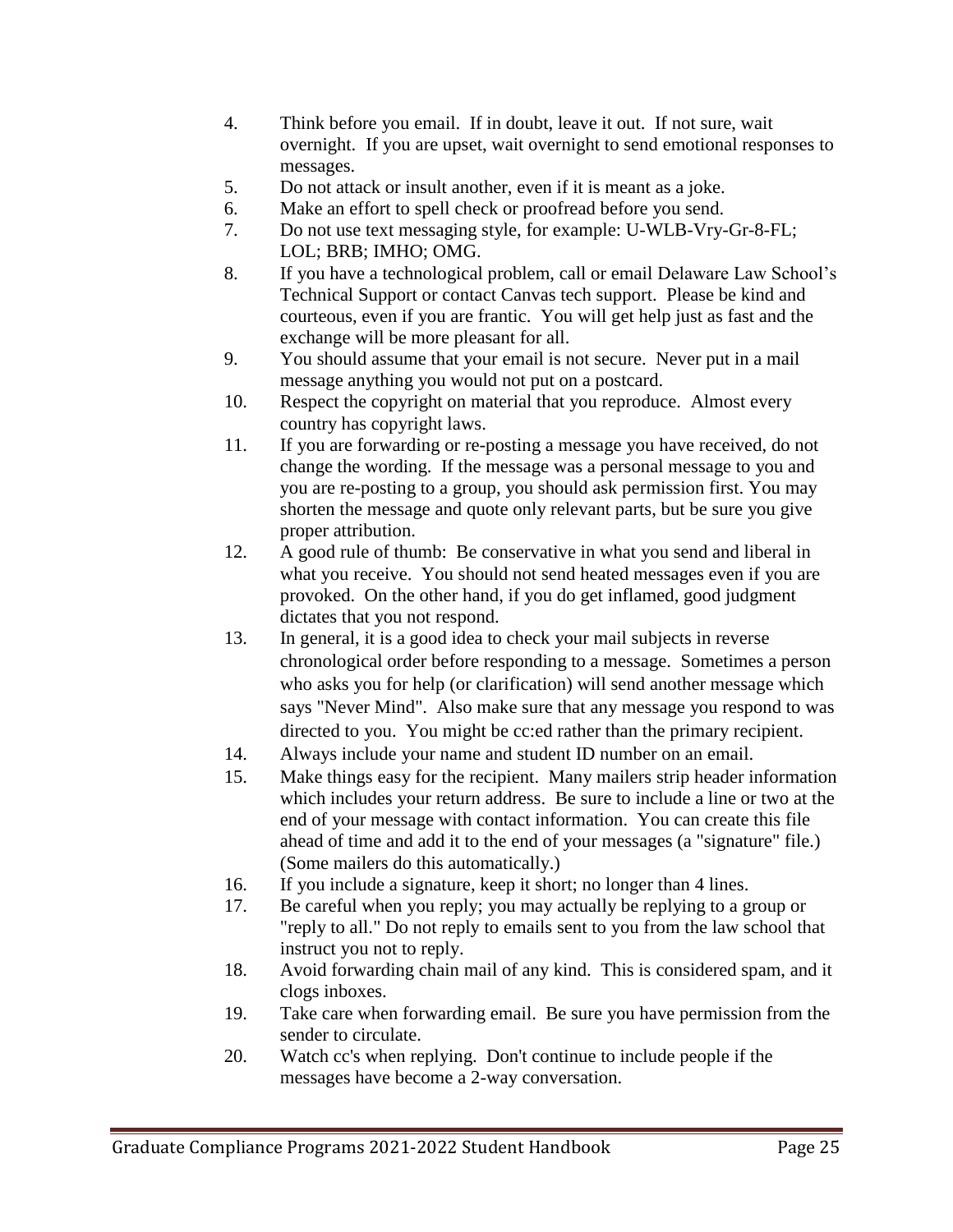- 21. Remember that you communicate across the globe. If you hope for an immediate response, the recipient might be asleep when it arrives. Give them a chance to wake up and login before assuming the mail did not arrive.
- 22. It's courteous to include the word "Long" in the subject header for messages that will take time to read. Over 100 lines is considered "long".
- 24. Remember that the recipient's culture, language, and humor have different points of reference from your own. Be careful in using slang. Under all circumstances, avoid sarcasm.
- 26. Be brief, but, when replying to a message, include enough original material to be understood, but no more. Sometimes that will be all of the message; most of the time you can edit out the irrelevant material. Use ellipses or "[deleted]" to indicate redactions.
- 27. Mail should have a subject heading which reflects the content of the message.
- 28. Be alert to "phishing," emails that appear to be from a reputable source. These often ask you to supply personal information: address, phone number, even your social security number. Never, ever fall for one of these messages. Call the company first to confirm.
- 29. Be extraordinarily careful when downloading "free" software, collections of emoticons, weather bugs, and the like. These almost always contain spyware (to report to others what you are doing on the Internet) and/or viruses. Often these viruses do not activate for some time, long after you forgot downloading something interesting.
- 30. If you do not have time, reply briefly to an e-mail, letting the sender know that it was received, even if you will send a longer reply later.
- 31. Know how large a message you are sending and how large an attachment. For large attachments, consider zip software to compress the material.
- 32. Do not send unsolicited information.
- 33. Delivery receipts and vacation programs are invasive and especially problematic when sent to mailing lists; many consider delivery receipts an invasion of privacy. In short, do not use them.
- 34. If you find a personal message has gone to a list or group, immediately send an apology to the person and to the group.
- 35. If you strongly disagree with one individual on a group discussion, respond directly and privately to that individual rather than to the list or the group.
- 36. Do not get involved in flame wars. Neither post, nor respond to, incendiary material.
- 37. Avoid messages or postings which are no more than "I agree, too!"
- 38. Plain text will reach everyone. Html may not. Choose wisely.
- 39. Avoid gender, ethic, or racial slurs.
- 40. On-Camera Behavior:
	- No eating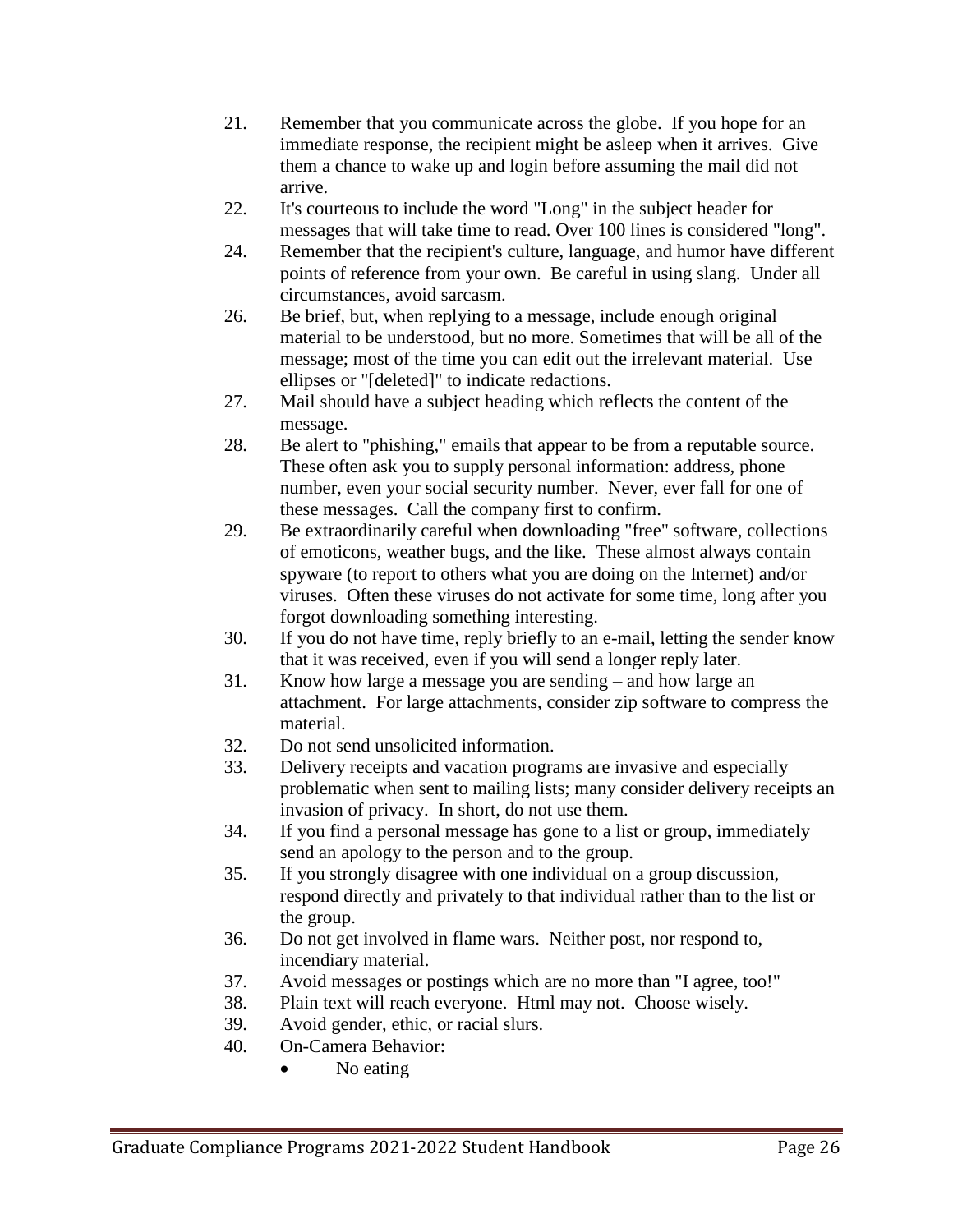- No babies or animals on camera (including the background) (no third parties)
- No side conversations
- No side activities (emailing, texting, etc.; the cameras capture everything)
- Use headsets to insure quality audio
- Beware of background noise makers
- We can see you & safety issues (don't access while driving, etc)
- Turn off your camera if you have low bandwidth
- Tweet about it later (be attentive)
- Be on time
- Get acquainted with the tech/login
- Be present
- Be polite
- Be professional
- Be respectful of instructor, classmates, and the virtual classroom environment
- Mute your microphone if no handset
- No multi-tasking (distracting to yourself and others)
- No capture or distribution of online classes

#### **E. Miscellaneous**

#### **1. Amendments**

This Handbook/Code may be amended at any time in the same manner as it was ratified.

#### **VI. POLICY STATEMENT ON CONFIDENTIALITY OF STUDENT RECORDS**

#### **A. Scope of Policy**

The Family Educational Rights and Privacy Act of 1974 applies, for purposes of this Policy, to students presently enrolled in Widener University and to alumni, but not to applicants who have not been admitted to Widener.

#### **B. Applicability of Act to Record**

- 1. The Act applies to educational records defined as those records which are directly related to a student and are maintained by Widener or by a party acting for Widener.
- 2. The term "educational records" does not include: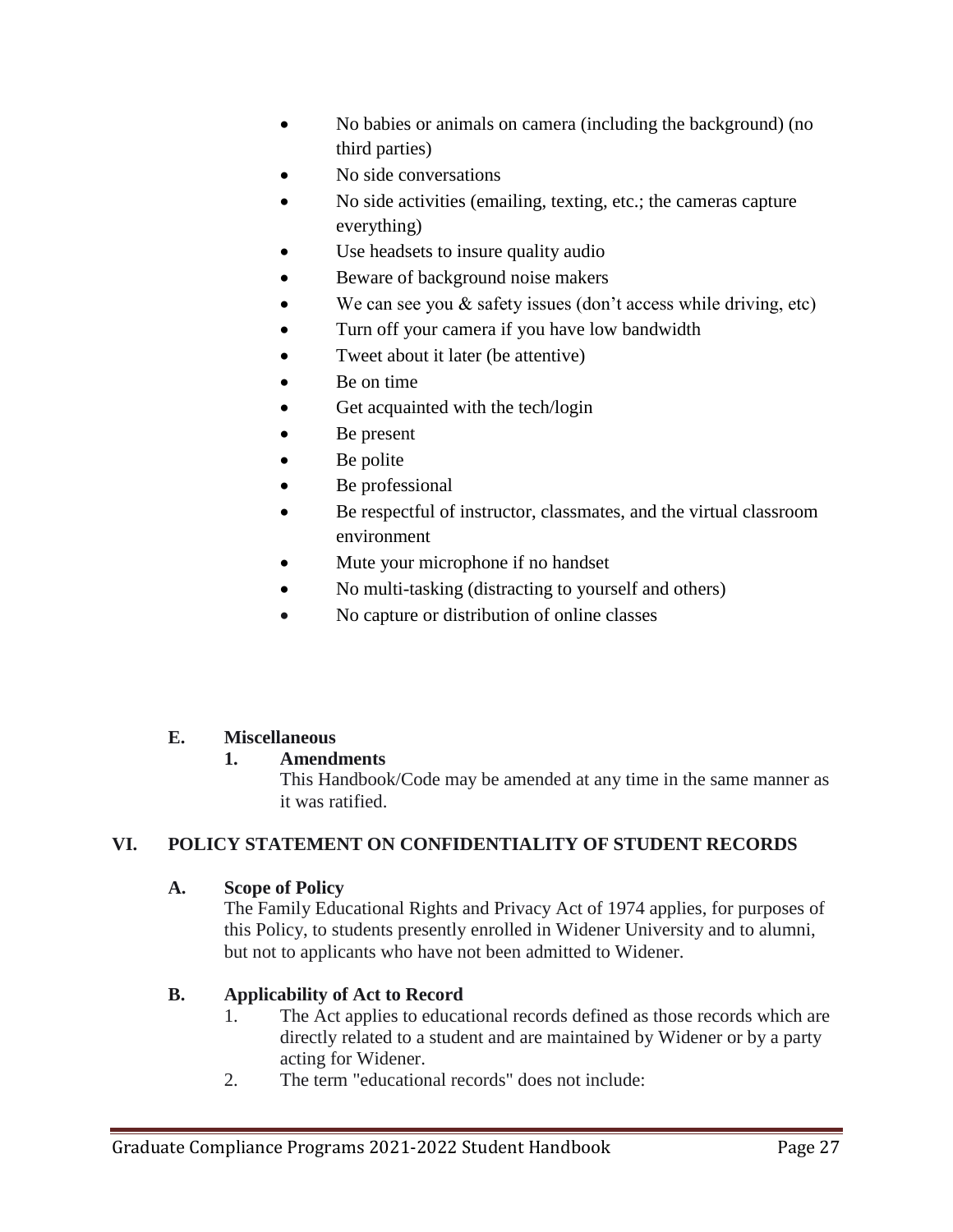- a. personal files of faculty and administrative personnel which are in the maker's sole possession and not accessible or revealed to any other person except a temporary substitute.
- b. Widener University Campus Safety records which are kept separate from education records, are maintained for campus safety, student discipline and law enforcement purposes only, and are available only to the responsible University administrators and law enforcement officials.
- c. records relating to an individual who is employed by Widener which are made and maintained in the normal course of business, relate exclusively to the individual in that individual's capacity as an employee, and are not available for use for any other purpose.
- d. medical, psychiatric or physiological records created and used only for the treatment of a student and available only to those providing the treatment (provided, however, that a physician of the student's choice may review such records); or
- e. records of the University which contain only information relating to a person after that person was no longer a student at Widener.

#### **C. Disclosure to Persons Other than Students**

- 1. Except for certain exceptions stated in the Act, no one shall have access to education records without the written consent of the student concerned. However, the student concerned may authorize in writing the disclosure of records to a class of organizations or persons for the purpose of employment, graduate study, or fellowships. The exceptions to the consent requirement include the following:
	- a. Widener University employees with legitimate educational interests in seeing the records in question. This includes those Widener officials, such as faculty and administration, as well as clerical employees managing student record information, who act in the student's educational interest and have a demonstrated need to know the contents of such records. For purposes of this Policy, mere curiosity is not a legitimate educational interest;
	- b. certain authorized federal officials auditing federally-supported educational programs and state officials to whom information from student records is required by statute to be disclosed;
	- c. persons processing student financial aid applications when necessary for such purposes as determining eligibility for or amount of financial aid,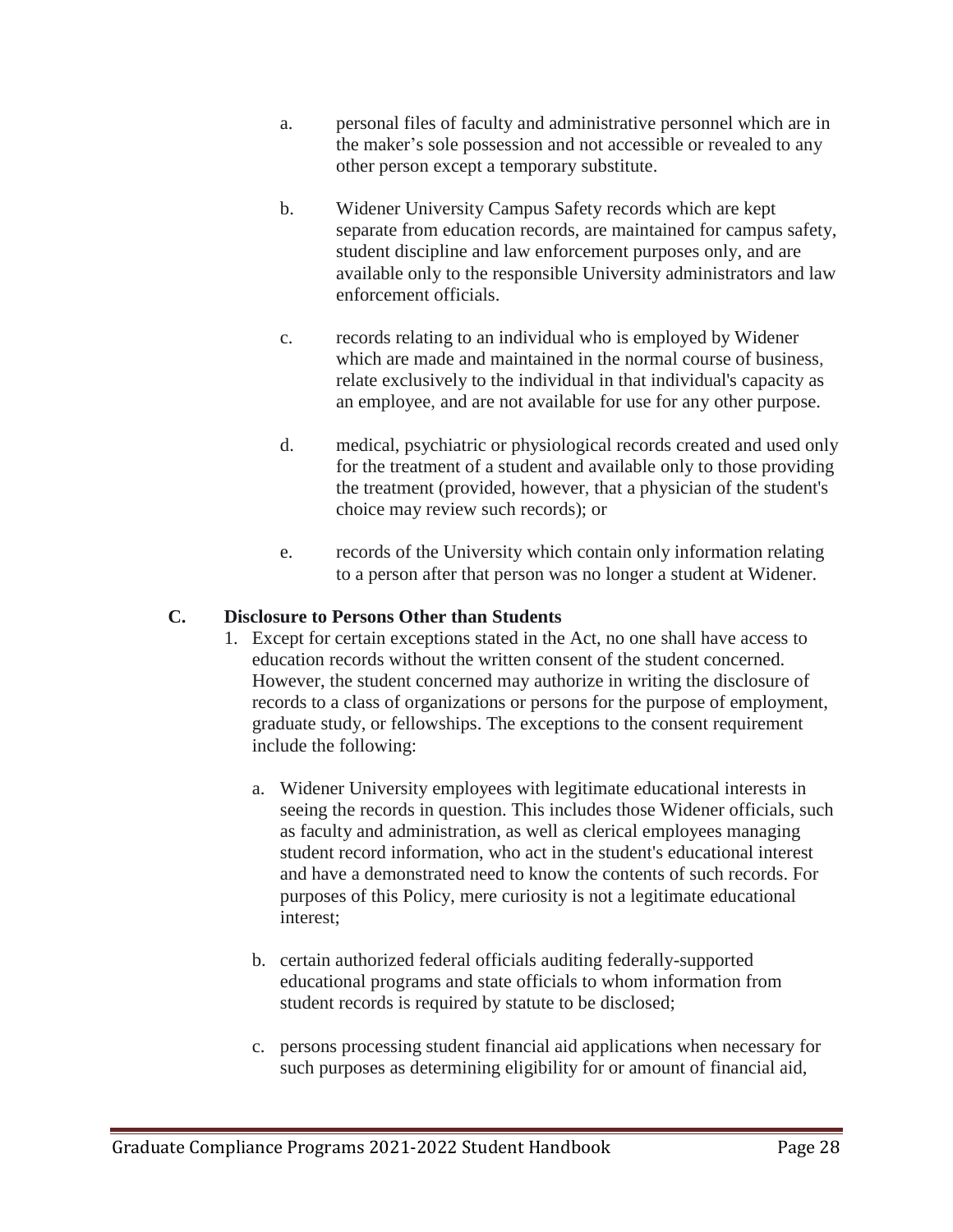determining conditions to be imposed for such aid, and enforcing such conditions;

- d. organizations conducting studies for educational agencies in connection with predictive tests, student aid programs, and the improvement of instruction, provided that the identity of students must not be revealed to other than representatives of such organizations.
- e. accrediting organizations carrying out their accrediting functions;
- f. parents of a student who is a dependent for federal income tax purposes;
- g. compliance with a judicial order or lawfully issued subpoena;
- h. in an emergency, appropriate persons if the knowledge of information from a student's records is necessary to protect the health or safety of the student or other persons.
- 2. Whenever a student's records or information from such records is disclosed to any organization, agency or individual, a transmittal letter shall inform the recipient that such records or information are not to be disclosed to any other party without the prior written consent of the student.
- 3. Each office which maintains education records shall keep with the records of each student a form which lists, with exceptions stated below, all individuals, agencies or organizations which have requested or obtained access to such student's education records. This form shall also include the legitimate interest the request or had, if any, in making the request. This requirement does not apply to disclosures to University officials, to the student or his or her parent.

#### **D. Student's Rights to Access**

#### **1. In General.**

- a. Parents' financial records and related parental financial information shall not be released to students.
- b. Subject to certain conditions, confidential evaluations of students placed in education records prior to January 1, 1975, shall not be released to students. All other education records of a particular student shall be open for inspection by that student, unless access is restricted under paragraph (3) of this section.
- c. A student may waive his or her right of access to confidential evaluations relating to admission to any educational institution, application for employment, and receipt of honors; provided,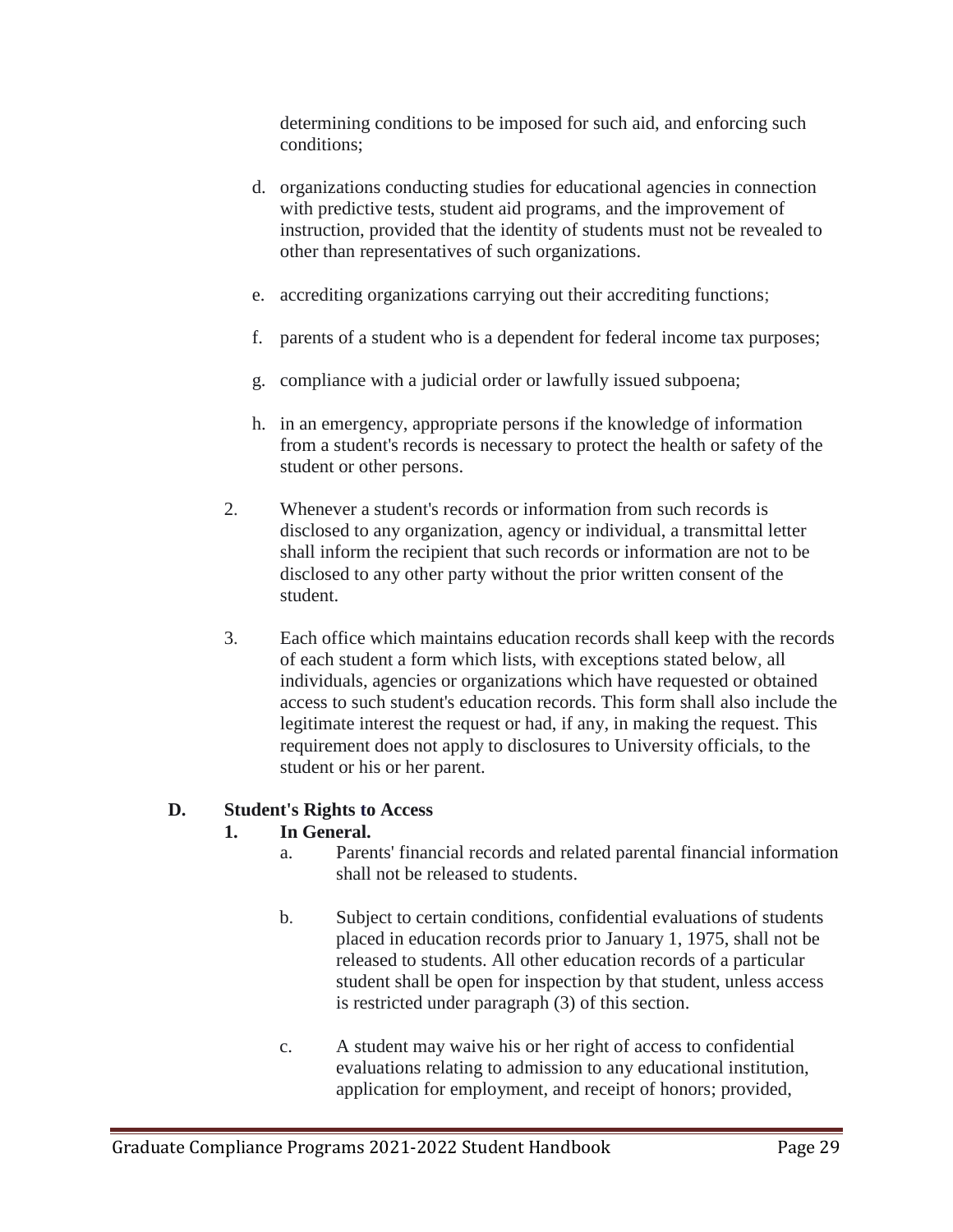however, that the student must, upon request, be notified of the name of each person who has submitted such a confidential evaluation; such evaluations may be used only for the purpose intended; and a waiver may not be required as a precondition to admission to Widener or receipt from Widener of financial aid or any other services or benefits.

- d. Widener may disclose without the prior written consent of the student "Assistant Dean information" concerning such student, which term is hereby defined as including a student's name, campus address, home address, campus telephone number, home telephone number, date and place of birth, major field of study, participation in officially recognized activities and sports, weight and height of members of athletic teams, dates of attendance, degrees and awards received, the most recent secondary school and previous educational agency or institution attended by the student provided; however, that any student may withhold disclosure of any or all of such information by notification in writing to the Registrar's Office at the Delaware Law School within two weeks after publication of the annual notice described below.
- e. The types of educational records maintained by Widener include academic records (transcripts, advising records, and letters of evaluation) and other personal records, such as work-study and financial records. The offices which such records are maintained include the Provost's Office, the Deans' offices of the various school/colleges of the University, offices of faculty advisors and department/division heads, the Registrars' Offices, Counseling Center, Placement Office, the Offices of the Deans of Students and their subordinate sections, Admissions, Financial Aid, Special Programs and the Business Offices.
- f. Subject to the limitations otherwise stated herein, a student may waive any of his or her rights granted pursuant to the Act and the regulations there under. Widener will not require such a waiver as a condition of admission or receipt of any other services or benefits. A waiver under this Section may be made with respect to specified classes of education records and persons or institutions. A waiver under this Section may be revoked, in writing, with respect to any actions occurring after the revocation.

#### **2. Procedures for Access to Records.**

a. A request by a student (or the parent of a dependent student) to inspect his or her education records shall be made to the office which maintains such records. Each office maintaining education records shall designate a person to receive and process student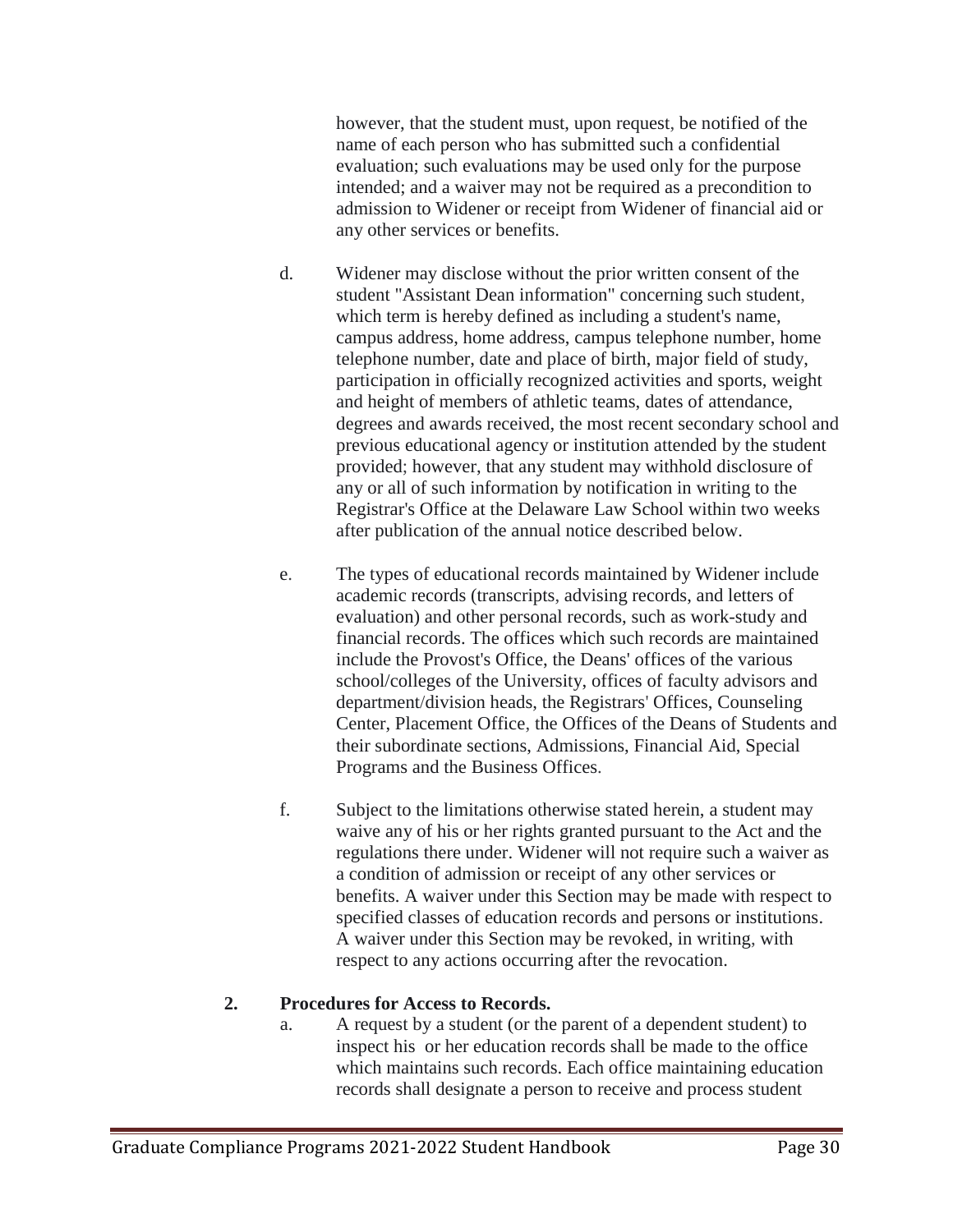requests. Upon receipt of a dated, signed request form and proper identification, the designated person receiving the request shall give the student or parent a written confirmation or receipt of the request. Such person shall also inform the student when the requested records will be made available, as soon as is reasonably possible, but in no event more than forty-five (45) days after receipt of the request from the student.

- b. After the designated person has removed from the student's file all information relating to the student and all evaluations which are confidential as to the student records shall be made available to the student on the specified date, after the student again displays proper identification, for inspection and review under supervision of the designated person. If a student requests a copy of one or more of such records, the requested copies, within limited exceptions, shall be transmitted to the student upon payment of a fee. Unless otherwise specifically stated, the fee for such copies shall be Widener may deny the request for a copy of records for legitimate cause. In order to have this right, the circumstances surrounding the possible denial of a copy of records must be described. In no event, will the records of another institution which a student attended be released to any person including a student or his/her parent.
- c. After reviewing his or her records, a student has a right to challenge the contents of such records as being inaccurate, misleading or otherwise in violation of the privacy or other rights of the student. Unless otherwise established by the school/college in which a student has matriculated, a student may not challenge the correctness of a grade which has been assigned to the performance of the student in a course, but may challenge the accuracy of the recording of the grade.
- d. Upon deciding that some aspect of his or her record(s) is inaccurate, the student shall so inform the designated person in the office where his or her records are maintained and shall attempt to resolve the problem through informal discussion with such person and the person in charge of that office.
- e. If no agreement is reached through informal discussions, the student may submit in writing to the Assistant Dean, a rebuttal, a request for a hearing, specifying the record or records alleged to be inaccurate, misleading or otherwise inappropriate. If the Assistant Dean's review of the hearing request and file also does not result in an agreement, the Assistant Dean shall appoint as hearing officer a University official with no direct interest in the outcome of the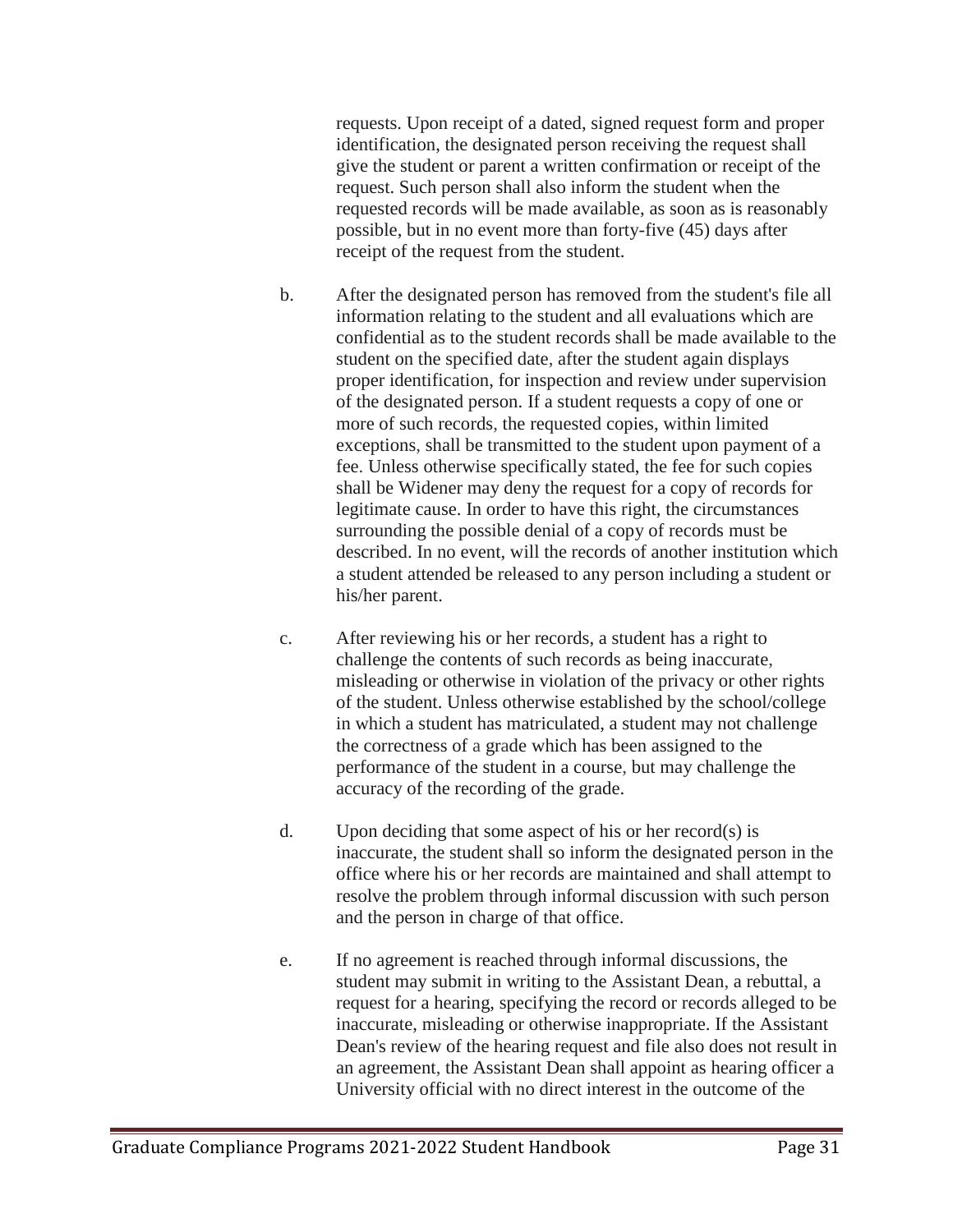hearing. Unless the student withdraws his request or requests a delay, the hearing shall be held within forty-five (45) days after receipt of the student's request. At the hearing, the student shall be given an opportunity to present evidence in support of the challenge. The impartial official conducting the hearing shall render his/her decision in writing within thirty (30) days after the hearing. If the decision denies the challenge, the student may have inserted in his or her records a written explanation concerning the allegedly inappropriate contents.

#### **E. Miscellaneous Policy Items**

- 1. A copy of this policy may be found in the offices of the Assistant Dean of the Graduate, International, Compliance, and Legal Studies (GICLS).
- 2. If a student feels that Widener University has failed to comply in some way with the regulations promulgated hereunder, and has failed to answer his or her complaint satisfactorily, he or she has the right to file a complaint with the Family Policy & Regulations Office, U.S. Department of Education, 400 Maryland Avenue, S.W., Washington, DC 20202.

#### **F. Notice to Students Regarding Education**

The Family Educational Rights and Privacy Act of 1974 provides the following rights for students attending Widener University.

- 1. The right of a student, with minor limitations, to inspect and review his or her educational records.
- 2. The right, with certain exceptions, to prevent disclosure to third parties of information from his or her education records.
- 3. The right to withhold public disclosure or any or all items of so-called "Assistant Dean information" by written notification to the Registrar's Office within two (2) weeks after the beginning of the Fall and Spring semesters of each academic year. All such notifications by students shall remain in effect only for the remainder of the academic year during which notification is made. Under current University policy, the term "Assistant Dean information" includes a student's name, campus address, home address, campus telephone number, home telephone number, date and place of birth, a major field of study, participation in officially recognized activities and sports, weight and height of members of athletic teams, dates of secondary school and previous educational agency or institution attended by the student.
- 4. The right to file a complaint with the Department of Health, Education and Welfare (HEW) concerning the alleged failure of Widener University to comply with the requirements of the Act and the regulations promulgated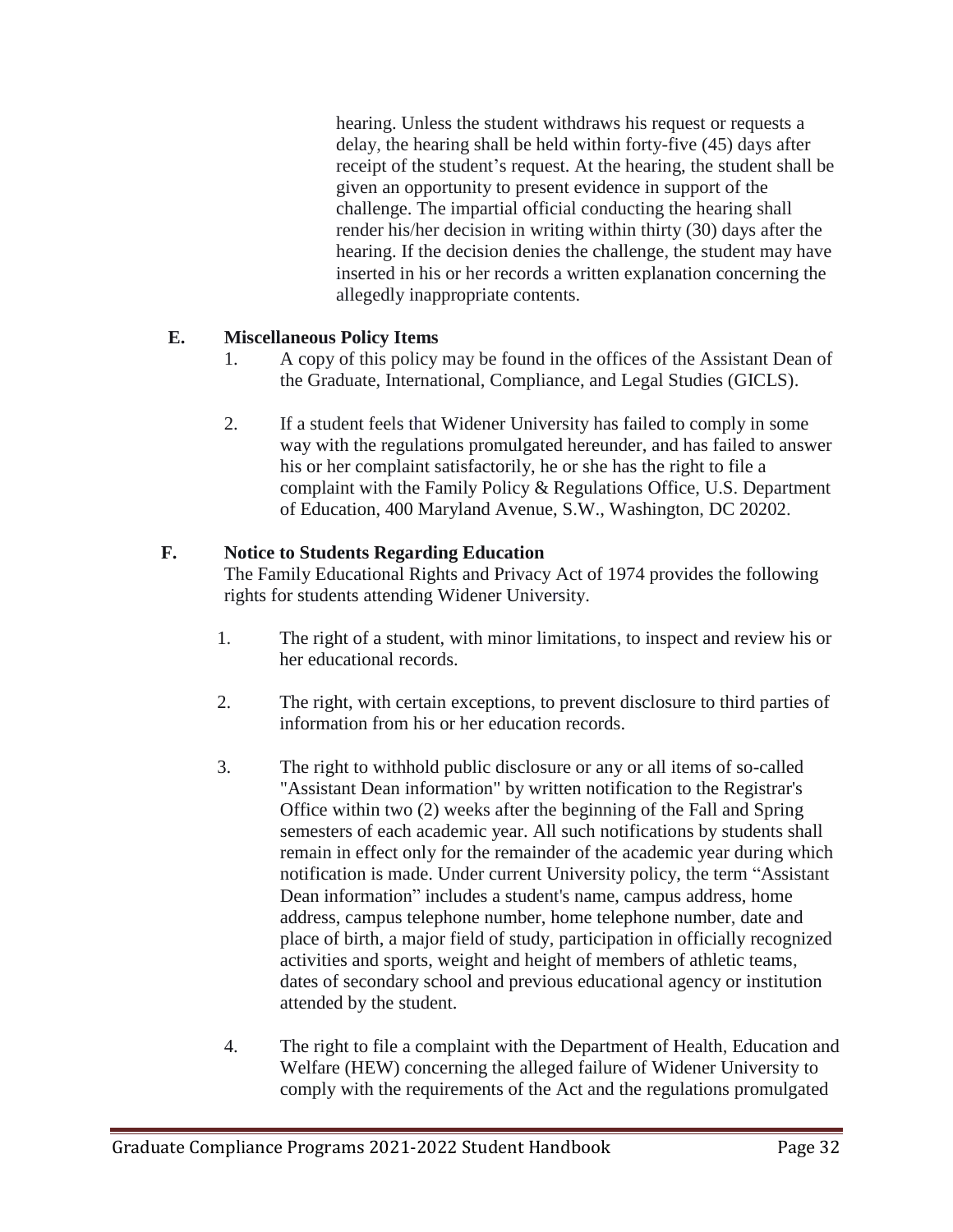hereunder. The procedures for exercise of the above rights are explained in the Widener University Policy regarding the confidentiality of student records, copies of which are available in the Office of the Registrar. Included within the Policy is a list of the types and locations of educational records maintained by Widener, with the title and address of the officials responsible for those records.

#### **VII. POLICY FOR ADDRESSING ISSUES OF STUDENTS WITH DISABILITIES A. Statement of Policy**.

- 1. It is the policy of Widener University ("University") to provide reasonable academic accommodations necessary to afford equal opportunity and accessibility in all University programs for qualified students with professionally verified disabilities. It is further the policy of the University to provide reasonable accommodations necessary to afford equal opportunity and accessibility for qualified individuals with professionally verified disabilities in employment.
- 2. The University recognizes both its legal obligations to make reasonable accommodations designed to provide overall educational program and employment opportunity accessibility for qualified persons with disabilities as well as the benefits that may be offered from the skills and talents of those with disabilities. In keeping with these principles, the University seeks to accommodate qualified students and employees with disabilities on an individual basis based upon specific information and assessment data documented by a qualified professional. Faculty members also play an important role in ensuring equal educational opportunity and access for students and must recognize that modifications can be made in the classroom or in teaching style to accommodate individual students without affecting academic integrity. However, while the University will strive to accommodate students as fully as possible, reasonable accommodations do not include measures which fundamentally alter an academic program, which place an undue financial or administrative burden or hardship on the University, or which pose a safety risk to the individual or others. In the admissions and employment application processes, the University does not discriminate on the basis of disability, and any information concerning a student or employee applicant's disability provided during the admissions or application process will be on a voluntary or optional basis and will be kept confidential in accordance with applicable law.
- 3. Following admission of a student applicant or the extension of an employment offer to an applicant for employment, the University invites and encourages voluntary self-identification by individuals with disabilities for purposes of verifying the disability and identifying the reasonable accommodations that the University will provide.
- 4. It is the responsibility of disabled individuals who seek an accommodation to identify themselves to the appropriate University representative. This Policy shall apply to all schools and colleges of the University and all employees of the University.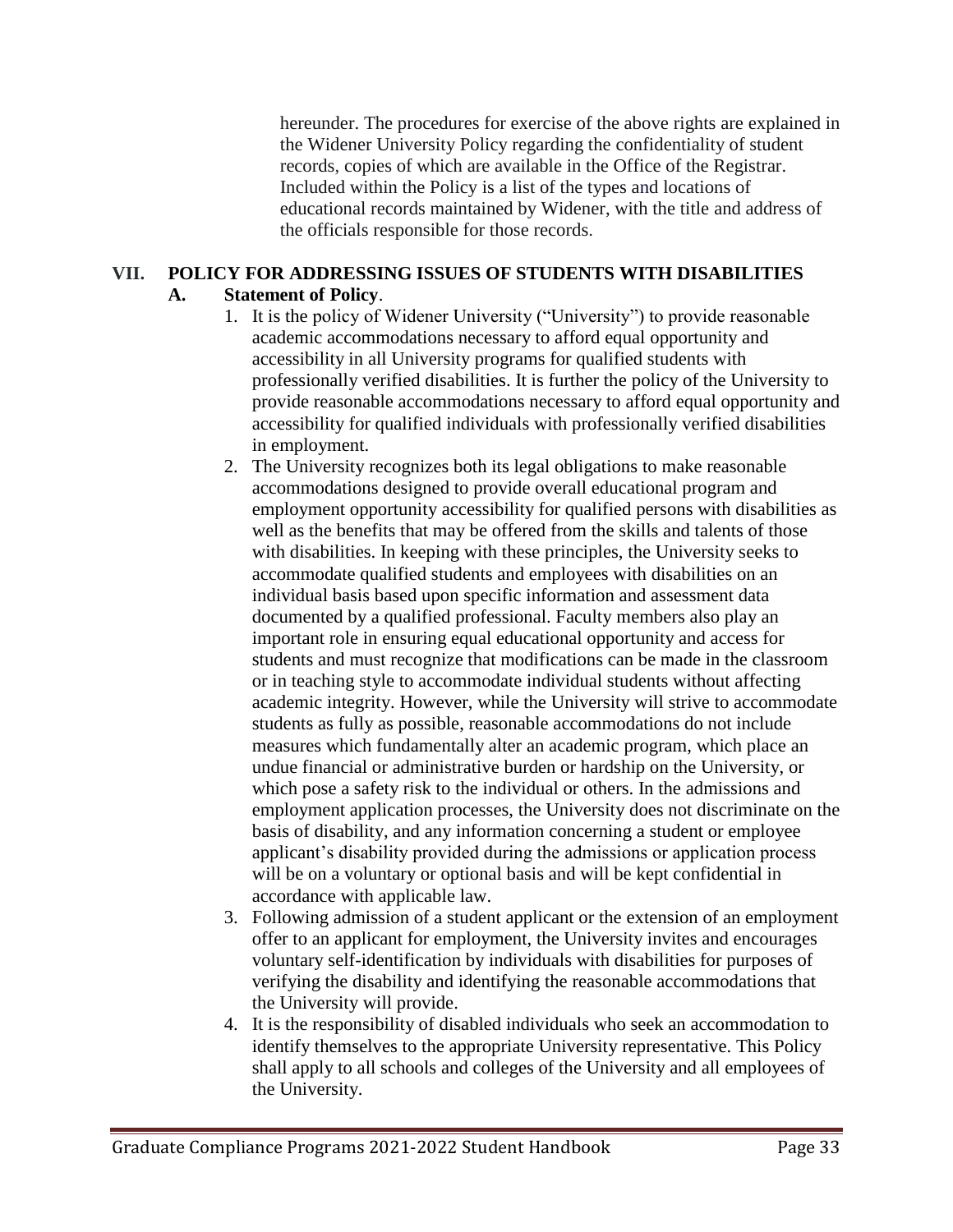**B. Definitions**. As used in this Policy, the following definitions shall apply: (a) "Director of Disabilities Services" means the Director of Disabilities Services of Widener University.

(b) "Dean" means the Dean of the Widener University School of Law.

(c) "Person with a Disability" means any person who: (i) has a physical or mental impairment which substantially limits one or more major life activities; (ii) has a record of such impairment; or (iii) is regarded as having such impairment.

(d) "Provost" means the Provost of Widener University.

(e) "Qualified Person with a Disability" means either (i) a Person with a Disability who meets the academic and technical standards requisite to admission and participation in the individual's selected educational program and activities offered by the University; or (ii) a Person with a

Disability who can perform the essential functions of the individual's current or desired employment position with or without reasonable accommodation.

(f) "Reasonable Accommodation" means a possible action that the University may take to accommodate a Qualified Person with a Disability which does not cause an undue hardship or burden to the University. In the context of a Request for Academic Accommodation, a

Reasonable Accommodation is a modification or adjustment to an academic program that enables a Qualified Person with a Disability full access to participation in such program without altering the fundamental purpose or requirements of the program. Accommodations are intended to be effective and reasonable; they may not be exactly what the Qualified Person with a Disability requests.

(g) "Request for Academic Accommodation" means any request made by a student for an accommodation covered by Section 4(d) hereof.

(h) "Request for Employment Accommodation" means any request made by an employee for an accommodation to enable the employee to perform the essential functions of his or her position.

(i) "Request for Non-Academic Accommodation" means any request made by a student for an accommodation not covered by Section 4(d) hereof.

(j) "University" means Widener University.

(k) "Vice President for Administration and Finance" means the Vice President for Administration and Finance of Widener University.

#### **B. Procedures for Requesting Accommodations.**

A Qualified Person with a Disability may request accommodations as follows:

**(a) Persons to whom Requests for Accommodation Must be Submitted.**

Requests for accommodation shall be made as follows:

(i) All undergraduate students and all graduate students other than law school students must submit their requests for accommodation to the Director of Disabilities Services, Widener University, One University Place, Chester, Pennsylvania 19013, telephone number 610-499-4179.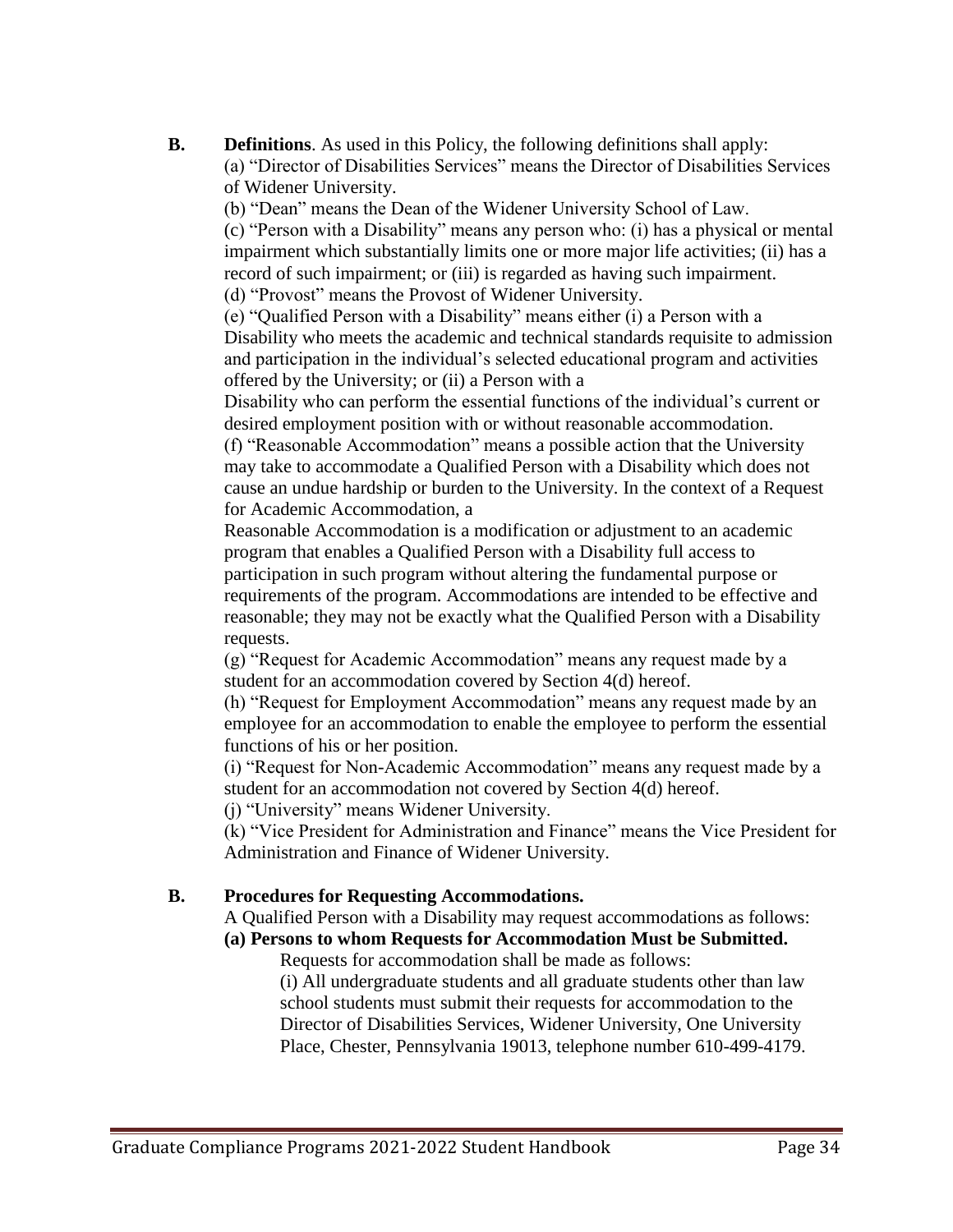(ii) Law students must submit their requests for accommodation to the Dean of Students. The Dean of Students shall promptly forward such requests to the Director of Disabilities Services.

(iii) All employees on the campus of the University must submit their requests for accommodation to the Director of Administration, Widener University, One University Place, Chester, Pennsylvania 19013, telephone number 610-499-4182.

(iv) All employees on the campus of the University must submit their requests for Accommodations to the Associate Dean of Business/Administration, at his/her respective addresses on such campuses, telephone number 302-477-2248. The Associate Dean of Business/Administration shall promptly forward such requests to the Director of Administration. The individuals identified above to whom requests for accommodation must be directed are referred to herein as the "Disability Coordinators".

**(b) Manner of Requesting Academic Accommodation.** A student making a Request for Academic Accommodation must timely submit the request, together with verification of disability as provided for in subsections 3(d) and (e) below, to the appropriate Disability Coordinator. Where the Disability Coordinator is a Dean of Students, such Dean of Students shall promptly forward such Request for Academic Accommodation and verification of disability to the Director of Disabilities Services.

#### **(c) Manner of Requesting Non-Academic Accommodation or Employment Accommodation.**

A student making a Request for Non-Academic Accommodation or an employee making a Request for Employment Accommodation must timely submit the request, together with verification of disability as provided for in subsections 3(d) and (e) below, to the appropriate Disability Coordinator. The Disability Coordinator shall promptly forward such Request and verification of disability to either the Director of Disabilities Services or the Director of Administration, as applicable and where necessary.

**(d) Verification of Physical Disabilities.** An individual with a physical disability must provide recent professional verification certified by a licensed physician, psychologist, audiologist, speech pathologist, rehabilitation counselor, physical therapist, occupational therapist, or other professional health care provider who is qualified in the diagnosis of the disability. The verification must reflect the individual's present level of functioning of the major life activity affected by the disability. The cost of obtaining the professional verification shall be borne by the individual. If the initial verification is incomplete or inadequate to determine the present extent of the disability and appropriate accommodations, the University shall have the discretion to require supplemental assessment of a physical disability. The cost of the supplemental assessment shall be borne by the individual. If the University requires an additional assessment for purposes of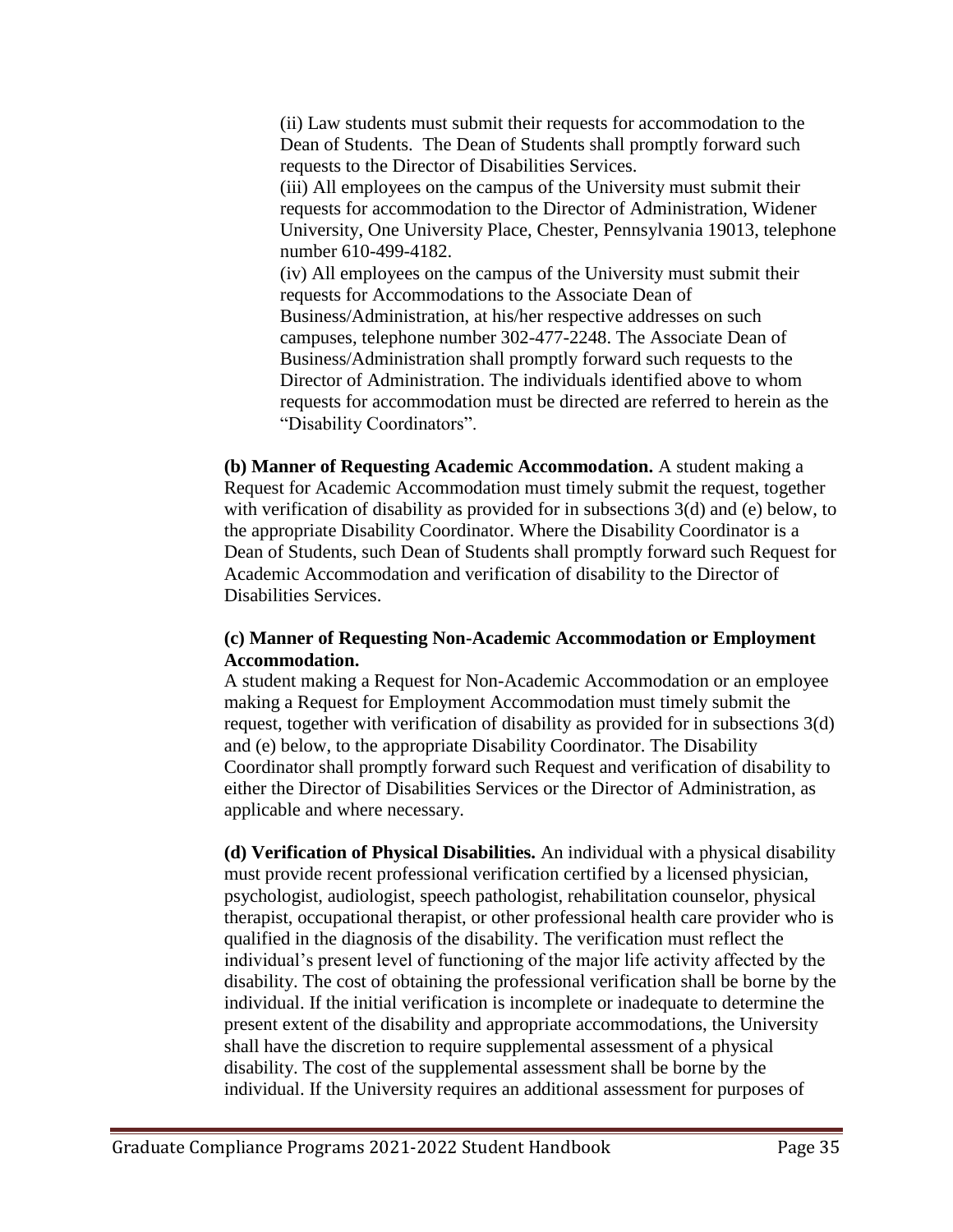obtaining a second professional opinion, then the University shall bear any cost not covered by any third party payor.

**(e) Verification of Learning Disability or Attention Deficit Disorder.** A student with a learning disability or attention deficit disorder must provide recent professional testing and evaluation results which reflect the individual's present level of processing information and present achievement level. The cost of obtaining the professional verification shall be borne by the student. The assessment must provide data which supports the Requests for Academic Accommodation. In the event that a student requests an academic accommodation that is not supported by the data in the assessment or, if the initial verification is incomplete or inadequate to determine the extent of the disability, then it is incumbent on the student to obtain supplemental testing or assessment at the student's expense. If the University requires an additional assessment for purposes of obtaining a second professional opinion, then the University shall bear any cost not covered by any third party payor.

**(f) University Right to Waive Verification.** The University reserves the right in its sole and absolute discretion to waive the verification requirements set forth in this Section 3. Any such waiver must be in writing and signed by either the Vice President for Administration and Finance, the Provost, or the Dean.

#### **C. Procedures for Determination of Reasonable Accommodations.**

(a) The Director of Disabilities Services or the Director of Administration (hereinafter "Evaluator") will review all documents submitted to verify a disability and will conduct a personal interview to explore the needs of the individual.

(b) Individuals may be asked to submit to the Evaluator a history of accommodations received in postsecondary institutions or in places of employment. Such a history of accommodations will be subject to verification by the institution or place of employment that facilitated the accommodations.

(c) After considering the verification documents, the results of the personal interview, and the history of accommodations, the Evaluator will prepare a schedule of the accommodations appropriate for the individual to receive from the University. In arriving at such schedule, the Evaluator may consult with appropriate faculty and administrative staff of the University and professional consultants to the University.

(d) Reasonable academic accommodations designed to provide equal opportunity to students with disabilities may be made in the following three areas:

**(i) Academic Program.** Accommodations in this category include those necessary to enable a student to enroll in, study for, attend and participate in classes, and may include, without limitation, modification of course load,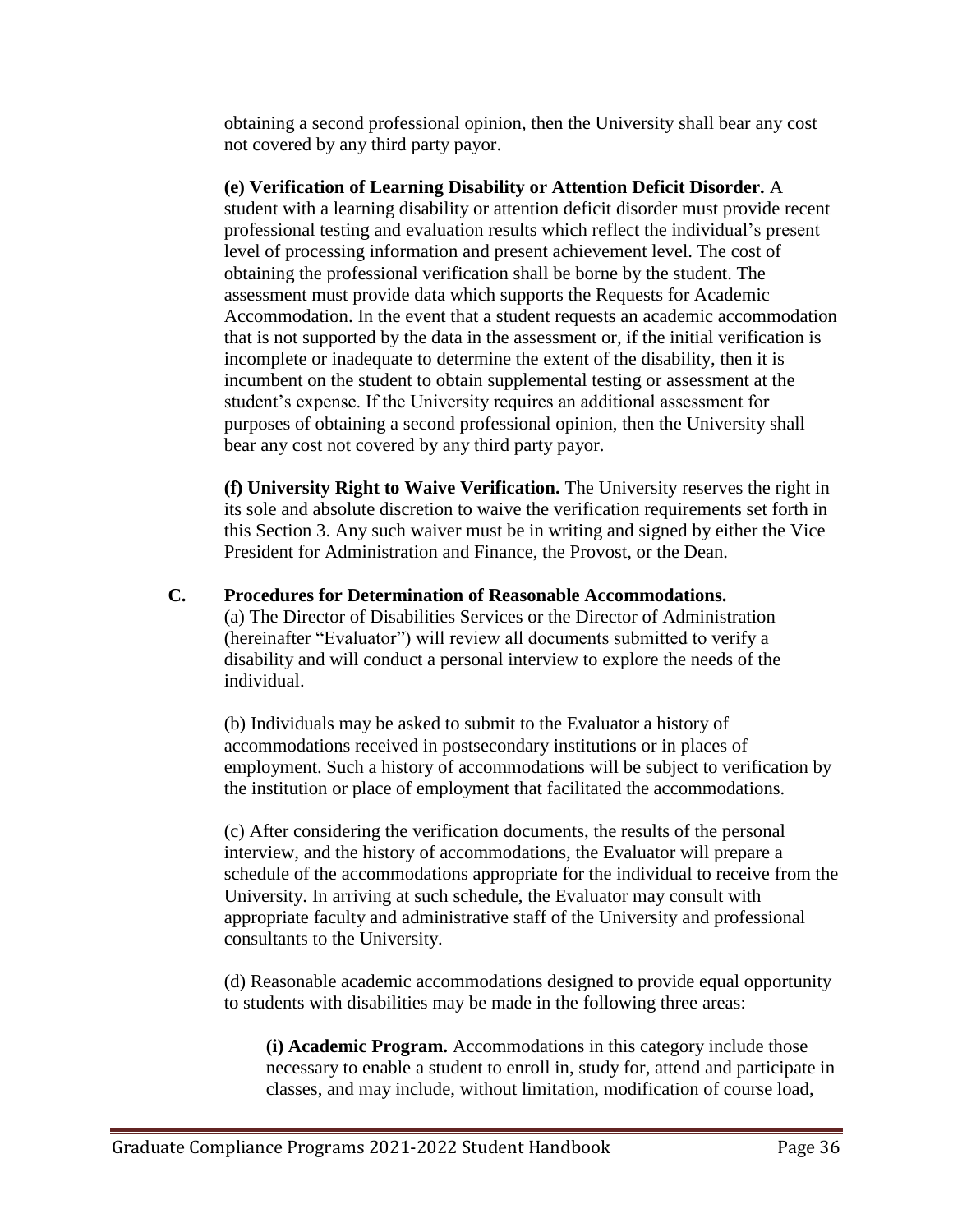allowing extra time to complete assignments, reproducing print materials, charts and graphs in large print, allowing note-takers to attend classes and transcribe lectures, and recording lectures or use of assistive listening devices.

**(ii) Examinations.** Examination accommodations will be made as necessary to minimize the effect of a particular disability. Any accommodations in the conduct of examinations which alter the form of the examination shall be made in consultation with the faculty member or instructor of the course for which the accommodation is sought. Additional forms of examination accommodations include, without limitation, allowing extra time to complete exams, allowing alternate test formats and permitting a student to take an exam in an alternate location to allow for use of needed equipment. **(iii) Auxiliary Aids.** To the extent feasible, the University shall either provide or assist students with disabilities in acquiring educational auxiliary aids designed to enable them to participate fully in the academic program and may do so by contacting existing resources, such as federal, state and community agencies, private charitable organizations, and individual volunteers.

(e) The Evaluator shall provide the schedule of accommodations to the individual requesting accommodations. In cases involving academic accommodations, the schedule of accommodations will be provided to the student on a form(s) which the student will be responsible for providing to the appropriate instructor(s).

(f) Each individual receiving accommodations shall meet upon request with the Evaluator to review the effectiveness of the accommodations listed on the schedule. Each individual shall immediately report any dissatisfaction with an accommodation to the Evaluator, who shall attempt to resolve any such dissatisfaction. If resolution cannot be achieved, the individual may file a grievance in accordance with Section 6 of this Policy. Additionally, the schedule shall be subject to review and possible termination upon any change in the nature of the individual's disability or the individual's failure to properly utilize the services provided.

(g) Services for individuals who improperly procure accommodations under this Policy will be immediately terminated. Students who improperly procure accommodations under this Policy may be subject to possible disciplinary action under the applicable Student Code of Conduct. Employees who improperly procure accommodations under this Policy may be subject to disciplinary action up to and including termination of employment.

(h) Subject to applicable rules of confidentiality, the Evaluator shall provide information to appropriate administrative officers, staff and faculty when necessary to arrange for efficient administration of accommodations.

#### **D. Records and Privacy.**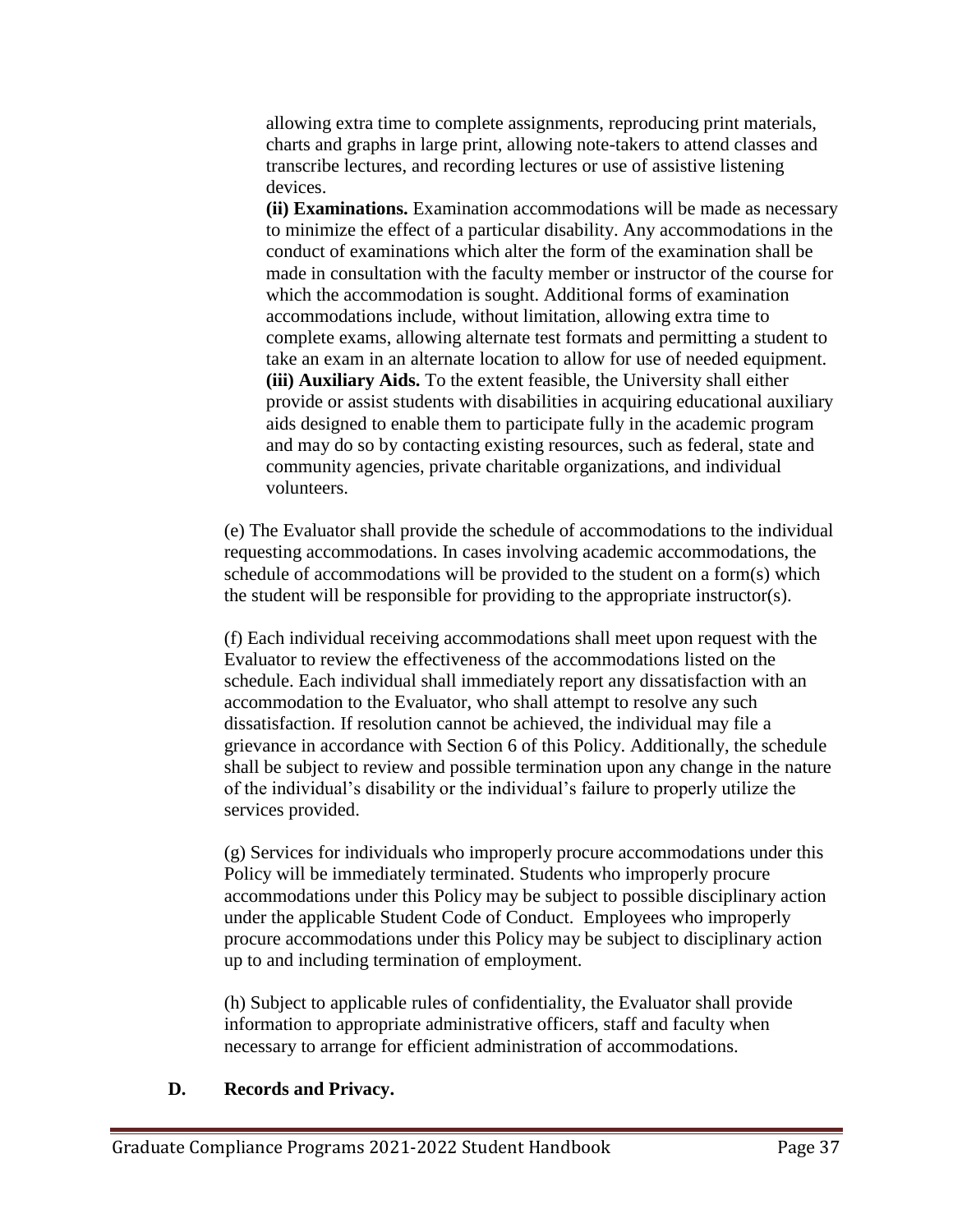(a) The University shall maintain the confidentiality, to the extent practical, of all records relating to accommodations based upon disability. The records shall include the documentation submitted to verify the disability. The University will retain such records for a period of five years from the date of separation or graduation from the University or as otherwise required by applicable law.

(b) All documents produced by consultants in the performance of services for the University shall be and shall remain the property of the University.

**E. Grievance Procedures**. Individuals who remain dissatisfied with accommodations provided or not provided to them by the University following conclusion of the procedures set forth in Section 4 of this Policy may file grievances as follows:

(a) All grievances generally must be in writing and filed with the Grievance Officer (as hereinafter defined) as soon as possible but not later than thirty (30) days after conclusion of the procedures set forth in Section 4 of this Policy. Alternate means of filing grievances, such as personal interviews or a tape recording of the grievance, will be made available as needed upon request to the Director of Disabilities Services.

(b) With respect to all grievances relating to Requests for Academic Accommodations, the Grievance Officer shall be the Provost or his/her designee. Notice of any such grievance shall be given to the Vice President for Administration and Finance by the Grievance Officer. With respect to all grievances relating to Requests for Non-Academic Accommodations and/or Requests for Employment Accommodations, the Grievance Officer shall be the Vice President for Administration and Finance or his/her designee.

(c) Within fifteen (15) days after receipt of the grievance, the Grievance Officer will meet with the aggrieved individual to discuss the grievance and possible resolutions. The Grievance Officer may, but shall not be required to, form a committee of three individuals, including the Grievance Officer, to meet with the aggrieved individual, either at the time of such initial meeting or within a reasonable period of time thereafter. The other members of the committee shall be selected by the Grievance Officer in his/her sole discretion. It is intended, but not required, that one or both of the other members of the committee shall have education, background, experience and/or training in fields applicable to the grievance at issue. The Grievance Officer and/or the committee shall conduct such investigation and the Grievance Officer may assign such duties to the committee members as the Grievance Officer shall deem appropriate in the circumstances.

(d) Within fifteen (15) days after the later to occur of the initial meeting between the aggrieved individual and the Grievance Officer or the meeting between the aggrieved individual and the committee formed by the Grievance Officer, the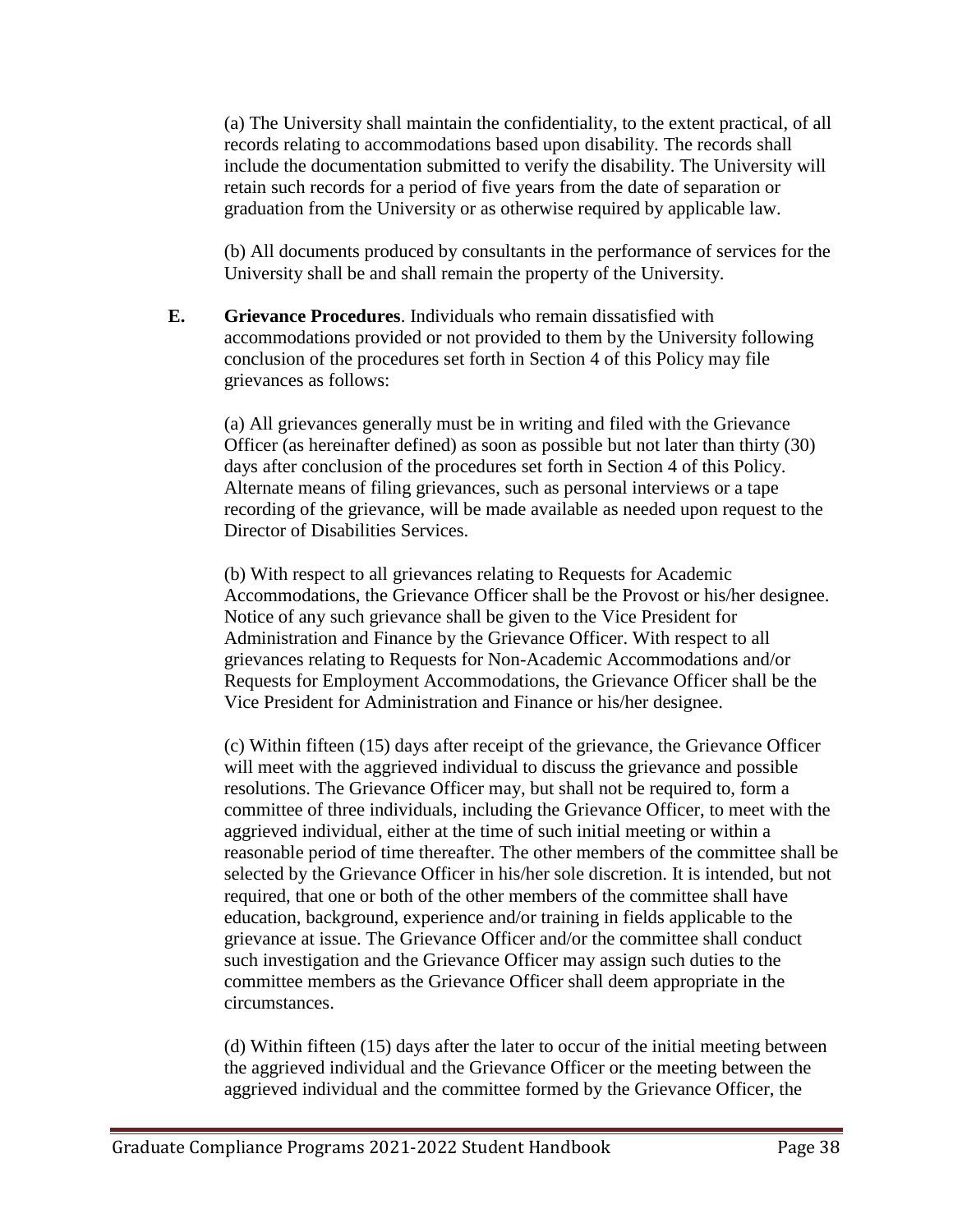Grievance Officer shall respond to the grievance in writing, or where applicable in a format accessible to the aggrieved individual, with a final determination of the grievance.

#### **G. Miscellaneous.**

(a) Effective Date. This Policy shall be effective as of January 1, 2014.

(b) Amendments. This Policy may be amended, altered, modified or repealed at any time in the sole and absolute discretion of the University. Students are encourages to visit the disability services website for current information and additional resources at<http://www.widener.edu/academics/support/disabilities/>

(c) Time Periods. A failure by the University or any of its employees, agents or representatives to comply with any time limit specified in this Policy shall not be deemed a waiver of any finding or conclusion reached by or on behalf of the University, nor shall any such failure operate to create any claim against or impose any liability on the University.

(d) Effect of Formal Remedies. Nothing in this Policy is intended to prevent an individual from pursuing formal legal remedies or resolution through local, state or federal agencies or the courts. However, if an individual so proceeds, such individual cannot pursue University-based dispute resolution and any Universitybased proceeding may be terminated immediately in the sole discretion of the University. The University may in its discretion conduct or continue to conduct its own investigation of the matter.

(e) Conflicts of Interest/Bias. Any claims of conflict of interest or bias shall be raised at or prior to the time of filing a grievance under this Policy or shall be waived.

#### **VIII. INFORMATION TECHNOLOGY SERVICES**

Widener University's computing resources are managed by the Office of Information Technology Services (ITS). ITS provides central computing resources, including Internet access via LAN and wireless, numerous lab-based academic-specific software applications, residential computing connections, and technical support. ITS maintains general-purpose labs on all campuses, with two on the Chester campus and one each on the Wilmington and Harrisburg campuses. Students are issued a network login and password to access the computers in the general labs. ITS maintains several computer classrooms throughout the university and provides support for Main Campus classrooms equipped with multimedia presentations (DE and HB classrooms are supported by Media Services).

ITS also provides CampusCruiser as the web-based information portal for the university. Widener University provides each student with an e-mail account and other multiple services on CampusCruiser. All "official" university correspondence will be sent to student's CampusCruiser e-mail accounts. It is the student's responsibility to routinely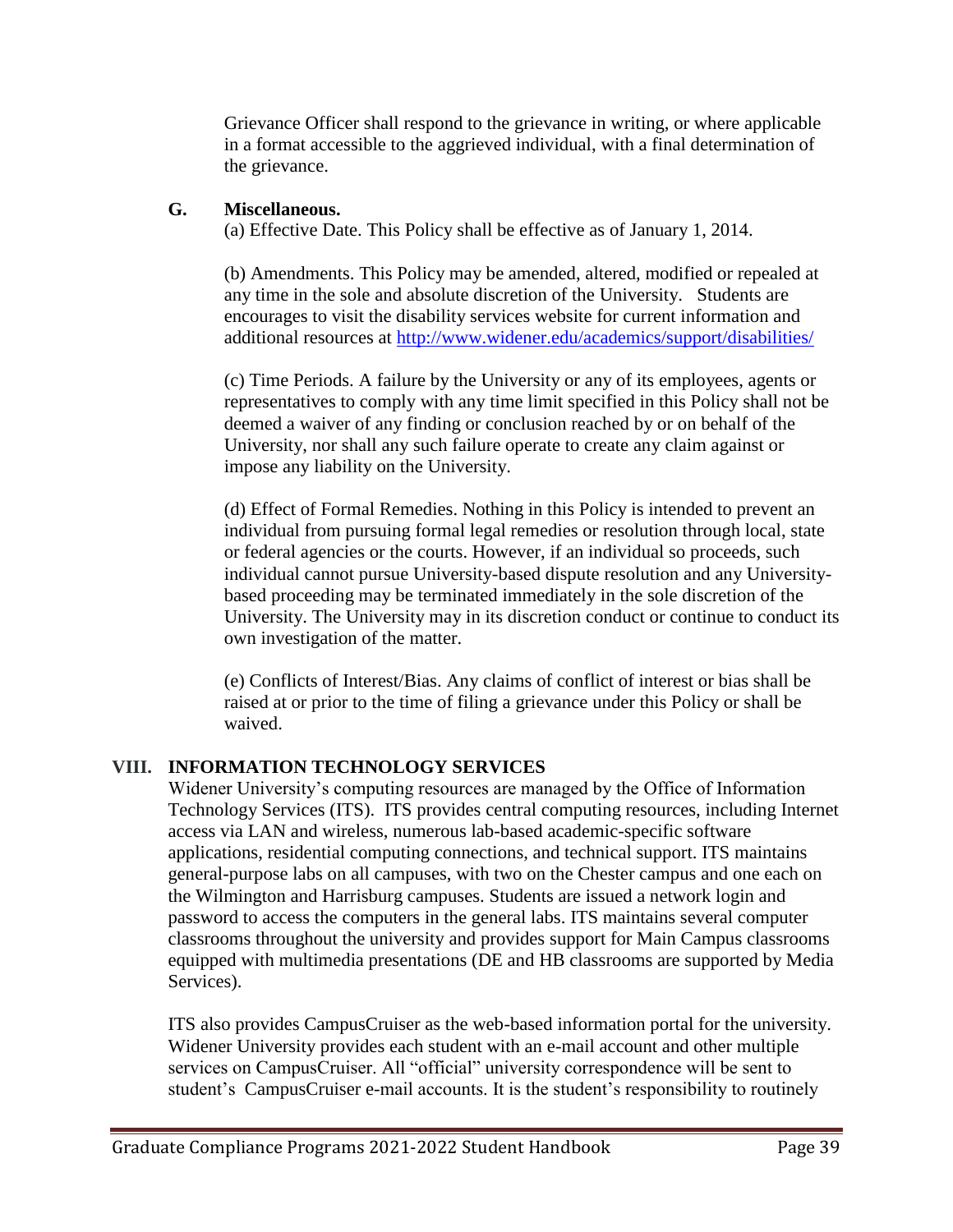check their e-mail. CampusCruiser allows the university community to access personal and group calendars, e-mail, class schedules, and campus events. CampusCruiser also allows users to register for classes and review personal academic information such as GPA, financial status, and more.

**Student Technical Support:** The university is dedicated to providing both commuter and residential students technical support through the ITS Student Technical Support program. Students are hired and trained extensively by the ITS department to be the first line of support for students experiencing technical problems with their computers. This includes virus issues, spyware/adware removal, software incompatibility, hardware issues, and problems connecting to the university's network. A walk-in support office is also available to students throughout the week, located in the ITS offices.

For additional information about the Student Computing Support Center visit the Student Computing virtual office in CampusCruiser.

### **IX. FINANCIAL INFORMATION**

#### **Billing /Student Account Statement Information**

Complete information on tuition billing, due dates, payment and payment plan options, direct deposit of refunds, and withdrawal policies can be found in the Tuition Rate and Payment Guide on myWidener.

You will be able to view a copy of your student account and your online activity through myWidener and the "My Online Student Account" function. If you have a monthly balance due, you will also be able to view through your e-bill. Each time we upload an ebill, you will receive an email notification to your Widener assigned email address. All electronic statements will be sent to any authorized users that have been set up by the student.

All other policies regarding financial aid can be found on the "Financing Your Education" webpage at delawarelaw.widener.edu.

## **X. Veterans Education Benefits Policy**

#### **Veterans Education Benefits**

The Registrar Office is the office that certifies enrollment to the Department of Veterans Affairs. Please provide a copy of your certificate of eligibility to have your enrollment reported. Widener does participate in the Yellow Ribbon Program.

#### **The Yellow Ribbon Program**

The Yellow Ribbon Program, part of the Post-9/11 GI Bill, is a voluntary program that allows universities to fund additional tuition expenses exceeding the amount of the core benefit provided by the Post-9/11 GI Bill, which is determined based on the highest public in-state